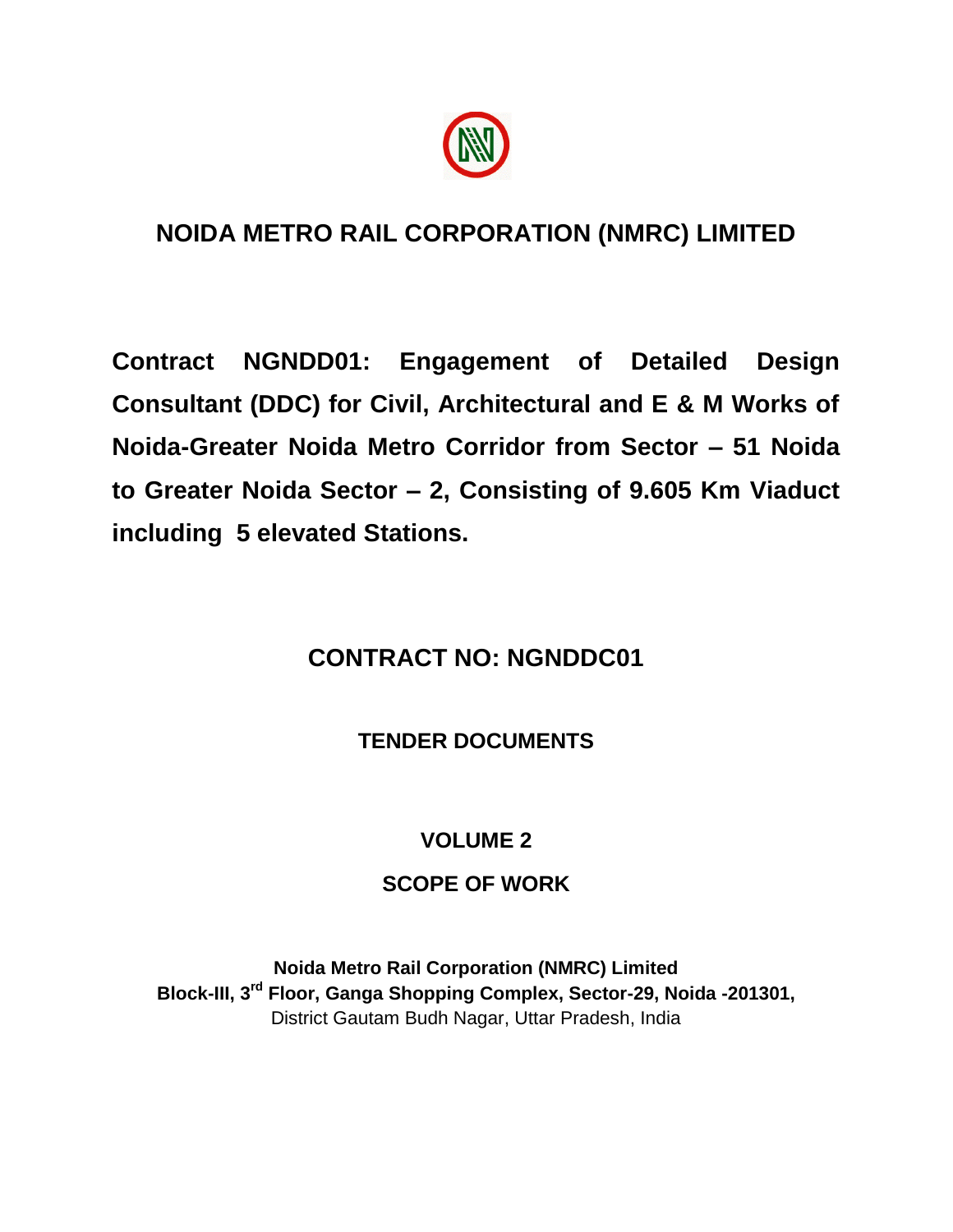*VOLUME - 2*



# **NOIDA METRO RAIL CORPORATION LTD**

# *SCOPE OF WORK (ARCHITECTURE, STRUCTURE AND E&M SERVICES)*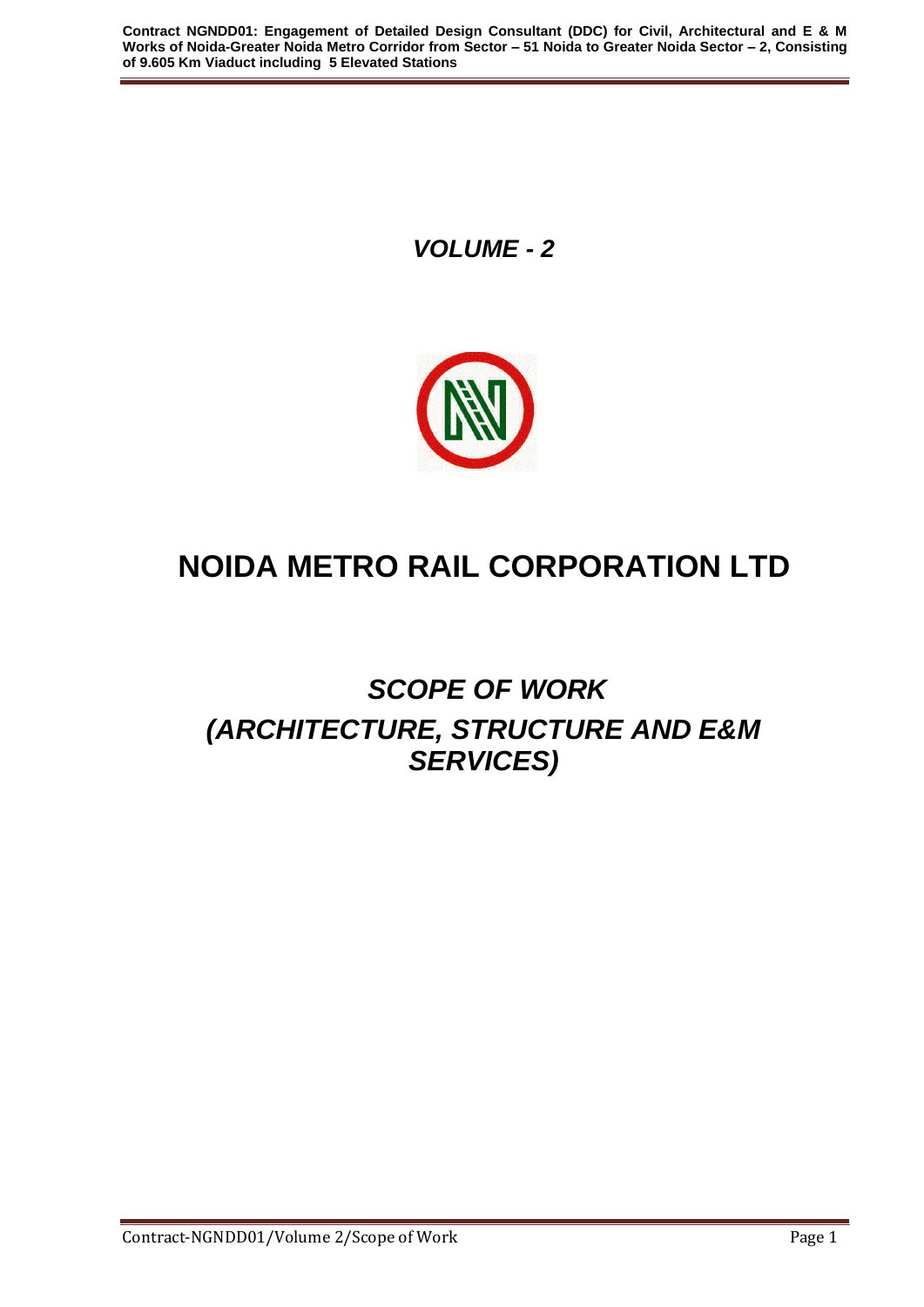# **Contents**

| 1    | <b>INTRODUCTION</b>                                         | 5  |
|------|-------------------------------------------------------------|----|
| 1.1  | Purpose of this Document                                    | 5  |
| 2.   | <b>EXTENT OF SERVICES</b>                                   | 5  |
| 2.1  | Services to be Provided                                     | 5  |
| 2.2  | <b>Contract Startegy for Construction</b>                   | 9  |
| 2.3  | Duties and Responsibilities of the DDC                      | 10 |
| 2.4  | <b>Basis of Detailed Design</b>                             | 11 |
| 2.5  | Input for interface                                         | 11 |
| 3.   | SERVICES TO BE PERFORMED BY THE DDC PRIOR TO THE            | 11 |
|      | <b>AWARD OF CONSTRUCTION CONTRACTS</b>                      |    |
| 3.1  | Available Information                                       | 11 |
| 3.2  | <b>Additional Information</b>                               | 12 |
| 3.3  | <b>Design Alternatives</b>                                  | 14 |
| 3.4  | <b>Detailed Design</b>                                      | 14 |
| 3.5  | Requirements for Earthing, Bonding and Corrosion Protection | 15 |
| 3.6  | Systemwide Information                                      | 15 |
| 3.7  | <b>Systemwide Requirements</b>                              | 16 |
| 3.8  | <b>Architecture Design Services</b>                         | 17 |
| 3.9  | <b>Structure Design Service</b>                             | 22 |
| 3.10 | <b>Electrical and Mechanical Design Services</b>            | 29 |
| 3.11 | Permanent and Temporary Drainage                            | 36 |
| 3.12 | Co-ordination and Utility Services                          | 37 |
| 3.13 | <b>Existing Utilities</b>                                   | 38 |
| 3.14 | <b>Units of Measurements</b>                                | 38 |
| 3.15 | <b>Proprietary Items</b>                                    | 38 |
| 3.16 | <b>Construction Programmes</b>                              | 38 |
| 3.17 | <b>Architectural Cost Estimates</b>                         | 39 |
| 3.18 | <b>Confidentiality of Estimates and Design Budgets</b>      | 39 |
| 3.19 | Presentation Material, Mock-ups, Working Models and Samples | 39 |
| 3.20 | <b>Tender Documentation</b>                                 | 39 |
| 3.21 | <b>Amendments to Tender Documents</b>                       | 40 |
| 3.22 | <b>Contract Drawings</b>                                    | 40 |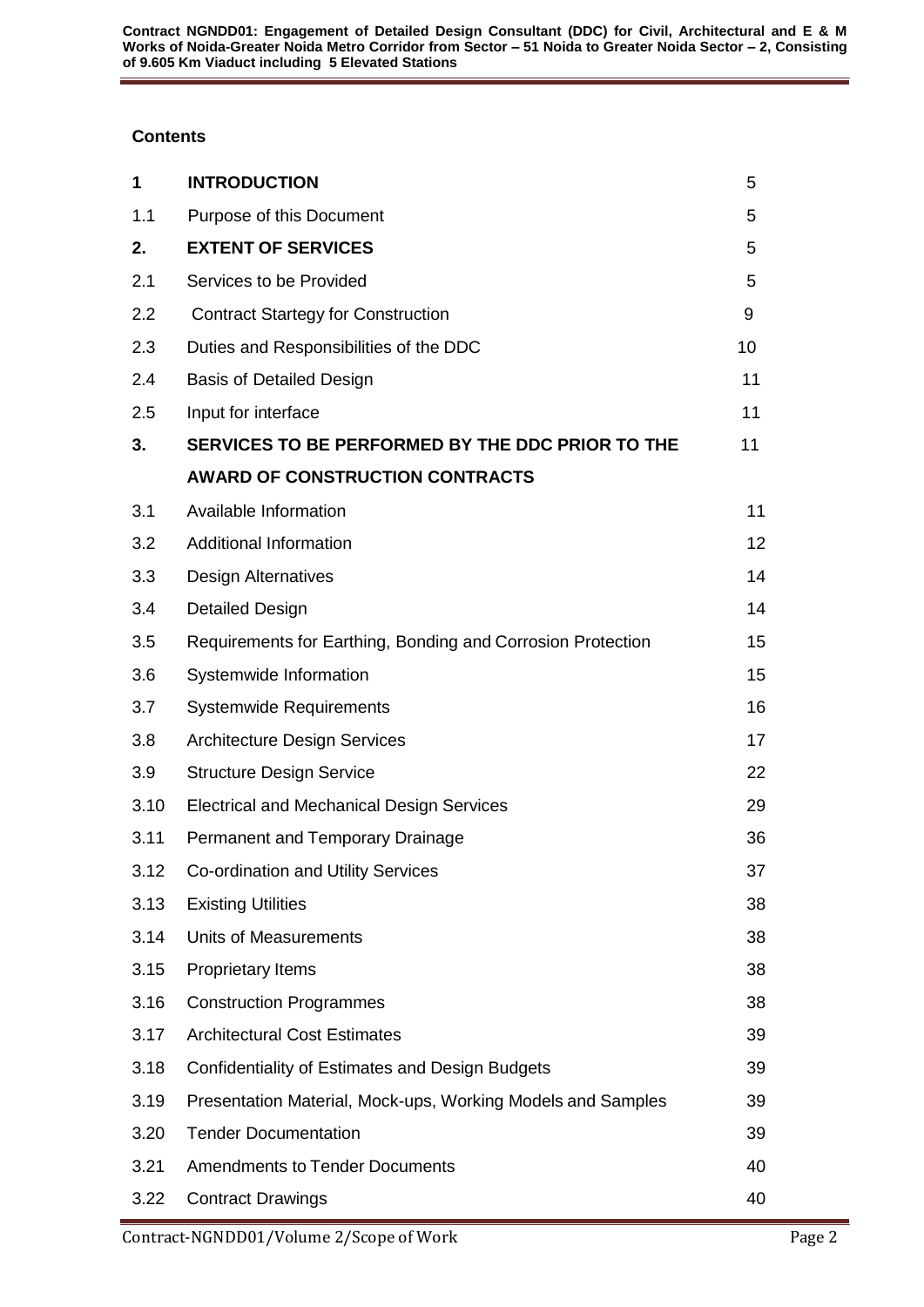**Contract NGNDD01: Engagement of Detailed Design Consultant (DDC) for Civil, Architectural and E & M Works of Noida-Greater Noida Metro Corridor from Sector – 51 Noida to Greater Noida Sector – 2, Consisting of 9.605 Km Viaduct including 5 Elevated Stations**

| 3.23 | <b>Property Developments</b>                   | 40 |
|------|------------------------------------------------|----|
| 3.24 | <b>Extent of Design Services</b>               | 41 |
| 4.   | SERVICES TO BE PERFORMED DURING CONSTRUCTION   |    |
| 4.1  | <b>Contract Drawings</b>                       |    |
| 4.2  | System wide Information                        | 41 |
| 4.3  | Site meetings                                  |    |
| 4.4  | <b>Site Visits</b>                             |    |
| 4.5  | As-Built Drawings of the Works                 |    |
| 4.6  | <b>Liaison Work</b>                            |    |
| 5    | ORGANIZATION OF THE DETAILED DESIGN CONSULTANT |    |
| 5.1  | General                                        | 42 |
| 5.2  | Performance                                    | 43 |
| 6    | <b>STANDARD OF SERVICES</b>                    | 43 |
| 6.1  | General                                        | 43 |
| 6.2  | <b>Standards and Codes</b>                     | 44 |
| 6.3  | <b>Extent of Information</b>                   | 44 |
| 6.4  | Calculations                                   | 44 |
| 6.5  | Drawings Prepared by DDC                       | 46 |
| 6.6  | Drawings Prepared by Construction Contractors  | 47 |
| 6.7  | Documents                                      |    |
| 6.8  | <b>Computer Programs</b>                       | 47 |
| 7.   | <b>CHECKING PROCEDURES</b>                     | 48 |
| 7.1  | General                                        | 48 |
| 7.2  | <b>Design Calculations</b>                     | 48 |
| 7.3  | <b>Drawings and Documents</b>                  | 48 |
| 7.4  | Certification                                  | 48 |
| 7.5  | <b>Quality Assurance Plan</b>                  | 49 |
| 7.6  | <b>Quality Audits / Monitoring</b>             | 49 |
| 7.7  | Responsibility                                 | 49 |
| 8    | <b>DESIGN SUBMISSION AND REVIEWS</b>           | 49 |
| 8.1  | Design Alternatives & Architectural Review     | 49 |
| 8.2  | <b>Monthly Progress Meetings</b>               | 50 |
| 8.3  | <b>First Review Submission</b>                 | 50 |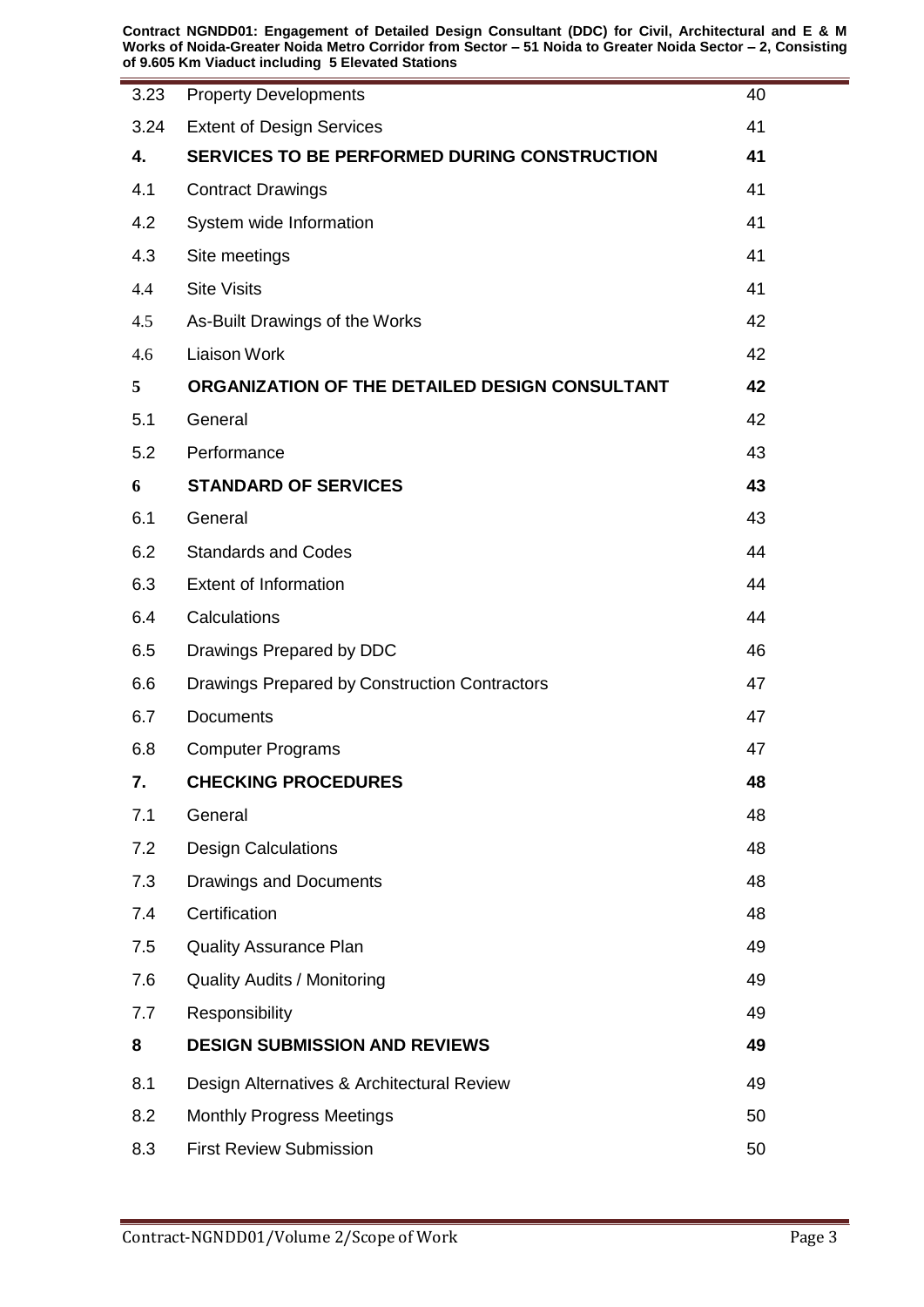**Contract NGNDD01: Engagement of Detailed Design Consultant (DDC) for Civil, Architectural and E & M Works of Noida-Greater Noida Metro Corridor from Sector – 51 Noida to Greater Noida Sector – 2, Consisting of 9.605 Km Viaduct including 5 Elevated Stations**

| 8.4  | <b>First Review Procedure</b>                                         |    |
|------|-----------------------------------------------------------------------|----|
| 8.5  | Delivery of Tender Drawings, BOQ's, Cost Estimates and Specifications | 51 |
|      | for E&M and other building services works                             |    |
| 8.6  | <b>Final Review</b>                                                   | 51 |
| 8.7  | <b>Final Review Submission</b>                                        | 51 |
| 8.8  | <b>Final Review Procedure</b>                                         | 54 |
| 8.9  | <b>Property Development Report</b>                                    | 55 |
| 8.10 | Submission of Originals                                               | 55 |
| 8.11 | <b>Delivery of Documents</b>                                          | 55 |
| 8.12 | Delivery of Contract Documents                                        | 55 |
| 8.13 | <b>Final Design Summary Report</b>                                    | 55 |
| 9.   | <b>SUBMISSION OF DOCUMENTS</b>                                        | 56 |
| 9.1  | <b>Quality Assurance Plan</b>                                         | 56 |
| 9.2  | <b>First Review Submission</b>                                        | 56 |
| 9.3  | <b>Final Review Submission</b>                                        | 56 |
| 9.4  | Submission of Tender Drawings, BOQ's and Cost Estimates               |    |
|      | & Specifications                                                      | 57 |
| 9.5  | Submission of Originals                                               | 57 |
| 9.6  | Submission of Construction Drawings                                   | 57 |
| 9.7  | Submission of "As-Built" Drawings                                     | 57 |
| 9.8  | Submission of Combined Services Drawings (CSDs)                       | 57 |
| 9.9  | Submission of Services Electrical and Mechanical Drawings (SEMs)      | 58 |
| 9.10 | Design Certificate                                                    | 58 |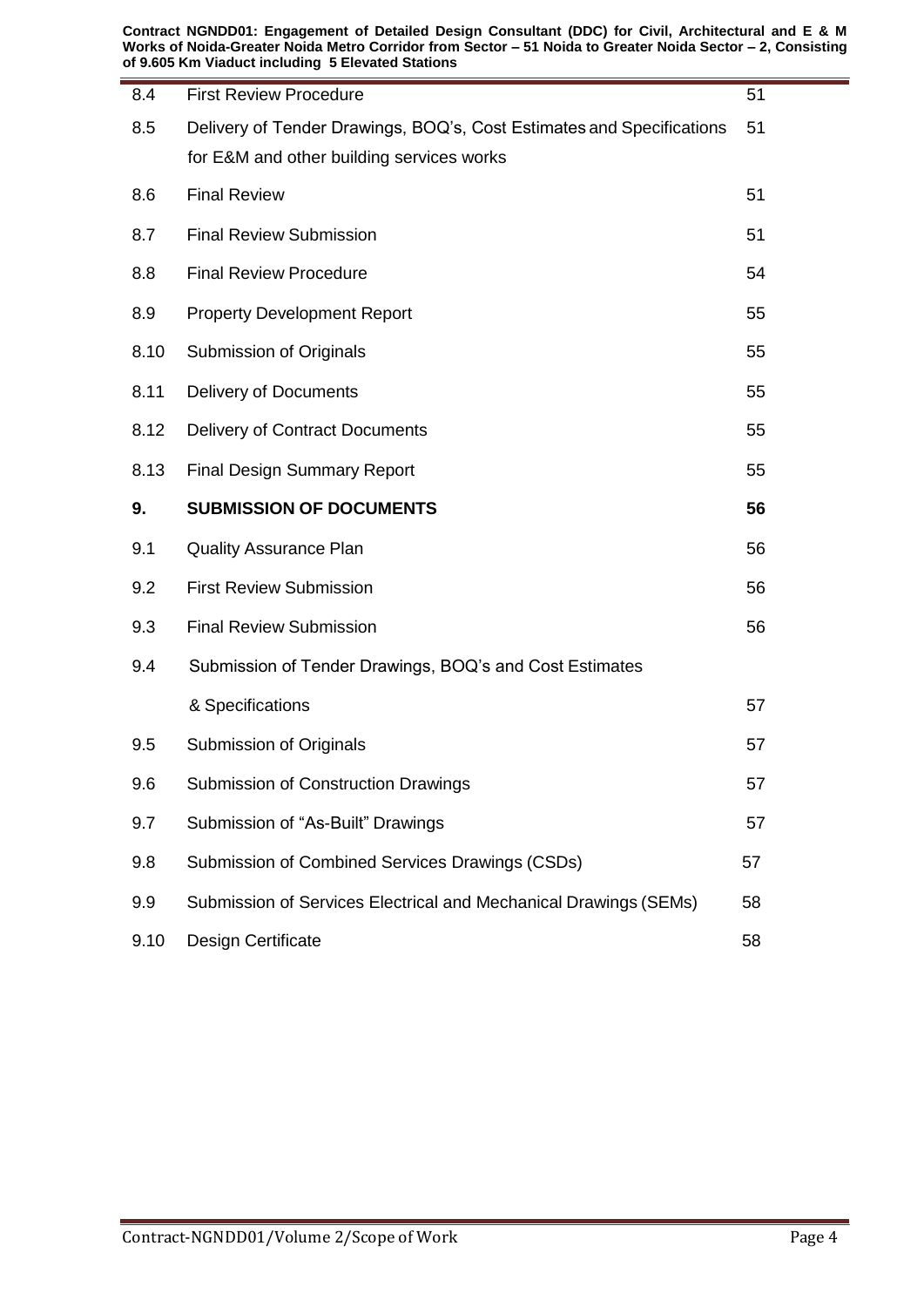# **SCOPE OF WORK**

#### <span id="page-5-0"></span>**1 INTRODUCTION**

#### <span id="page-5-1"></span>**1.1 Purpose of this Document**

Noida Metro Rail Corporation Ltd. has started the development of its 1<sup>st</sup> Phase of Noida Extension Metro Project, which is of 9.605 km of elevated line. This phase has to be realized within the next 3 years.

It is proposed to Engage Detailed Design Consultant (DDC) for Civil, Architectural and E & M Works of Noida-Greater Noida Metro Corridor from Sector – 51 Noida to Greater Noida Sector – 2; Consisting of 9.605 Km viaduct including 5 elevated Stations.

This document describes the General Scope of Services to be provided by the Detailed Design Consultant (DDC). The emphasis is to explain the requirement of work, interfaces with other DDCs/ Contractors/ NMRC for achieving an efficient and safe system to the best International Standards and Practices. DDC shall follow acceptable standards and design procedures akin to best systems wherever not explicitly mentioned.

### <span id="page-5-2"></span>**2. EXTENT OF SERVICES**

# <span id="page-5-3"></span>**2.1 Services to be provided**

The DDC shall perform the Services set out in this Agreement.

The DDC shall deliver sufficient designs and documents to enable NMRC to construct works as per the details below:

| S.No | <b>Description of</b><br>Corridor                     | <b>Total Length (Kms)</b><br>(including station<br>length)<br><b>Elevated</b> | <b>Stations (in Nos.)</b><br><b>Elevated</b> |
|------|-------------------------------------------------------|-------------------------------------------------------------------------------|----------------------------------------------|
|      | Sector- 51 Noida to<br><b>Greater Noida Sector -2</b> | 9.605                                                                         | 05                                           |

- **2.1.1** These Services generally include, but are not limited to:
	- a) Producing concept planning and design alternatives of elevated and interchange stations for NMRC's review;
	- b) Review of alignment in general and station locations in particular with a view of optimization of neighborhood connectivity and MMI integration; Detailed review of alignment with respect to construction cost optimization and ease of construction and providing alignment drawings for Civil work tenders.
	- c) Perform cost effective detailed designs of Architectural, Structure (including track supporting structure), Building Electrical and Mechanical services, based on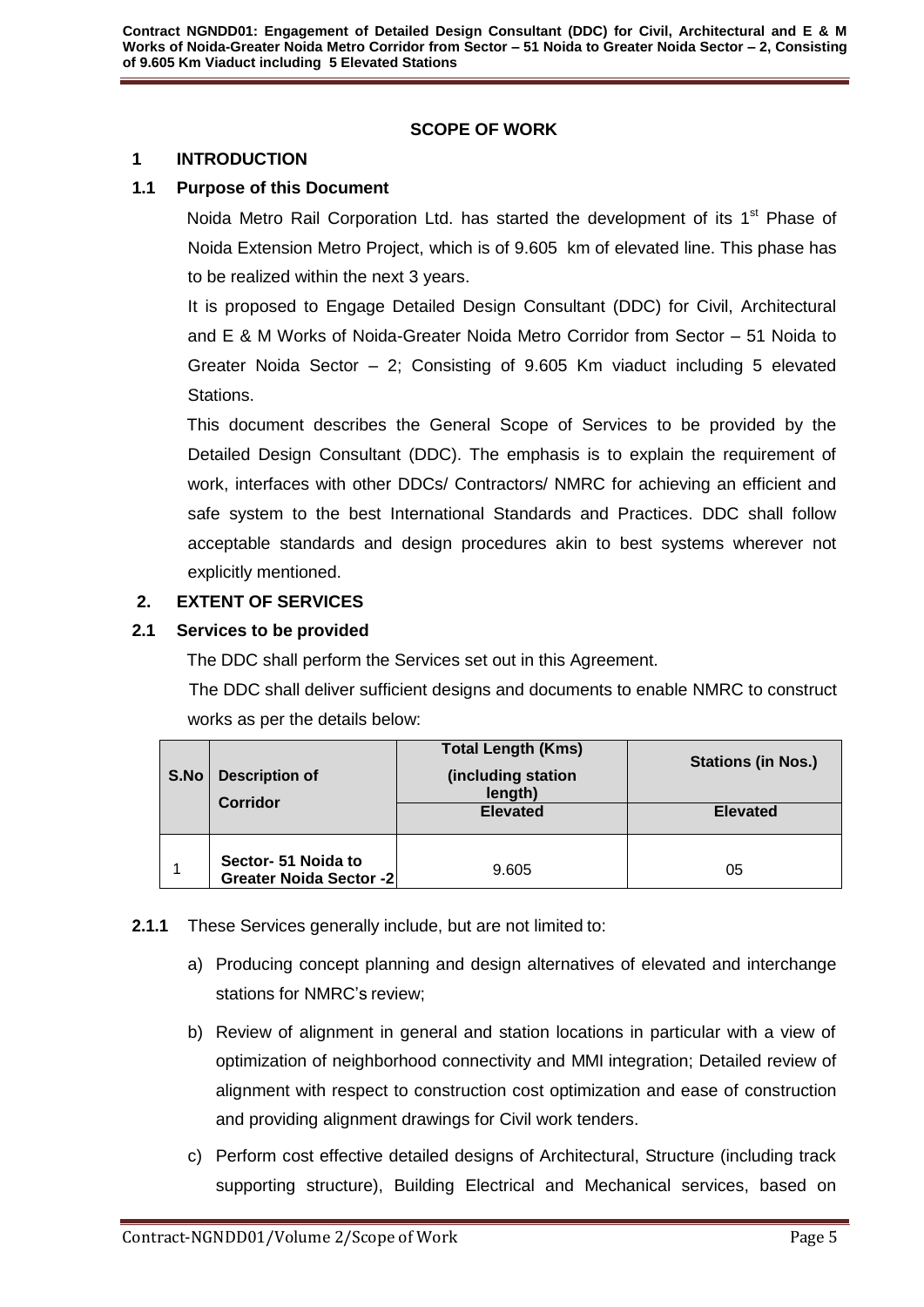approved designs and design criteria for elevated stations

- d) Manage the design task for cost, schedule and performance compliance;
- e) Preliminary design for stations, viaduct as per project requirement for tendering process.
- f) Proof checking of structural design and scheme of construction suggested by the Contractor for elevated stations, sub-structure and superstructure of viaduct.
- g) Perform detailed designs for building works, the fitting out of stations with architecture finishes and services including illuminations, lifts, escalators, water supply, drainage, power supply and other passenger amenities;
- h) Perform detailed designs for multi-modal transfer facilities for road and pedestrian traffic, landscaping, traffic management and road and station interfaces for the surrounding roads and neighborhood;
- i) Review and suggest change as necessary in the detailed designs done by Design Build Contracts for viaduct works to the plan made by contractor for temporary and permanent diversion works for all utilities affected by the station works / viaducts. Take into account utilities identified by contractors during execution and design structures accordingly. Provide items in the Contract BOQ for diversion of these utilities. Review of alignment plan duly marked with, utilities identified by concerned agencies which will be given to DDC in hard/ soft copies by NMRC.
- j) Co-ordinate and integrate designs and details with contractors and consultants employed by NMRC working on contracts pertaining/relevant to the site of works for this contract regarding DDC's drawings;
- k) Integration of Building Services with the existing M&E systems at stations including fire compartmentation.
- l) Prepare and update during construction Combined Services Drawings (CSD), Structural-Electrical-Mechanical Opening Drawings (SEM) and identify embedded items/openings indicating system wide information for the purpose of E & M coordination and civil construction interfaces;
- m) Computational Fluid Dynamics (CFD) Analysis, if required by NMRC.
- n) Prepare BOQs, special specifications, construction cost estimates for the associated construction contracts for tendering by NMRC and modify the cost estimate as necessary before the contract is awarded. The BOQs, special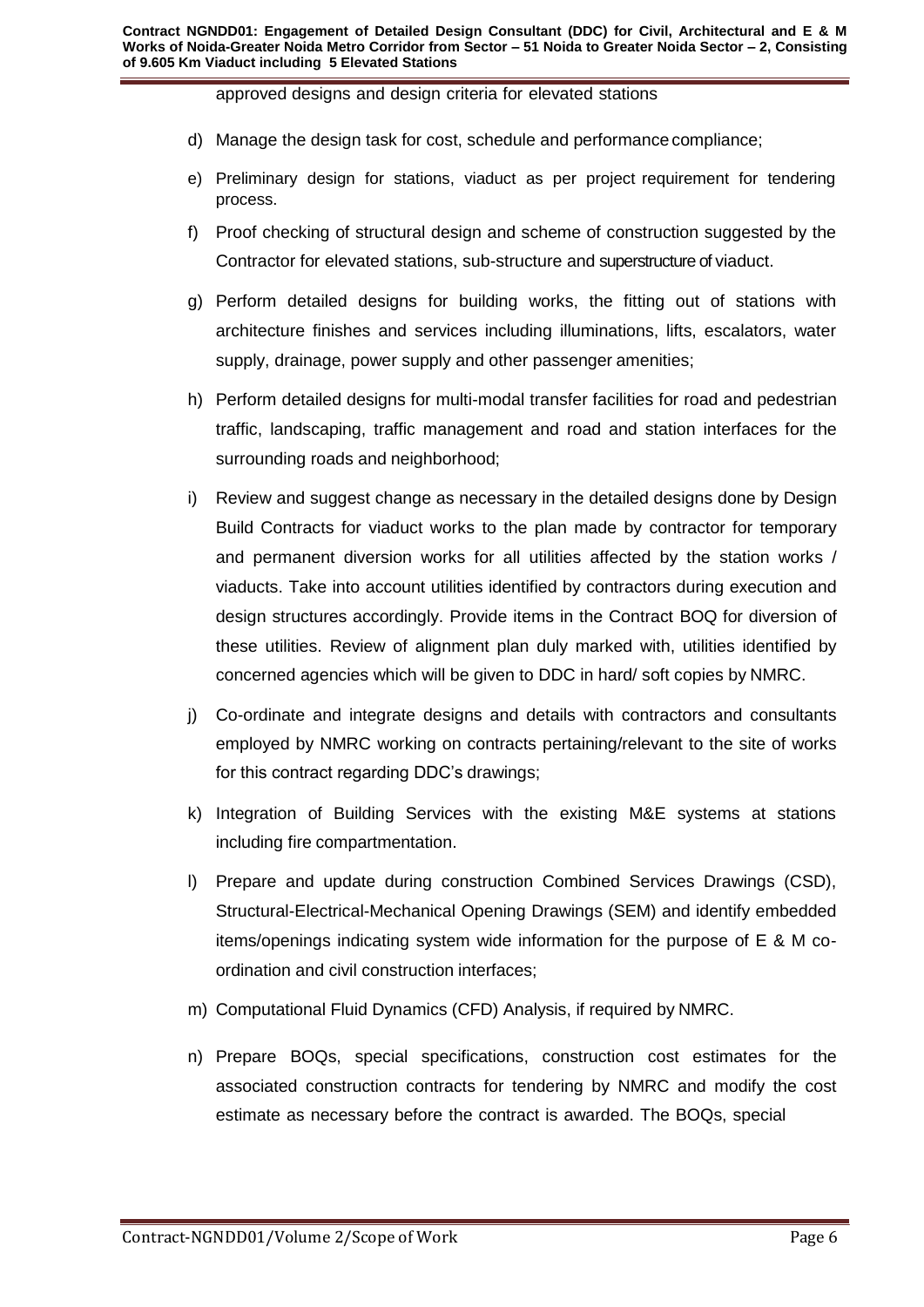specifications, construction cost estimate is to be prepared separately for stations and for BOQ of chartered utilities in a number of packages as decided by NMRC so as to facilitate NMRC to call construct only tenders in different contract packages

- o) Incorporate and co-ordinate changes in design due to system wide interfacing with other DDCs/ Contractors/ NMRC;
- p) Incorporate changes in design resulting from NMRC's design reviews;
- q) Consult and co-ordinate with various City and Government authorities that interface with the NMRC project. NMRC will assist with the co-ordination;
- r) Prepare necessary documentation and obtain necessary planning and other required approvals for the integrated complex consisting of Station designs, Station layouts, track supporting structures including E&M facilities and fire detection/ suppression system, conceptual layouts and drawings for property development, if any, from the relevant approving authority;
- s) Plan, design, detail, control, co-ordinate, and execute the design phase of the Works for production of drawings, documents and reports to meet the key schedule dates included in the Agreement and as directed by NMRC;
- t) Maintain a Quality Control activity and an effective internal procedure for checking the accuracy of Work and assuring compliance with contractrequirements;
- u) Attend meetings connected with the Work whenever required; and
- v) Make available their services as and when required during the construction contract: to modify existing designs or drawings as necessary to incorporate site conditions and unforeseen conditions; to assist NMRC's site supervision staff in clarification of queries resulting from the design; to review and confirm Contractor prepared "As-Built" drawings.
- w) Provide Value Engineering inputs to NMRC before and after award of civil and E&M contracts

# **2.1.2 Implementation of BIM System for DDC Services**

DDC shall implement BIM system for executing and delivering the services set out in this Agreement.

Building Information Modelling (BIM) uses computing power and systems to create 3D models of all kind of buildings and infrastructure, with information about its design, operation and current condition. At the planning and design stage it enables designers, owners and users to work together to produce the best possible designs and to test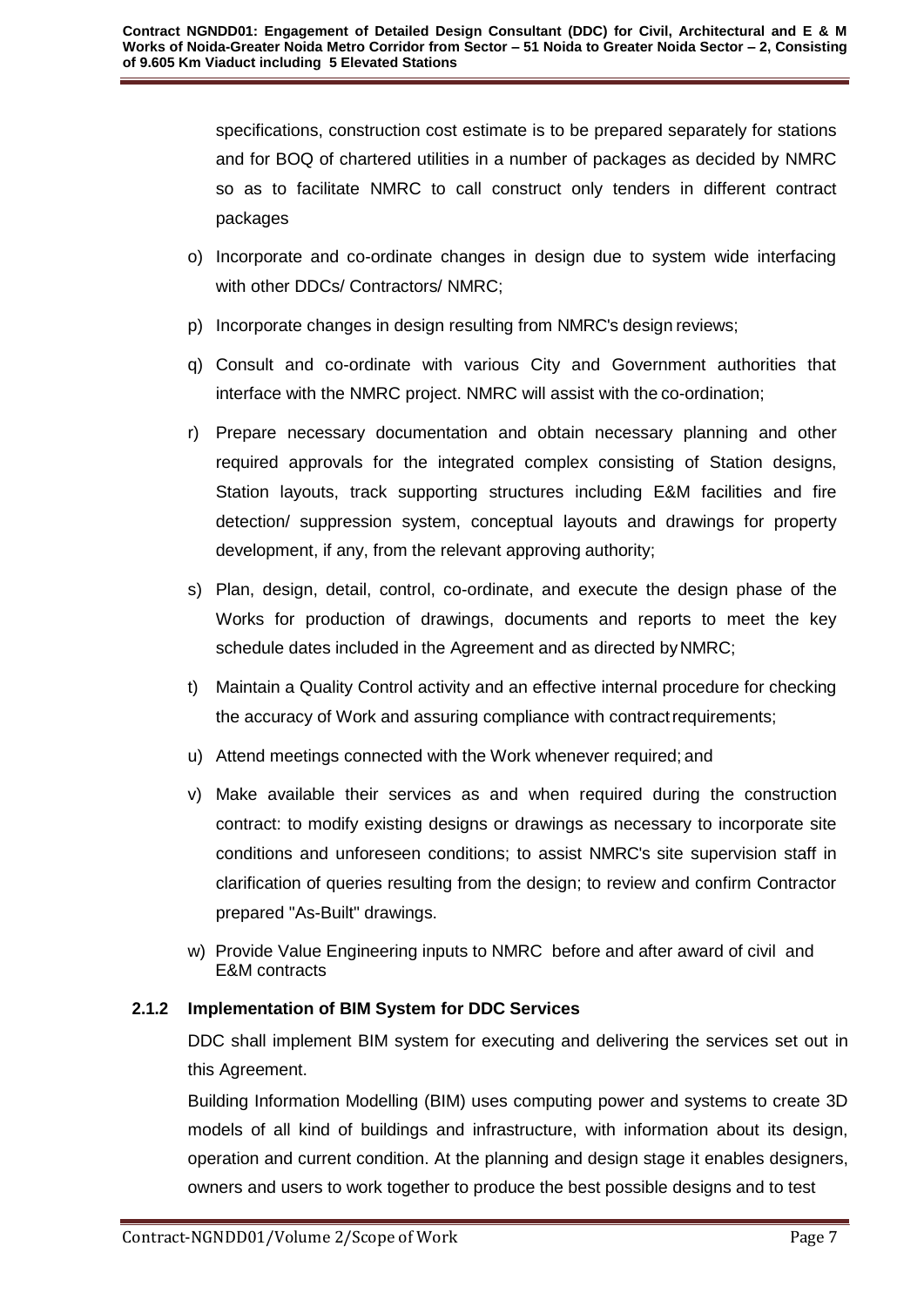them virtually before they are constructed. During construction, it enables NMRCs,

contractors and suppliers to integrate all components cutting out waste and reducing the risk of errors. In operation it provides users with real-time information about available services and facility managers with accurate assessments of the condition of assets.

All station designs (including architectural design, structure design, E&M services design, interior fit outs, plumbing design etc.) as well as viaduct designs/proof checking shall be done using BIM modelling. DDC shall implement the necessary hardware, software and human resources towards this end. 3D Coordination between all disciplines shall be achieved by incorporating them in a single model. BIM Model LOD and related deliverables shall be as per Clients requirement.

DDC shall be required to produce, update and present to NMRC on a fortnightly basis an integrated 3D BIM model incorporating rail track, topography, architecture, structure, plumbing and all other building services and system wide requirements in design review meetings. These models shall be 3D rendered and shall help in design visualization and clash detection of elements as well as finalization of design. **The DDC shall deploy one BIM expert in addition to the team specified in organization structure and who shall be housed in either NMRC office at NOIDA. Decision of NMRC in this regard shall be final & binding**.

In addition, DDC shall also provide following individual models: -

- 1. Station Architecture Modelling
- 2. Station Mechanical Modelling
- 3. Station Electrical Modelling
- 4. Station Plumbing Modelling
- 5. Station HVAC Modelling
- 6. Rail Track Modelling/Viaduct modelling
- 7. Terrain modelling
- 8. Clash Detection
- 9. Quantity takeoff from BIM model
- 10. Visualization and Animated Walkthroughs

Final coordinated GFC drawings of all disciplines shall only be generated from the BIM model.

Detailed cost estimates shall also be prepared only on the basis of approved 3D BIM model.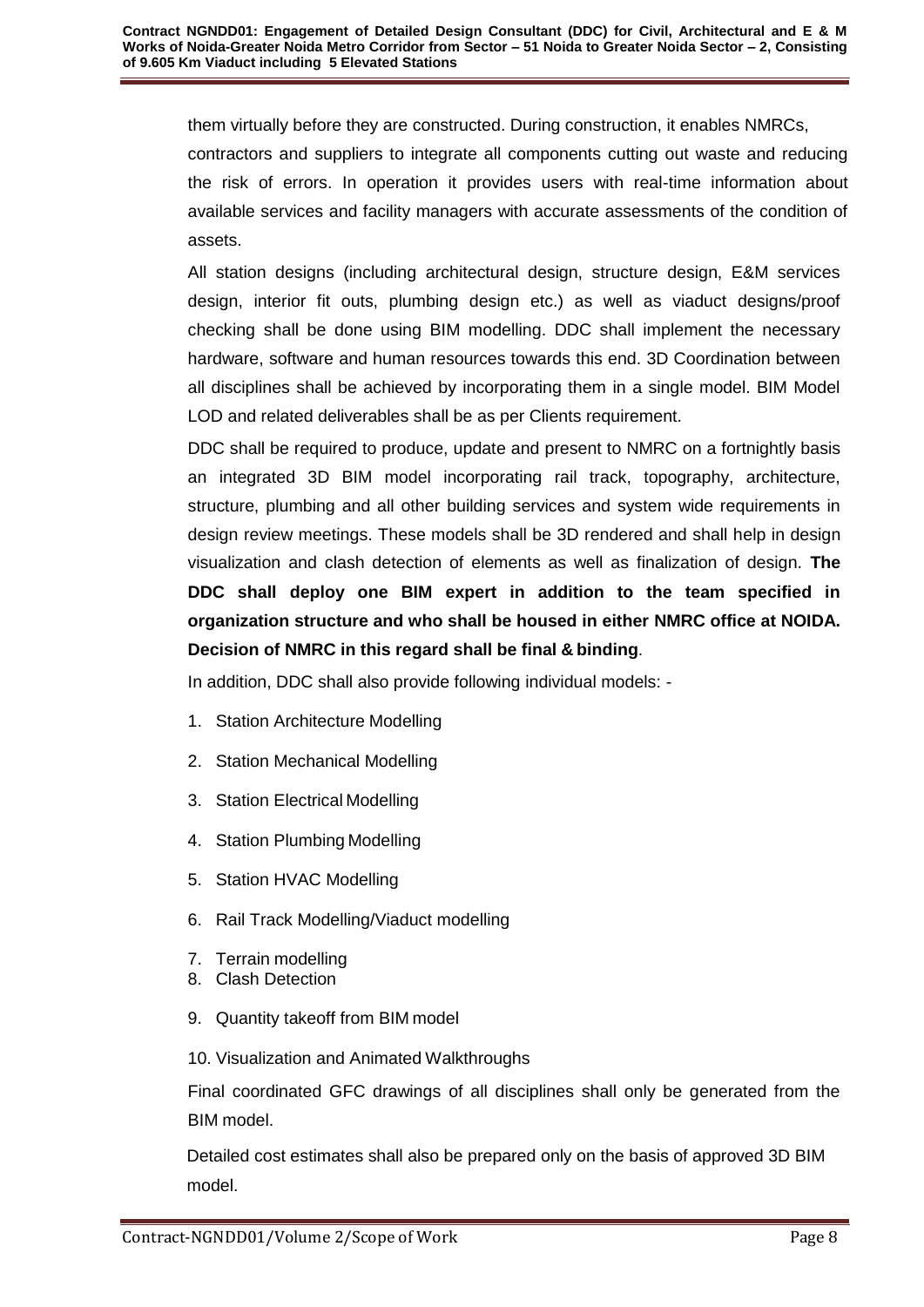#### **2.2 Contracting strategy for construction**

#### **2.2.1 Elevated packages – Civil Works**

The Detail Design Consultant will prepare the Preliminary design for elevated stations and viaduct superstructure. The Cost of these shall be deemed to be included in the lumpsum price.

The construction tenders will be launched on the basis of a Preliminary design prepared by the Detail Design Consultant.

The performed Preliminary design should allow reasonably estimating the construction costs within a margin of error in a range of  $\pm 5\%$ , and providing the tenderer with all the elements necessary to prepare their offers.

For the viaducts, the detailed design of the substructures and superstructure other than standard C/U/Box girder spans would be done by the Civil Contractors based on the preliminary designs prepared by Detail Design Consultant.

Following the award of the construction contracts, the detailed design of elevated stations and viaduct superstructure (other than standard Box/C/U girder Spans) will be performed by the Civil Contractor. The Detail Design Consultant will have to perform the Proof Checking of structural design of elevated station and viaduct substructures and superstructure (other than standard Box/C/U girder spans) done by civil contractors.

Post award of civil contracts The Detail Design Consultant will have to perform:

- Proof checking of Stations and viaduct other than standard Box/C/U girder Spans
- Detailed design of Architecture for stations;
- Detailed Design of Standard Box/C/U girder Spans

For detailed Scope of work, section 3.9 of this volume shall be referred.

#### **2.2.2 Elevated packages – Building Services**

The DDC shall prepare the preliminary/definitive design for the Elevated Stations. Based on the design, tender documents for Elevated stations will be prepared and the tenders will be floated accordingly. The design shall finalize the major equipment capacities and the quantities of the miscellaneous items.

Post award of civil contracts, the detail design consultant will however to perform:- Detailed design of BMS, SCADA and E&M for all stations as well as incorporate requirements of Signalling, Telecom, AFC, Traction, Rolling Stock, Track, Lift, Escalator, PSG and all other system wide contractors in design and drawings.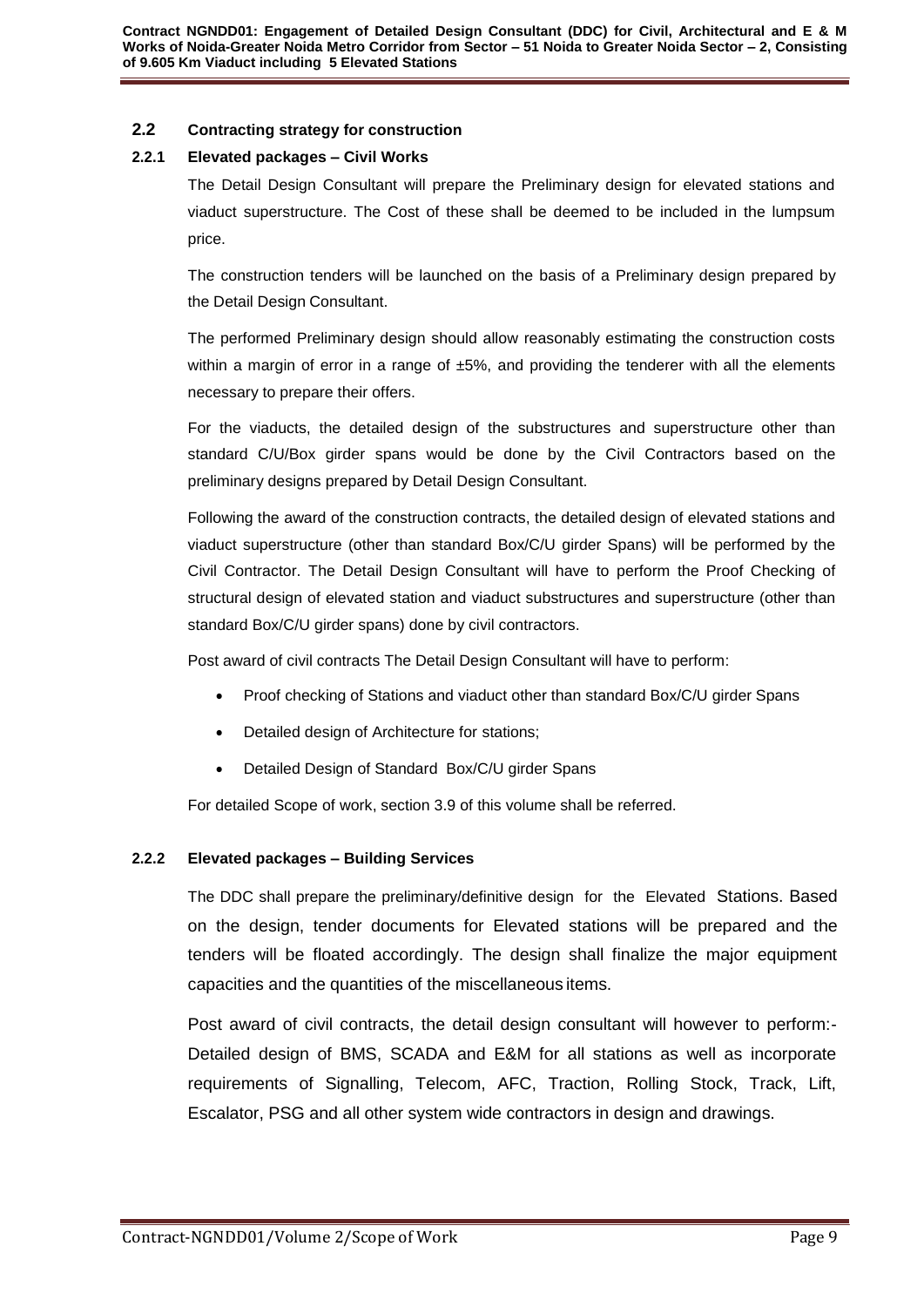# <span id="page-10-0"></span>**2.3 Duties and Responsibilities of the DDC**

The DDC shall initiate, and actively pursue and involve itself in all investigations and enquiries, consultations, studies, collection and compliance with pertinent information and data, convening of and attendance at meetings, and in any other activities as are or may be necessary for producing the detailed design, drawings and documents to the specified requirements.

The DDC shall carry out the Services in accordance with its own methods, in compliance with the provisions of the Agreement. Any and all changes necessary to ensure that the DDC's design, BIM models, drawings and documents conform to the intent and purpose set out in the Agreement, shall be made at the DDC's own expense.

The DDC represents that it is a professional and experienced consultant providing full consultancy services, and hereby agrees to bear full responsibility for the correctness and technical merit of the services performed.

The DDC shall obtain the necessary design and regulatory approvals from the appropriate authorities for the stations, station areas, and any associated joint developments. NMRC will provide co-ordination for this process.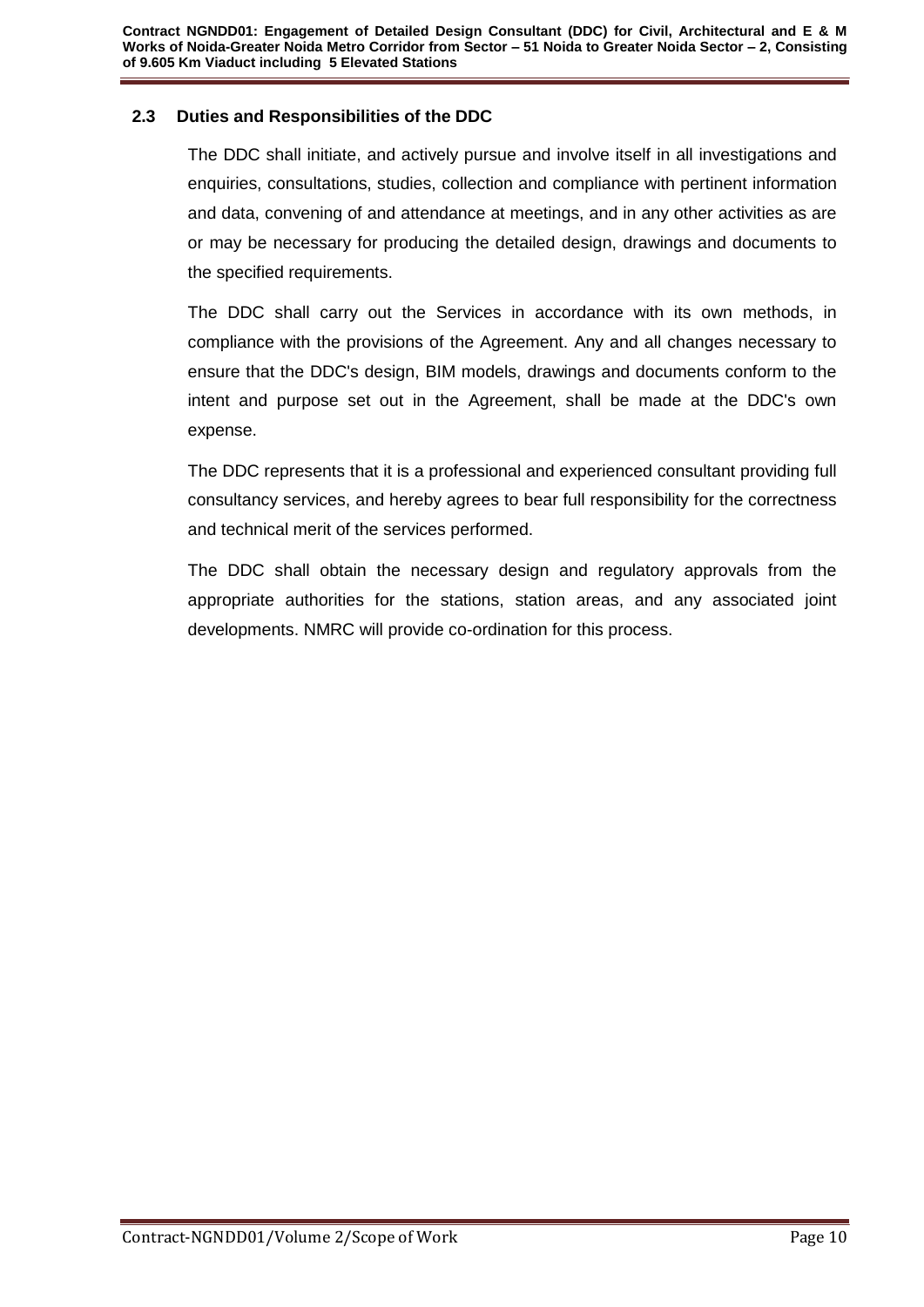# <span id="page-11-0"></span>**2.4 Basis of Detailed Design**

`The detailed design, drawings and documents shall be developed by the DDC from the appropriate conceptual, preliminary and standard drawings, design criteria, outline specifications and other information to be issued to or gathered by the DDC and as approved by NMRC.

The DDC shall comply in producing its detailed design and drawings in accordance with the checking requirements specified in Section 7 of this document.

In order to ensure uniformity of all Design Contracts, conceptual drawings, design criteria, outline specifications, standard pro-formats, and documentation will be issued to the DDC, and compliance with the requirements specified therein shall be mandatory unless prior agreement in writing for any changes has been obtained from NMRC.

The DDC shall thoroughly study the information contained in the conceptual drawings, Design Criteria, specifications, standard pro-formas and documentation issued to it. If there are any points of disagreement or inconsistency, the DDC shall immediately refer these, giving reasons for the disagreement, in writing to NMRC for a ruling.

The details of property development, including the floor area, number of stories shall be worked out by the DDC on the basis of market potential and building rules, if applicable.

Though only conceptual design and drawings are to be made for the property development, the lighting, circulation, staircases and other services required for the property development area, though required later are to be planned for.

# <span id="page-11-1"></span>**2.5 Input for interface**

The basic interface inputs will be provided at the time of preliminary design, in stages.

Survey Maps and Plot Size of each station

The survey of land of stations shall be made available in NMRC either on tracing paper or on AutoCAD. Any survey required outside the NMRC land will have to be carried out by DDC.

# **3 SERVICES TO BE PERFORMED BY THE DDC PRIOR TO THE AWARD OF CONSTRUCTION CONTRACTS**

# <span id="page-11-2"></span>**3.1 Available Information**

The DDC shall study all the available information and conceptual drawings issued (if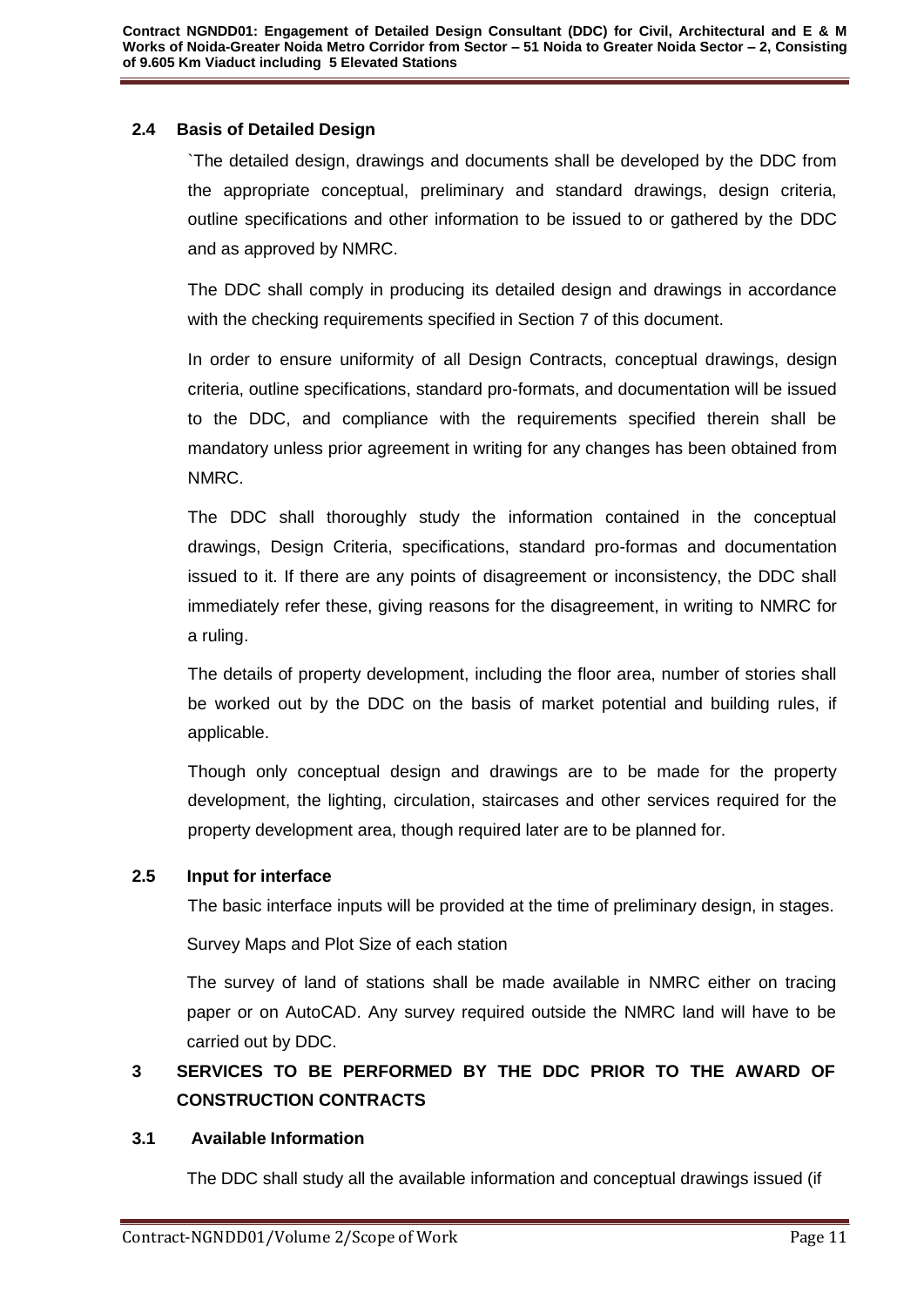any) or made available to it in the Scope of Services, carry out all necessary analyses, and request any further information or data which is necessary for its design development, from NMRC, which will be provided, if available.

# <span id="page-12-0"></span>**3.2 Additional Information**

The DDC, shall, if so required carry out topographical surveys, field surveys and building surveys. The cost of these services shall be paid extra at a mutually agreed rate.

DDC shall use the approved Outline Design Criteria and any other approved design specifications as provided by NMRC as the basis for developing the full design, Construction reference Drawings, Cost Estimates and BOQs for all Architecture, Structure and E&M works.

**3.2.1** Systems shall comply with the following codes of practice, standards, specifications and manuals wherever specified.

# **National Building Code of India, 2016**

# **The Guides of the Chartered Institution of Building Services Engineers**

Acceptable Internationally recognized standards for this Contract are:

| <b>ANSI</b>   | American National Standards Institute                           |
|---------------|-----------------------------------------------------------------|
| <b>ASME</b>   | American Society of Mechanical Engineers                        |
| ASTM          | American Society for Testing and Materials                      |
| <b>BS</b>     | <b>British Standards</b>                                        |
| <b>BIS</b>    | Bureau of Indian Standards                                      |
| <b>DIN</b>    | Deutsche Industrie Normen                                       |
| <b>IEC</b>    | International Electro technical Commission                      |
| <b>IEEMA</b>  | Indian Electrical and Electronics Manufacturers Association JIS |
|               | Japanese Industrial Standards                                   |
| <b>NEC</b>    | National Electrical Code (NFPA 70)                              |
| <b>NEC</b>    | National Electrical Code (Indian)                               |
| <b>NEMA</b>   | National Electrical Manufacturers Association                   |
| <b>NFPA</b>   | <b>National Fire Protection Association</b>                     |
| <b>VDE</b>    | Verband Deutsche Elektrotechniker                               |
| BS 7671: 1992 | "Requirements for Electrical Installations"                     |

In case, standards and Codes for any specific element are not defined in documents referred to in Clause 3.2 above, DDC may use applicable Standard or Code from the above list with the approval of NMRC.

**3.2.2** Unless otherwise stated, the E & M System design and execution shall comply with all applicable local regulations issued by the agencies listed below: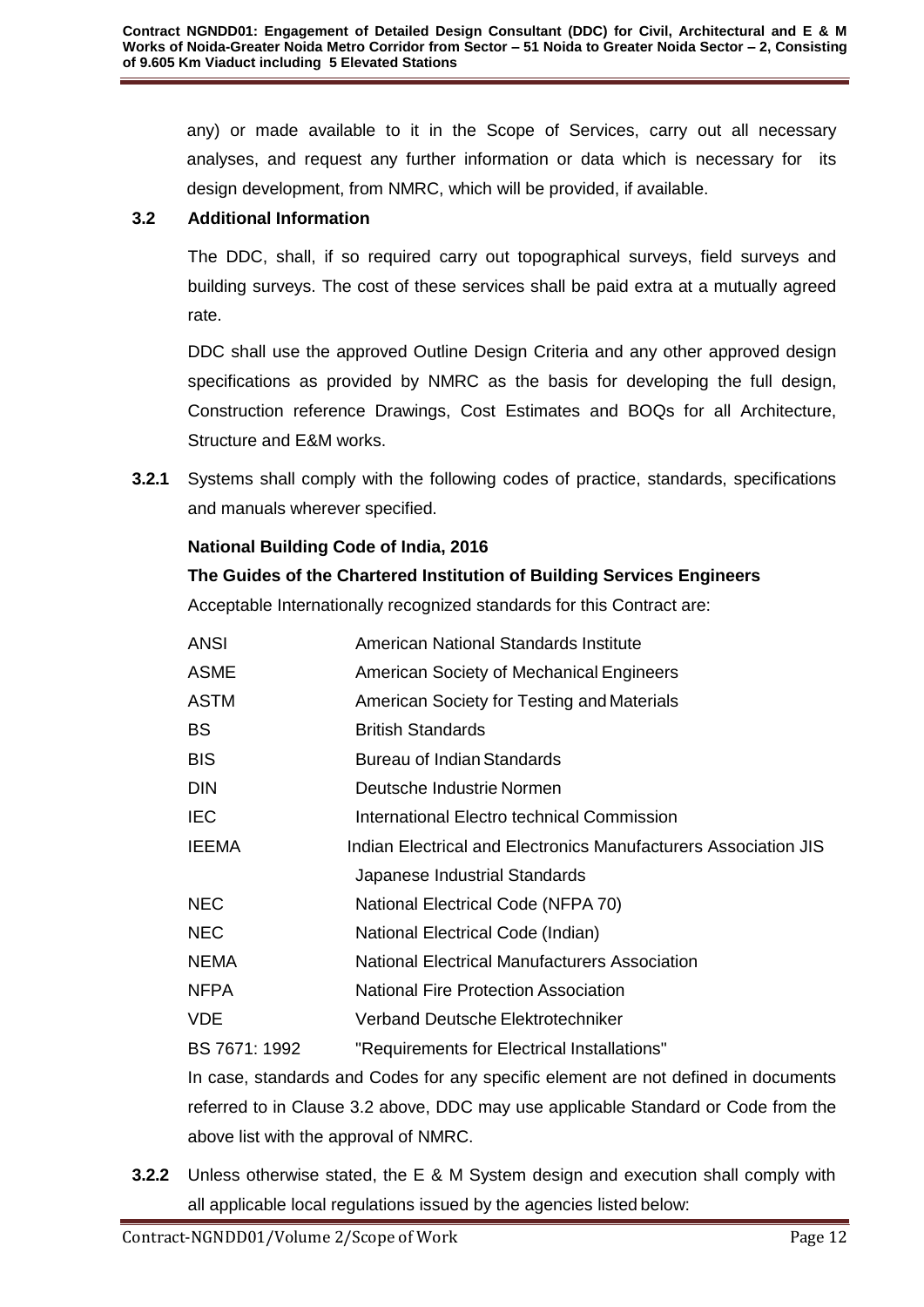- o Indian Electricity Rules
- o Indian Electricity Act
- o National Building Code 2016
- o Chief Inspector (Electrical),State Govt. of UP
- o Central Pollution Control Board
- o UP Fire Services
- o Public Works Department
- o Central Public Works Department
- o NOIDA Power Supply Units (PSO)/UP State Power holding Company Limited.
- o Chief Electrical Inspector for NOIDA MRTS
- o NOIDA Administration
- o NOIDA Municipal Corporation
- o National Safety Council
- **3.2.3** Any additional requirements imposed by local agencies not listed above shall be incorporated into the designs. Local codes, regulations and standards shall take precedence where their standards or requirements are more onerous than other International standards.

The design of any one system shall be to a single code or specification. Parallel use of different codes for one particular item or component shall not be allowed.

Should the DDC propose to use alternative Standards or Codes of Practice, they shall submit two copies of these with justification for their use to NMRC for review and acceptance within 2 weeks from the Issue of Letter of acceptance.

**3.2.4** The DDC shall study all subsurface and sub-soil data made available to it. The DDC shall be responsible for all-additional borings, geophysical surveys, and field and laboratory tests that it may require for the performance of the DDC services. The cost of such additional investigations will be paid separately by NMRC either through DDC or directly to the agency hired for such Geotechnical Investigations.

The DDC shall prepare a Geo-technical Survey Assessment incorporating the additional Geo-technical data and shall submit to the NMRC for acceptance.

The soil samples and rock cores obtained in the course of the additional geotechnical investigations shall be delivered to the NMRC by the DDC on acceptance of the Geo-technical Assessment Report by the NMRC.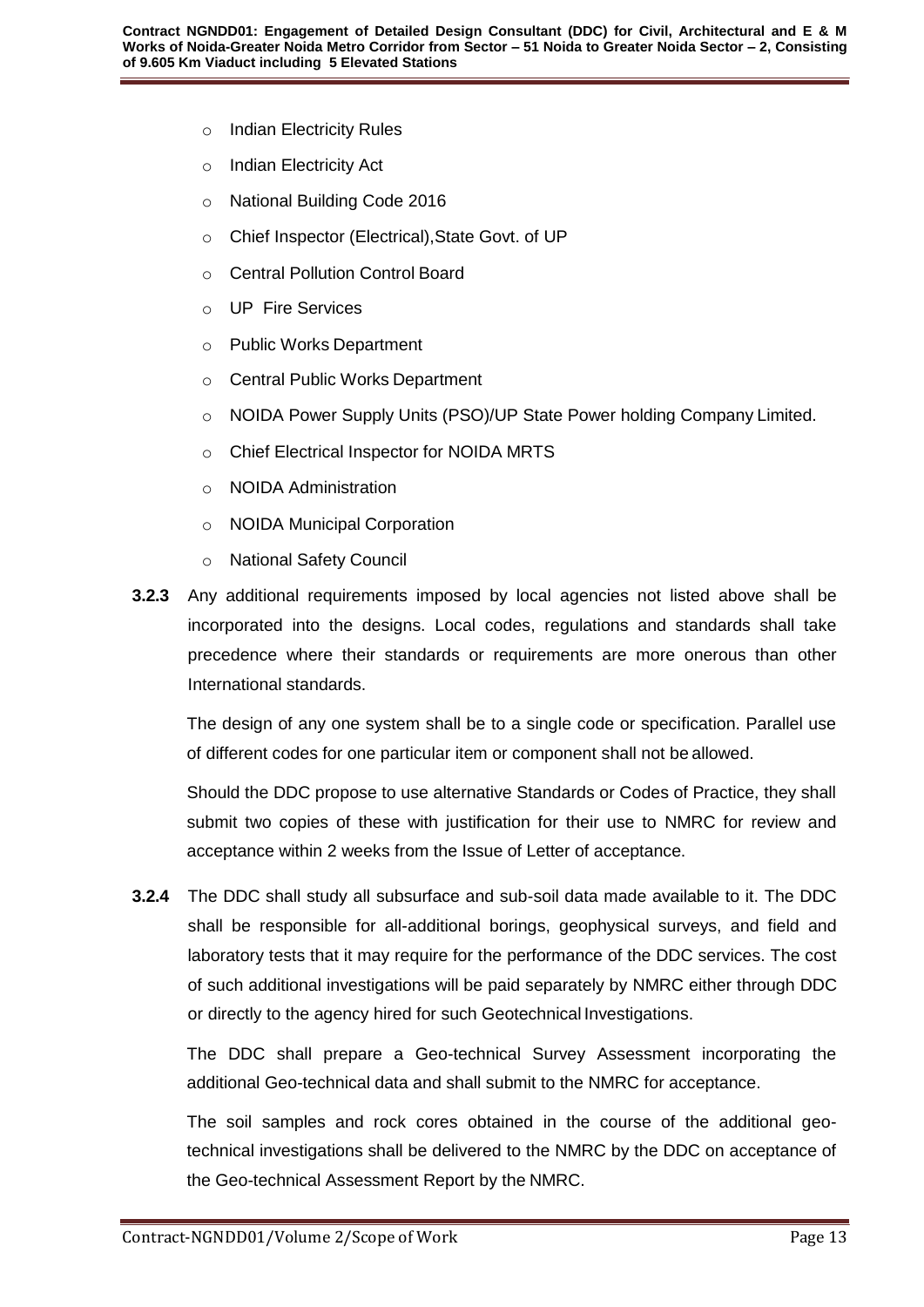## <span id="page-14-0"></span>**3.3 Design Alternatives**

The DDC shall perform Design Alternatives as per the conditions of the Contract. The DDC shall develop alternative layouts and designs for the substructure, superstructure and architecture of the elevated stations within the overall design parameters defined in the Agreement. The DDC shall perform proof checking of structural design and scheme of construction suggested by the Contractor for elevated stations and viaduct, the objective of which will be to reduce construction cost without adversely affecting the required transit system functions such as capacity, service life, reliability, economy of operation or ease of maintenance and which shall not require any extension of design or construction time.

The DDC shall offer state of the art design for the Building Services and the alternative designs shall also be offered for E&M services

Several design alternatives may be required as per the site conditions or any other specific requirement of the project.

Design alternatives are to be presented within 2 week of the Date of Commencement.

Each design alternative shall be presented in sufficient detail to clearly define the proposed design alternative including:

- A description of the difference between each proposed design alternative and the comparative advantages and disadvantages of each. Clearly illustrated sketches, drawings, diagrams, calculations, published reports or other means that allows evaluation shall accompany the written description.
- A detailed estimate of the amount of savings in construction cost.
- All further work of preparing tender documents, detailed design, drawings, etc. will be done as per the alternatives approved by NMRC. Different alternatives may be approved for different locations.
- All costs associated with this shall be included in the Lump Sum price.

# <span id="page-14-1"></span>**3.4 Detailed Design**

The DDC shall prepare detailed designs based on the requirements provided in the drawings and documents issued to it. If the DDC disagrees with the design requirements of the specified works it shall propose alternative designs to NMRC for approval. Upon approval the DDC shall completely design and detail the Works, provide Tender and Contract Drawings and other documents for the construction contract and be fully responsible for such design and detailing.

The detailed design of the specified works and the incorporation of all system wide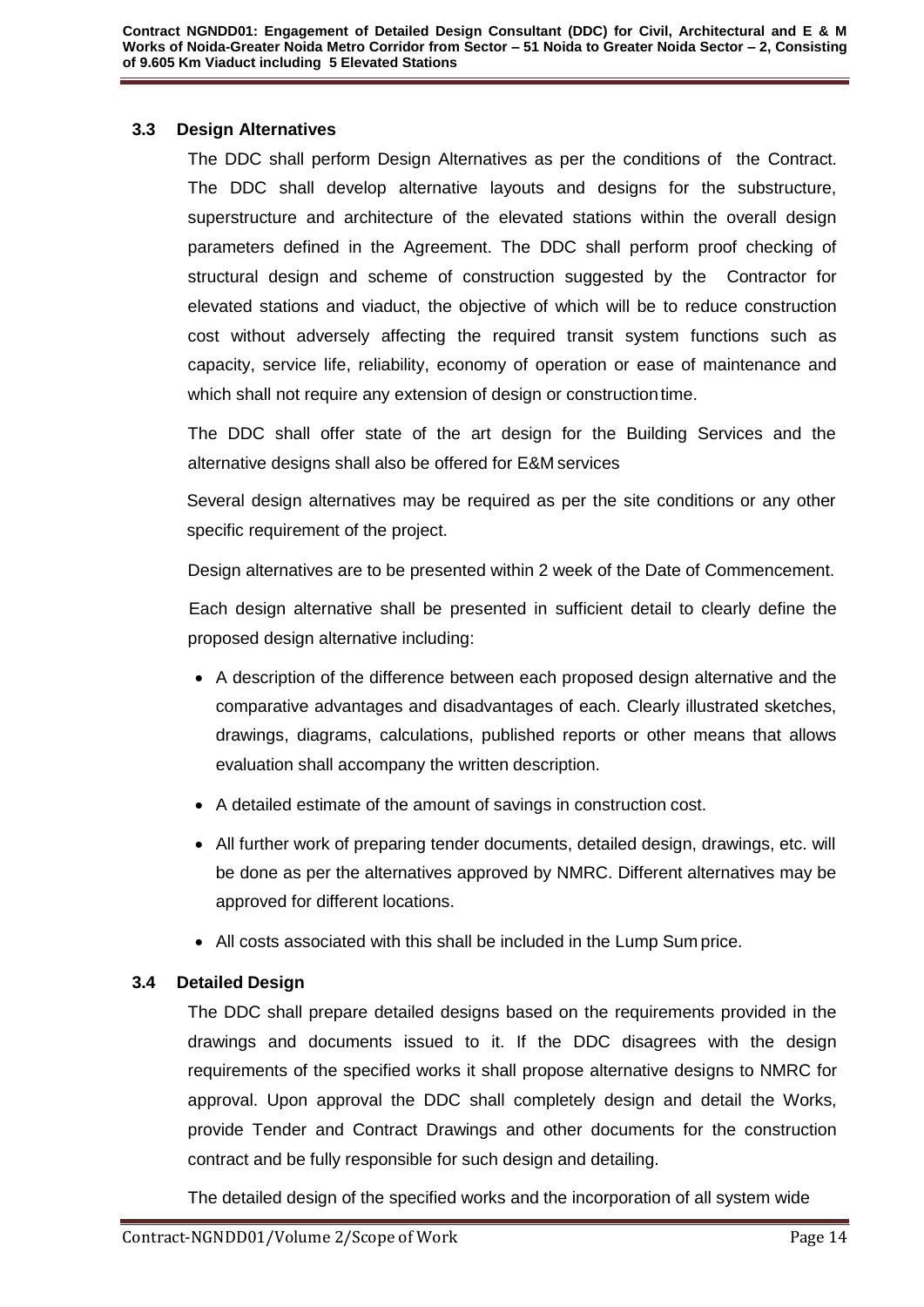requirements are the responsibility of the DDC. The design shall be developed from the conceptual drawings, outline specifications and design criteria prepared and issued to the DDC by NMRC. Any critical difficulty identified shall be immediately drawn to the attention of NMRC, but not withstanding that, the DDC shall remain totally committed to the overall integrity of the design, if necessary actively seeking advice, information and clarification so as to avoid abortive work. The DDC shall incorporate in its design, the relevant seismic criteria and earthquake design, as required by the design criteria.

The DDC's design shall take into account the installation requirements of the system wide information listed in Section 3.6 of this Document, which will include the provision of openings, conduits, fixings, bases, plinths and loadings. Provision of earth electrodes, Earthing bones to steel reinforcement to be catered for. The DDC shall make provision in its design programme for the inclusion of these requirements at a later date as they cannot be finally determined until after the award of the system wide contracts. The DDC shall incorporate the requirements of the system wide contractors into its design as appropriate and as they becomeavailable.

The design of Lifts and Escalators will be carried out by others under a separate systemwide contract.

# <span id="page-15-0"></span>**3.5 Requirements for Earthing, Bonding and Corrosion Protection**

The DDC shall incorporate the relevant requirements of design criteria in its design.

# <span id="page-15-1"></span>**3.6 System wide Information**

The DDC shall incorporate all the relevant information made available to it regarding the system wide works in its design and other documents including, but not limited to:

- Rolling Stock;
- Track Work;
- Overhead Line Electrification;
- Signaling;
- Communications including Closed Circuit Television (CCTV), Public Address (PA), and SCADA Systems;
- Traction Power, Power Supply and Emergency Power Supply Equipment;
- Automatic Fare Collection System;
- Lifts and Escalators; and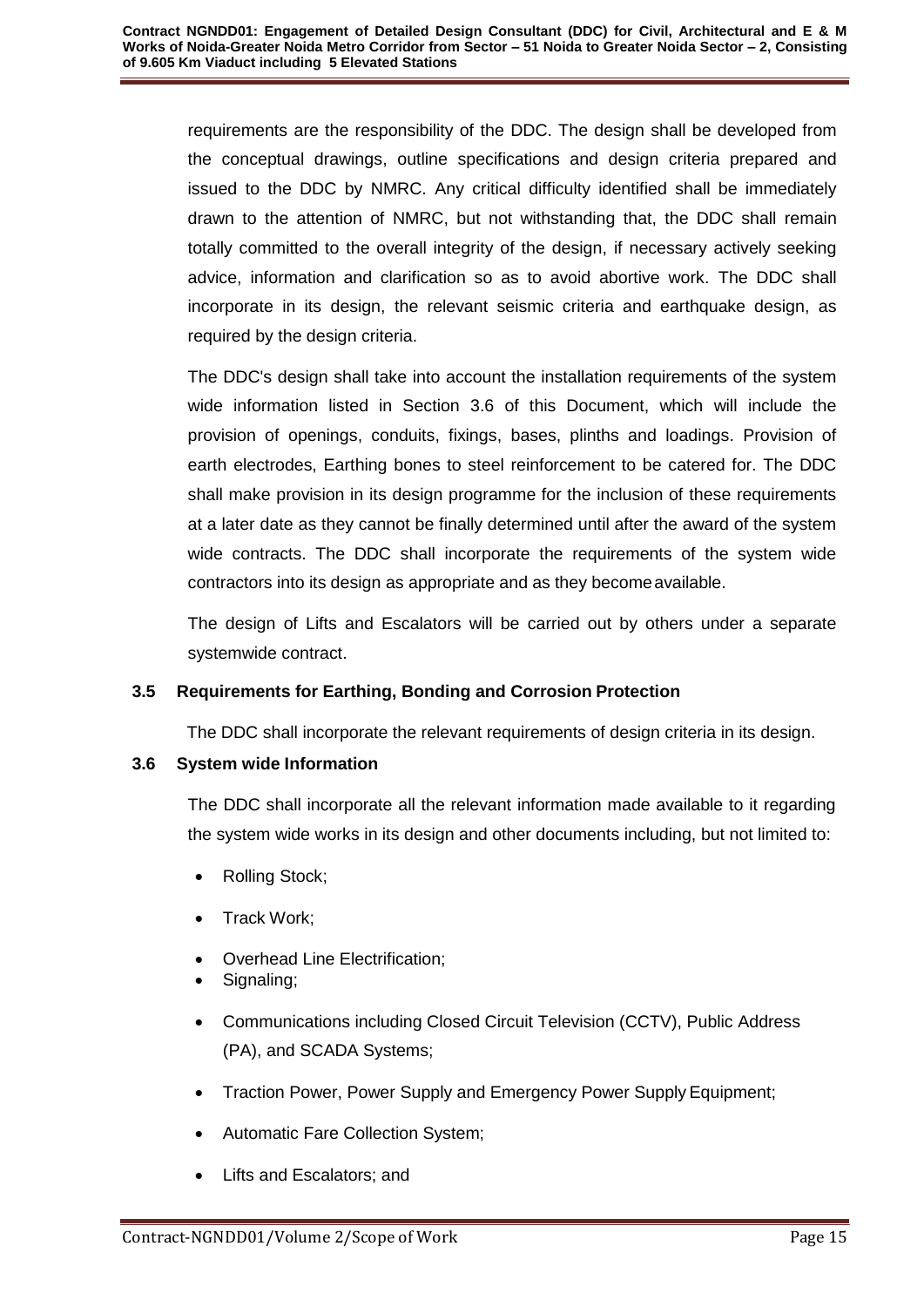- Environmental Control System (if applicable)
- Platform Screen Gates (if applicable)

#### <span id="page-16-0"></span>**3.7 System wide Requirements**

System wide requirements in the form of preliminary Systems information, as indicated in Clause No. 3.6 above, will be provided by NMRC for the purpose of preparation of the CSD and SEM drawings by the DDC.

The general arrangement of the station, the major equipment locations and major services routes, and the cable routes are to be shown on the CSD drawings. The major equipment loads pressure rating of air plenum, major openings and major embedded items and other similar interface are also to be shown on these drawings.

During the detailed design phase and continuing through the construction phase the DDC shall co-ordinate with NMRC, and other system wide DDC's to obtain systemwide requirements such as embedded conduits, floor trunking, wall and floor openings, equipment concrete plinths, air conditioning equipment space, sleeves, hoisting hooks, earthing, lightning arresters etc., and incorporate into the architectural drawings for construction contracts.

The layouts for the stations and other buildings shall be co-ordinated by compatibility review meetings chaired by the DDC, which NMRC will attend, during the design stage.

DDC shall be responsible for Preparation of Minutes of Meeting and its issue.

At the final submission stage detailed layouts shall be co-ordinated and drawn by the DDC on one set of CSD drawings. These drawings serve to co-ordinate major routings of all services. It is an information drawing and is not used for construction. It directs the system wide DDC's and contractors to prepare their respective shop drawings in accordance with the routings shown on them. These drawings shall be included in the Contract Documents as information drawings. During design and continuing through the construction phase the DDC shall revise completed or partially completed SEM opening drawings and architecture drawings to incorporate the additional system wide requirements defined by the system wide CSD's.

Additional layout details and system wide requirements requested by systems and E & M Contractors during construction shall be incorporated into the CSD, SEM opening drawings and architecture drawings. Sub-Section 4.2 describes construction stage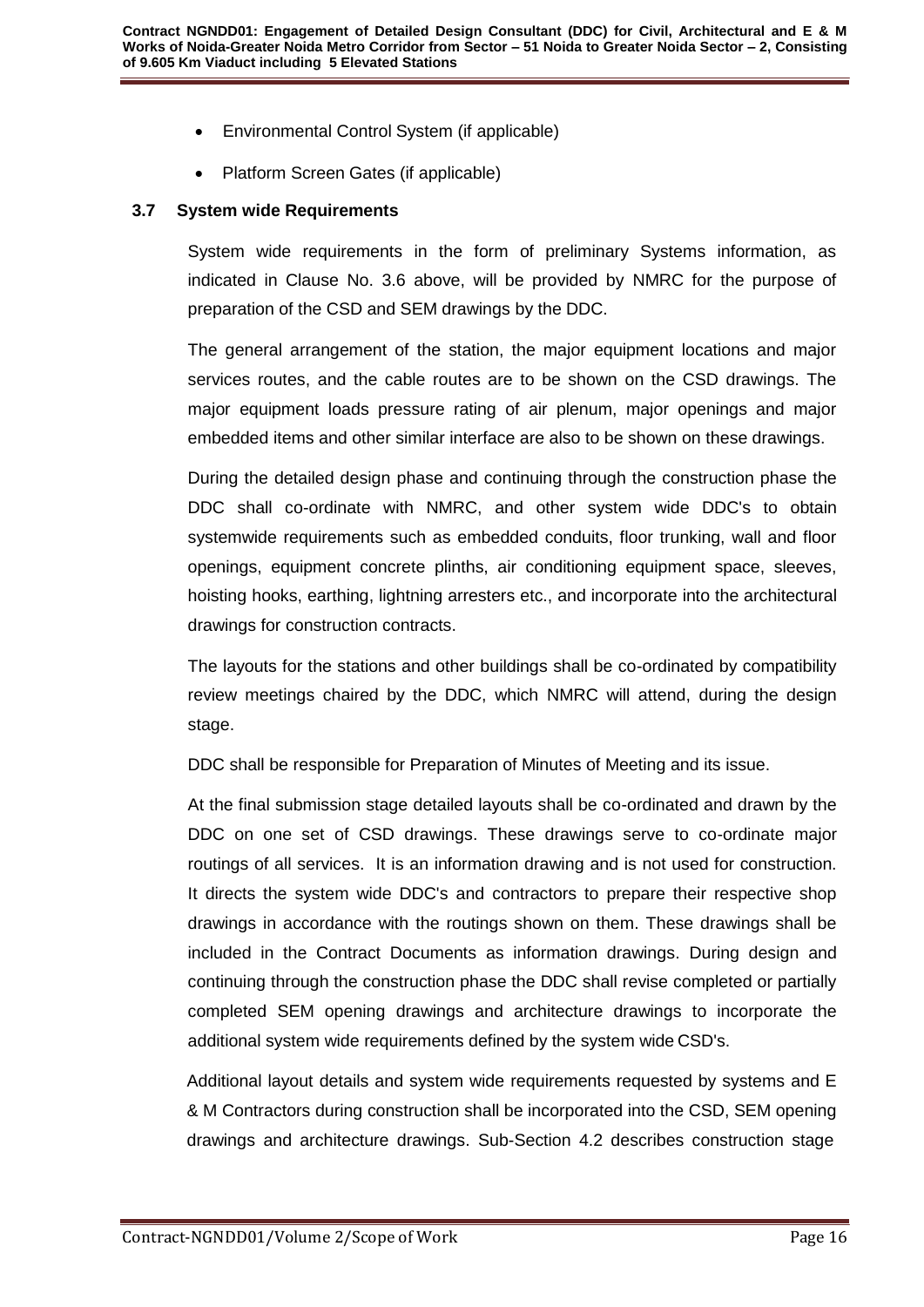services regarding final CSD and system wide requirements. DDC shall make available the BIM models and CAD electronic data to the System and E&M Contractors who will incorporate these additional details in the design.

DDC will review and incorporate the modified design. However, DDC will repeatedly interface with System Contractors / other DDCs to ensure compatible complete design.

The DDC shall submit a Design Brief describing in words, diagrams and graphics. This Design Brief should take into account the following considerations.

It is of utmost concern that the design of the station shall be safe in the event of a fire. In this respect it is essential that the suitable necessary details be incorporated into the design as per prevalent rules, regulations, code and practice.

# <span id="page-17-0"></span>**3.8 Architecture Design Services**

The Architecture services shall include the detailed design of all Architecture and landscaping works, preparation of drawings, specifications, cost estimates and other documents, as required, in order to obtain tenders and to construct the Works, together with such other services as are set out and referred to in this General Scope of Services. The works specifically include obtaining the necessary approvals from the concerned Civic Authorities.

The DDC shall prepare drawings with sufficient detail to fully describe the architecture design of the stations, ancillary facilities, and property development, including mechanical and electrical equipment and any structures visible to the public. These drawings shall address at a minimum such issues as:

- Station and ancillary buildings architecture design
- Site design, landscape design and urbandesign.
- Existing site characteristics, which are toremain.
- Proposed land uses and relationships to surrounding properties.
- Visual corridors to and from proposed property development.
- Pedestrian paths and vehicular links.
- Hierarchies of public and private spaces.
- General concepts of building massing.
- Integration with existing and proposed property development.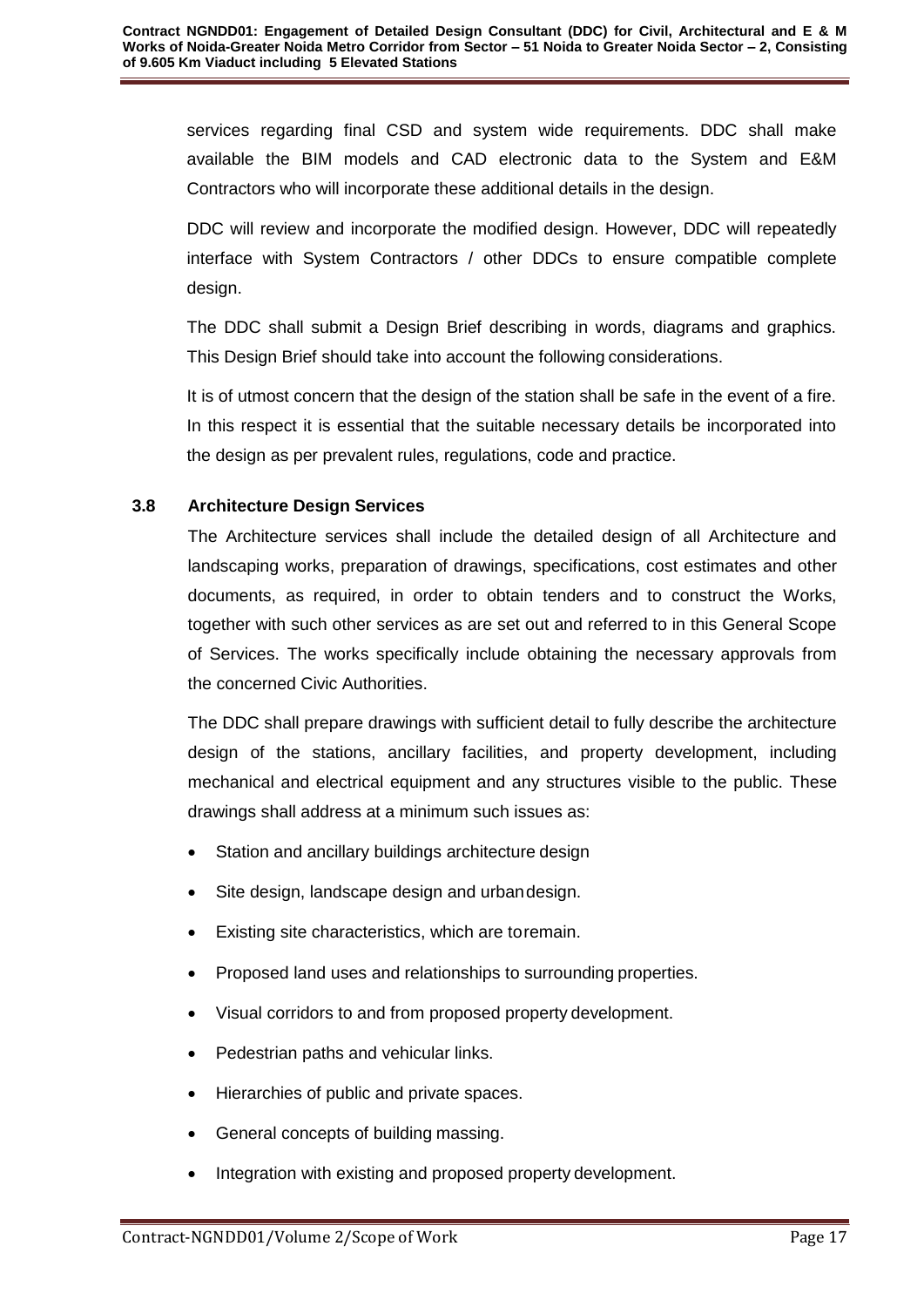- Floor and ceiling finishes to have good light dispersing properties to enhance illumination.
- The DDC shall prepare design solutions responding to requirements for public and private transportation facilities and open space provisions within the proposed property development sites. The DDC shall prepare all the conceptual designs and drawings for property development keeping in view the prevailing building rules and he shall not be required to prepare detailed drawings.
- The DDC shall investigate each site in support of the environmental review process as it relates to surrounding neighborhoods and property development, both existing and proposed; and also the environmental impacts upon present and committed future recreational facilities, parks or other open spaces and landscaped facilities. The detailed design shall be finalised after the environmental review is completed.

This shall include as a minimum the following:

- Identify levels of architectural and landscaping treatment necessary to mitigate environmental impacts whether physical, visual or noise related, in relation to the preparation of an Environmental Impact Report which may need to be coordinated with relevant Government and Municipal Departments. Provide continuing design support to the environmental review process.
- Prepare such designs as may be required to address and mitigate potential environmental impacts upon present and committed future recreational facilities, parks or other open spaces and landscaped facilities.

The DDC shall address additional issues as required to support the architecture and urban design concepts for station sites and property development, including but not limited to:

- Building control dimensions
- Height, depth, setback and massing requirements
- Major features such as building arcades
- Street/wall relationships
- Other relevant issues

The DDC shall analyse available flood data and propose solutions for flood control at interfaces and thresholds between proposed grade levels and stations and ancillary facilities.

The DDC shall incorporate and co-ordinate designs, and prepare drawings and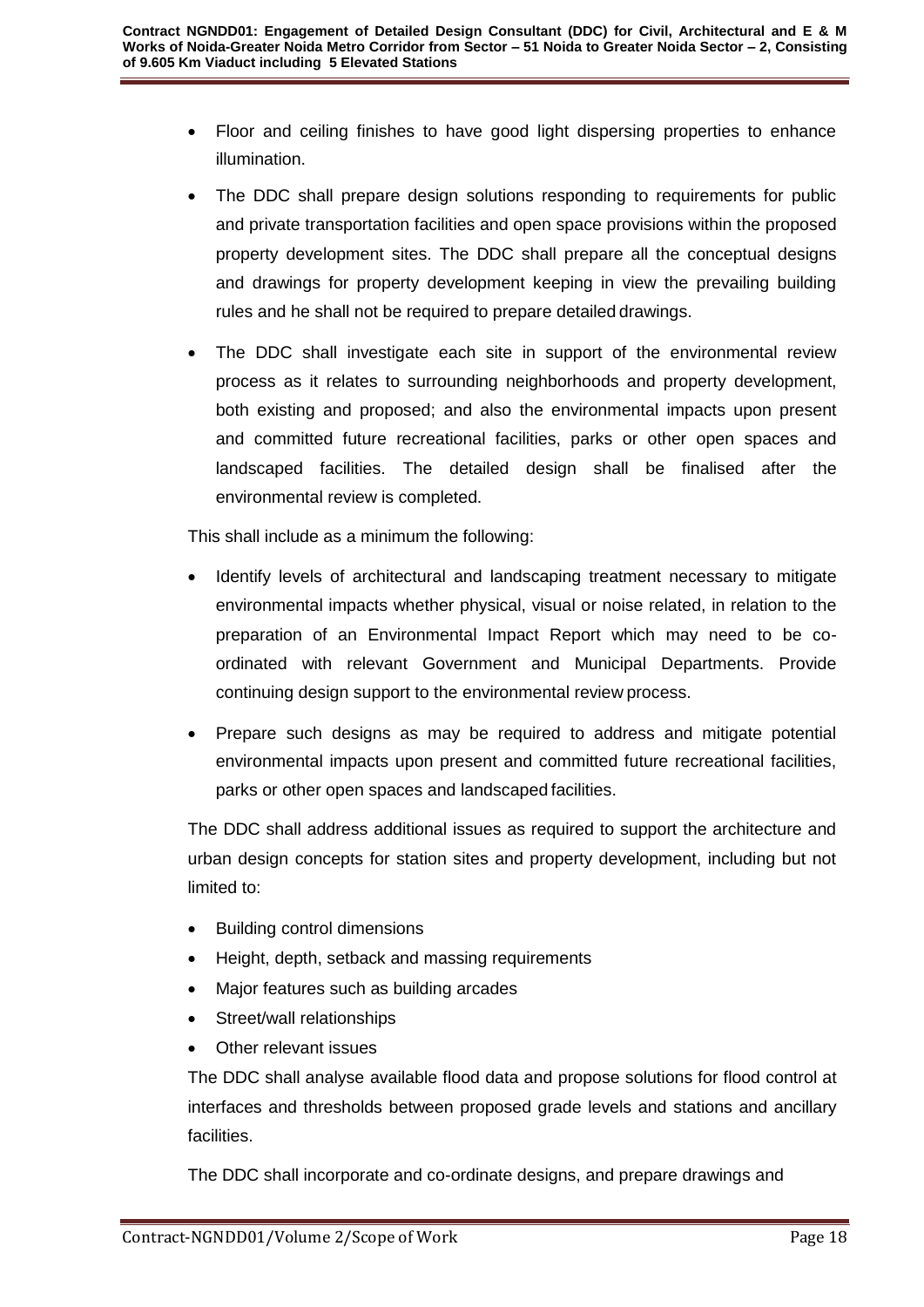documentation for the following system wide elements which will be used in all stations:

System wide architectural items to be included in the tender documents:

- Finishes Schedules: Floor Finishes; Wall and Column Finishes; Ceiling Systems and Finishes
- Railings, Barriers and Gates
- Stair and Handrail Details:
- **•** Escalator Finish Details
- Lift Finishes Details
- Platform Details
- Doors and Frames
- Miscellaneous Public Area Details
- Platform Edge Lighting
- Public and Staff Toilet Room Details
- Staff Room Details
- Signs and Graphics Details
- Landscaping and External Works
- Plans, Sections, Elevations and
- Details of
	- $\triangleright$  Ticket Office
	- Ticket Hall Supervisor's Office and Excess Fares Collection
	- $\triangleright$  Information and Enquiries
	- Station Control Room
	- ▶ Platform Supervisor's Booth
	- Other Booth and Office Details
	- $\triangleright$  Door and Window Details
	- Countertop and Casework Details
	- Station Manager's Room, Pump Houses, Auxiliary Substation
	- $\triangleright$  Handicapped facilities (including ramps, tactile tile layouts etc.)

The DDC shall prepare Standard Specifications for architectural standard design elements and for the supply and installation of architectural standard finishes and materials. He shall also include specifications for any site-specific non-standard material that is to be incorporated into the design. Architectural Standard Specifications shall include but not be limited to the following:

• Site work: Granite Kerbs, Concrete Kerbs, Natural Stone Pavers, Brick Pavers, Concrete Block Pavers and Grass-Concrete Pavers.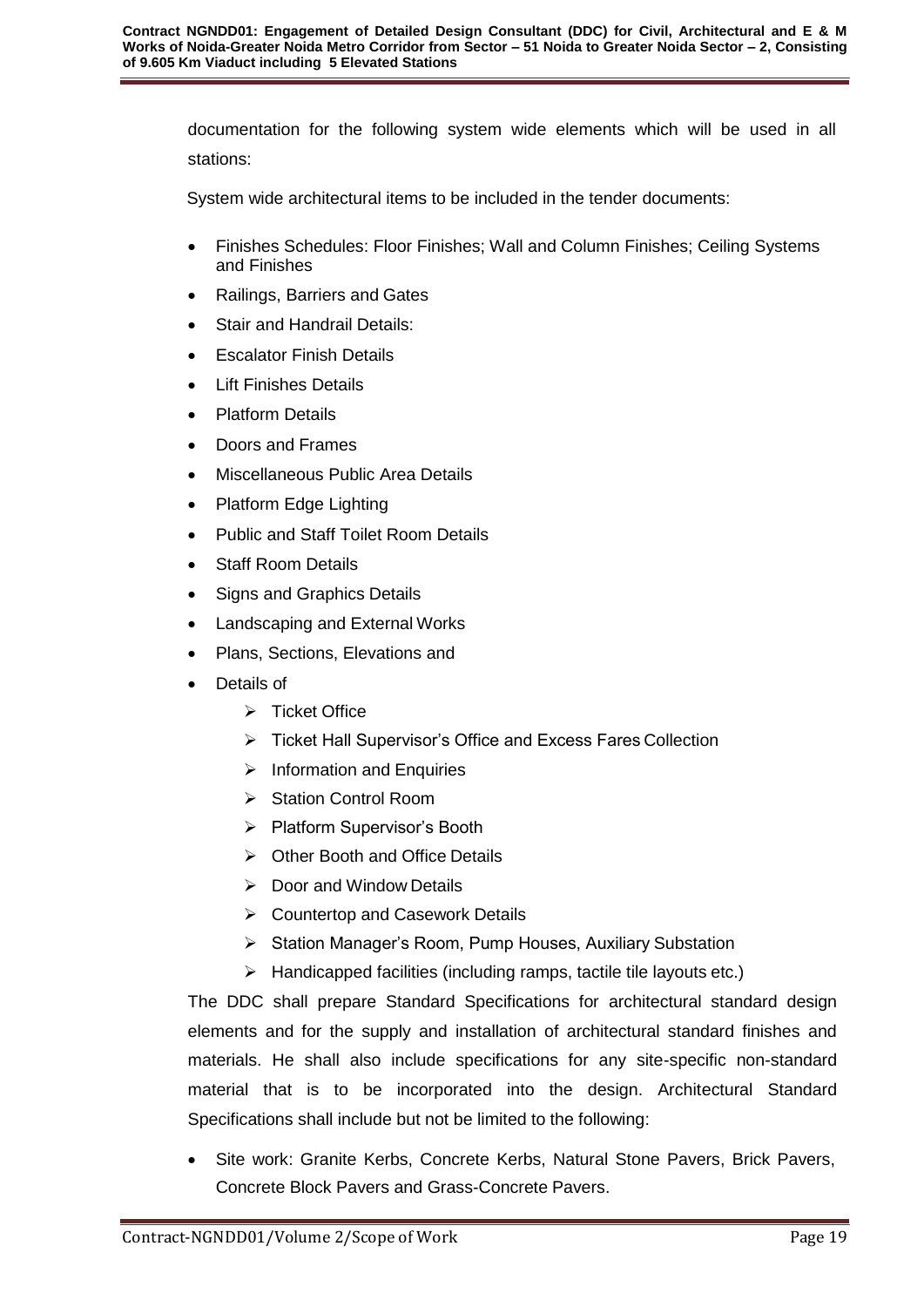- Concrete: Concrete Floor Surface Treatments; Precast Concrete Architectural Panels; Glass Reinforced Cement Panels.
- Masonry: Mortar, Grout and accessories for Granite or Other Stone; Mortar Grout and Accessories for Paver Tile; Mortar and Grout for Masonry and Exterior Setting Beds; Granite or Other Stone Flooring and Bases; Granite or Other Stone: Cubic and Veneer.
- Metals: Vitreous Enamelled Steel Panels; Barriers and Railings; Drain Grates, Manhole Covers, Cladding and Shutters.
- Thermal and Moisture Protection: Sealants
- Doors and Windows: Entrances and Storefronts; Hollow Metal Doors and Frames; Rolling Grilles; Glass and Glazing.
- Finishes: Paver Tile; Wall Tile; Metal Ceilings; Field Painting.
- Specialties: Toilet Partitions and Accessories; Equipment Cabinets; Graphics and Signage; Ashtray and Litter Bins; Telephone Enclosures; Booths and Workstations.
- Mechanical Work: Plumbing Fixtures and Trim.
- Electrical: Lighting, air conditioning and water pumping.
- Landscape: Landscape Soft works and Establishment Works.
- Natural lighting shall be harnessed to the maximum extent.

The DDC shall submit the documents and products of its architecture and urban design work as described in Section 8.

The DDC shall provide continuing support in the form of design data, design calculations, CADD files, perspective sketches (BIM Model), 3D computer model renderings, 1:200 scale models of each station and the like as requested, whether for promotion, approval, or other illustrative purposes. The model shall be A0 size mounted on a wooden base with Plexiglas cover and shall be submitted within 4 months of the date of issue of the Letter of Commencement.

Other deliverables may be identified by the NMRC, as required to support the goals of architecture, urban design, and landscape or property development. The DDC shall prepare and submit to the NMRC cost estimates for the architectural works at each station. These estimates shall be based on quantities taken off the DDC produced drawings and BIM Model, but where no drawings exist, the quantities shall be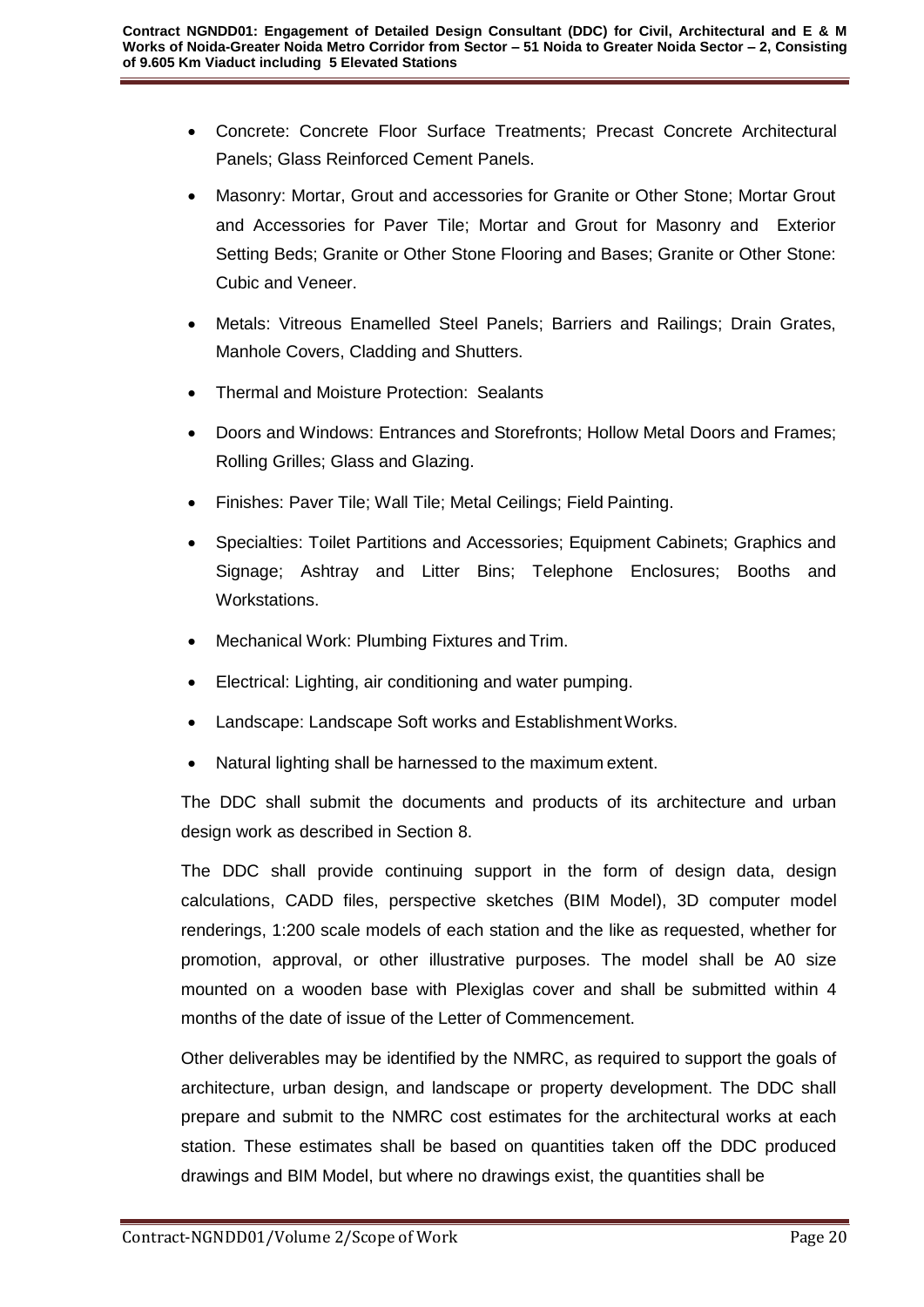determined by using similar job information and typical relationship of quantities. Cost estimates are required for each submittal.

The DDC shall submit a Design Brief describing in words, diagrams and graphics the Architectural Objectives and illustrating how these will be met. This Design Brief should take into account the following considerations:

- The alignment and the viaduct structure will greatly influence the stationdesign
- Stations Building shall be designed to achieve highest MRTS Green Building Rating.
- Design of roofs of stations buildings shall be suitable for rooftop solar power plant installation i.e. flat/inclined roofs as per the sun direction with no shadow causing objects in between. Design of rooftops should also take into consideration the requirement for making them accessible for installation and maintenance of solar power plants with suitable cable routing arrangement and walkways etc.
- The stations should be as transparent as possible to allow for maximum natural air flow through the concourse and platform areas.
- The detailing of every element within the station area is important, not only for visual and aesthetic reasons but to ensure that materials are durable and can easily be maintained.
- The integration and co-ordination of the architectural finishes with the structure and Electrical and Mechanical fittings and services runs is required.
- The design of the station to be safe in the event of a fire is of utmost concern. In this respect it is essential that the following considerations are incorporated into the design:
- All building materials shall be specified to have a class "1" flame spread rating as defined under BS 476 and relevant BIS standard and shall be incombustible.
- The fire protection of an opening depends on the construction of the complete assembly. All three elements (door, frame and hardware) shall be of types that have been proven by test to be capable of performing their required function in time of fire. All elements making up a door or roller shutter assembly shall carry a label confirming that the tests, in respect of class and fire rating, have been passed.
- Partition walls and openings shall conform to the compartmentation requirements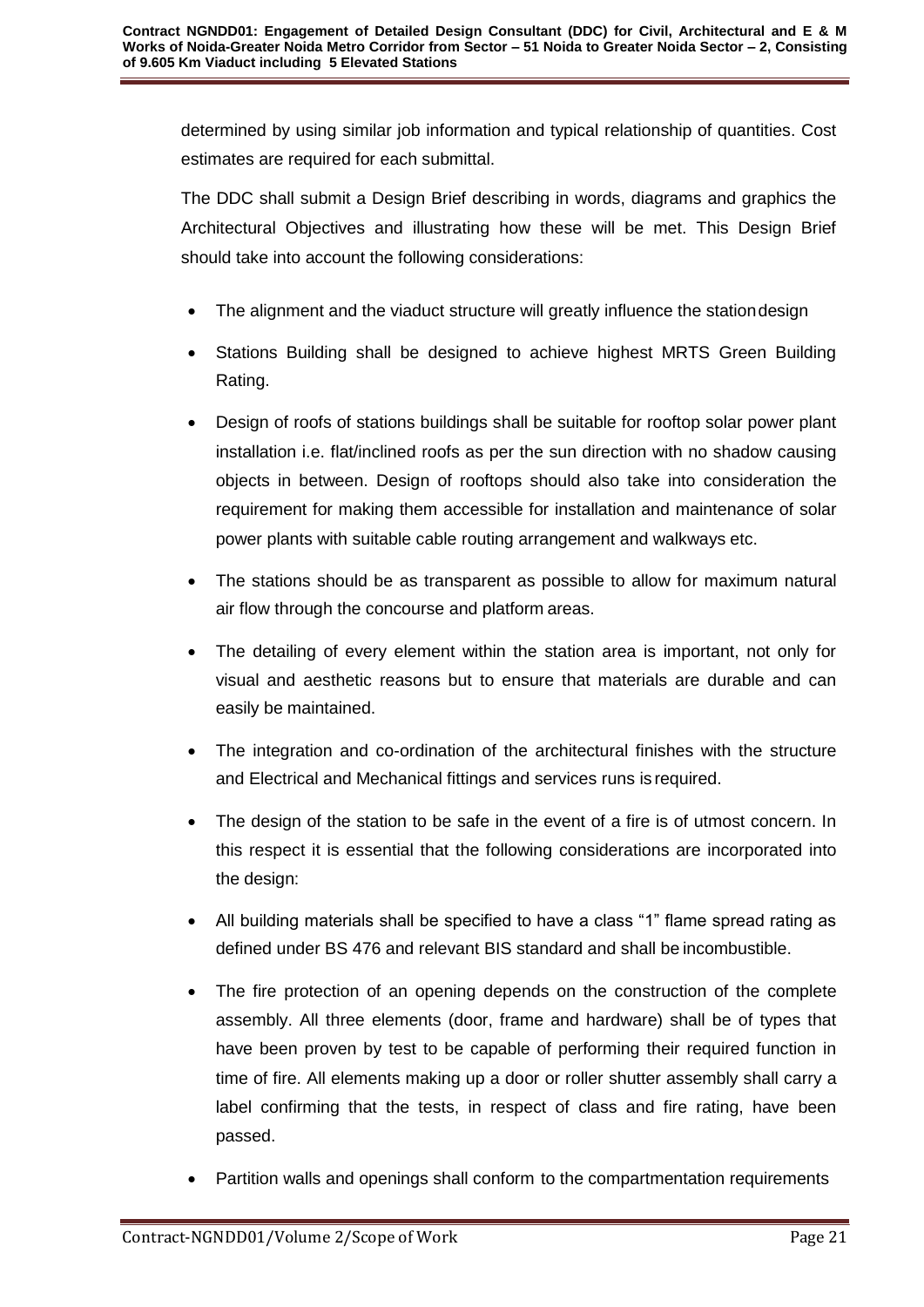and the requirements of relevant local authorities.

- Durability of all station elements is important and as such the following considerations shall be incorporated into the design:
- Corrosion protection is required for all exposed and hidden elements
- Precautions must be taken to prevent bimetallic corrosion
- The choice of finishes shall take into account durability and ease of maintenance, safety, fire resistance, cost, source of supply and replacement, aesthetic considerations
- The following considerations which relate to the type of finishes in stations shall also be taken into account:
- Location
- Services interface
- Acoustic requirements
- Where structural and service elements are used as part of the finished architectural effect (for example exposed ductwork or light fittings at ceiling level) the layout, configuration and detailing of those services elements shall be considered as being part of the architectural finishes and shall require architectural acceptance.
- The selection and detailing of finishes shall take full account of passenger and staff safety.
- Review of As-Built Drawings of Station which have been prepared and submitted by the contractor.

# **3.9 Structural Design Services**

# **3.9.1 Civil works (Preliminary Stage)**

The aim at this stage is to develop the conclusions of the Value Engineering of the Detailed Project Report, and prepare the concepts for the design.

After the definition of the main principles and needs of the project in the transverse tasks, the main dimensions of the structures with integration of system requirements and others services, will be defined.

The objective will be to reach a sufficient level of design for the Tendering process, that is: definition of the functional aspects and architectural layout; definition of the final geometry of the works; selection of the construction methods; definition of the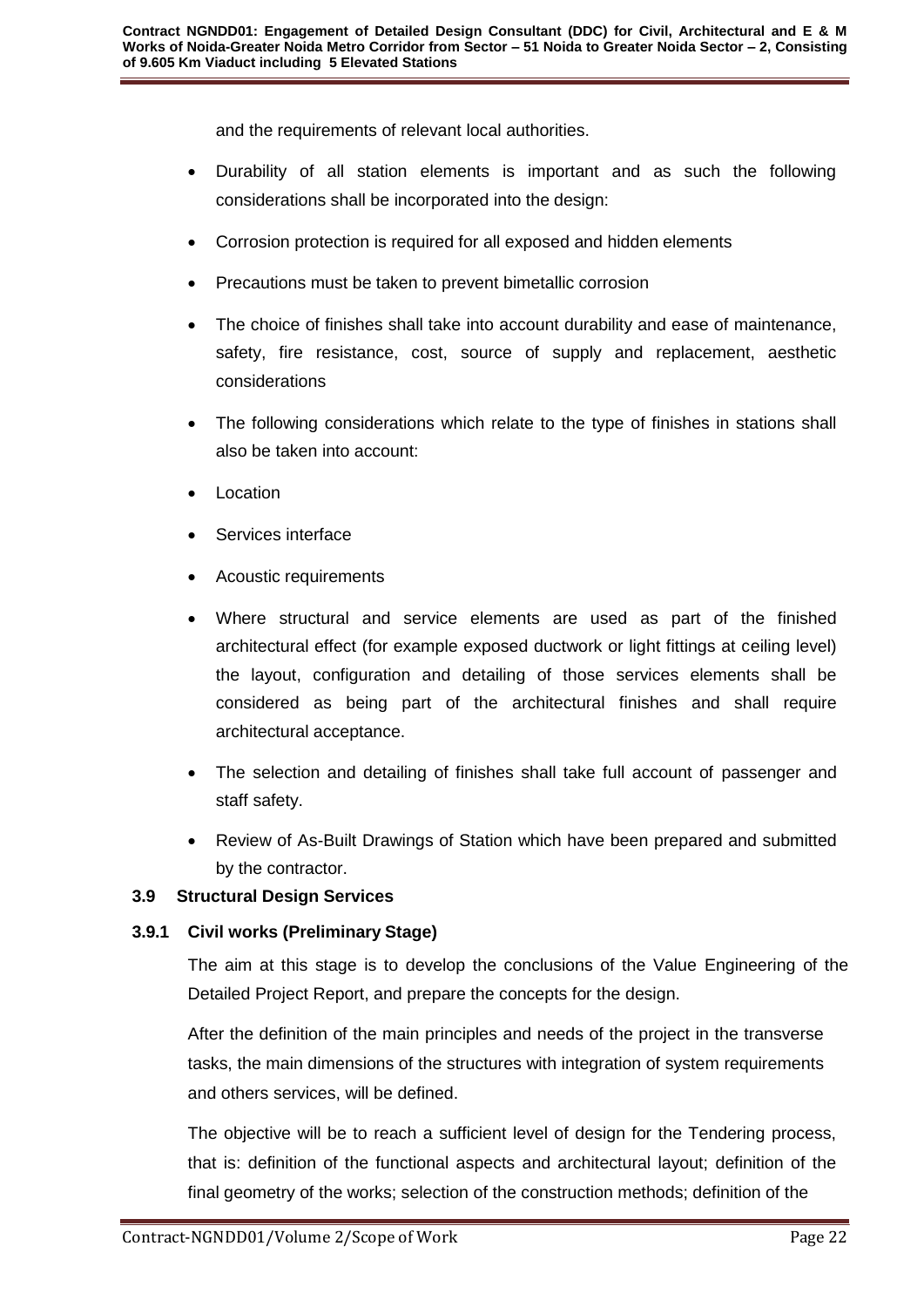construction sequences; pre-dimensioning of the main bearing structural elements; definition of reinforcement ratios; identification of all the requirement for mitigation measures, if any; definition of the requirements for monitoring the works through proper instrumentation.

The main outputs will be:

- Set up Technical framework for the project: lists of specifications and standard selected (design and construction)
- Review of the Survey Works performed by NMRC for sufficiency for the design works (Topographic survey and mapping, Utilities investigation, Hydrometeorological data, Geotechnical survey and investigation).

If need be, the Detail Design Consultant shall request NMRC for additional surveys.

It is intended that the Detail Design Consultant will review the investigation campaigns launched by NMRC and advise if further surveys are required to perform the design.

The Detail Design Consultant will be preparing the Geotechnical Interpretation Report, indicating the uncertainties, the residual risk and suggesting to NMRC the way of sharing or transferring this risks between NMRC and the future Contractors.

- General Arrangement Drawing:
	- Plan and profile of general alignment, with proposed station location within Right of Way and survey
	- Structural arrangement drawings
	- Utilities layout drawings
- Conceptual drawings for Viaduct, special bridge (if any, cross-over, long spans), elevated stations and their other structures including embankments etc.
- Conceptual interface studies for system integration, cable routing etc for stations.
- Conceptual Interface studies for stations
- Preliminary planning with tentative production rates
- Estimation of preliminary quantities per structure type
- Identification of land acquisition (if required) for temporary and permanent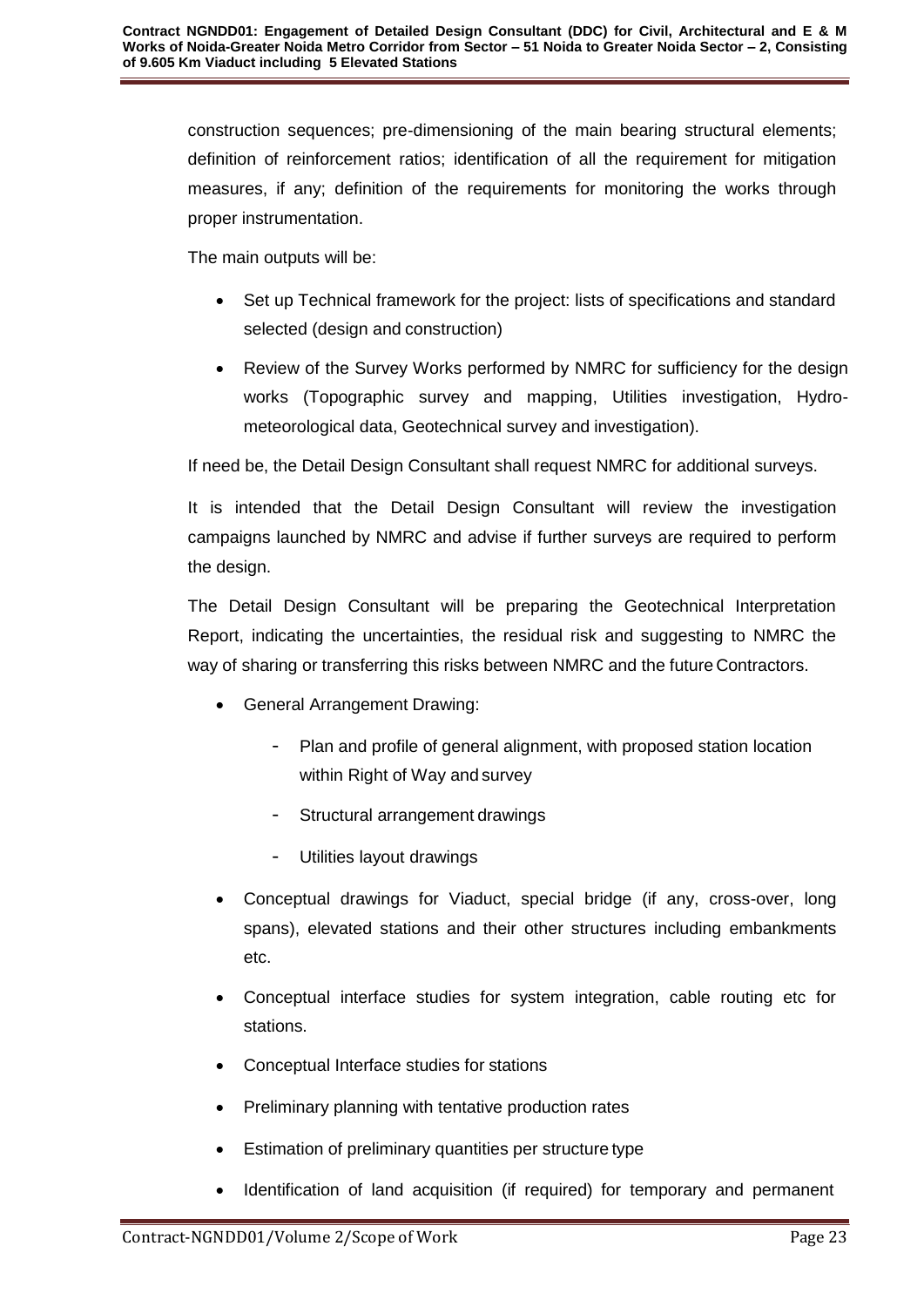structures

 Justification of the proposed construction methodology: U/C/I girder Erection Methodology for elevated viaduct, type of retaining structures for deep excavations,etc.

The vertical and horizontal alignment of the entire stretch inclusive of its geometrics and pier locations will be provided by NMRC in hard and soft and will be reviewed by the DDC and changes along with revised plans will be suggested/ incorporated by DDC by issuing the revised plans after duly approved by NMRC. The final approval of alignment and pier locations will be given by NMRC.

As an intermediate outputs, The Detail Design Consultant will submit a report summarizing the different options and propose recommendations for each structure type. The said report will highlight the benefits of the proposed solution in term of cost, quality and planning.

As a final output, drawings and preliminary BOQ shall form the Tender document for Contractor to bid. The Tender documents will be based on preliminary calculation with a reasonable allowance for variation at Detailed Design stage.

# **3.9.2 Civil Works (Detailed Design Stage)**

For the Elevated sections (viaduct), NMRC has planned to have partial design & built contracts which would include detailed design of substructures based on Detail Design Consultants preliminary designs. However, in order to ensure the compatibility with the Preliminary Design, Detail Design Consultants have to perform proofchecking of this design. The DDC is also required to carry out proof checking of all temporary structures & enabling works including construction scheme and method statement proposed by the contractor.

The proof-checking, which we assume will require counter-calculations to be performed, will mainly focus on the adequacy between calculation reports and drawings, and ensure compatibility with compatibility with contract provisions & proposed construction sequence. Interfaces and functional requirements will also be considered. In addition, NMRC expects technical support from the DDC in review of variation claims (if any).

The key aspects covered by the proof checker/DDC will be:

- Reference standards;
- Design Basis Report
- Design Criteria;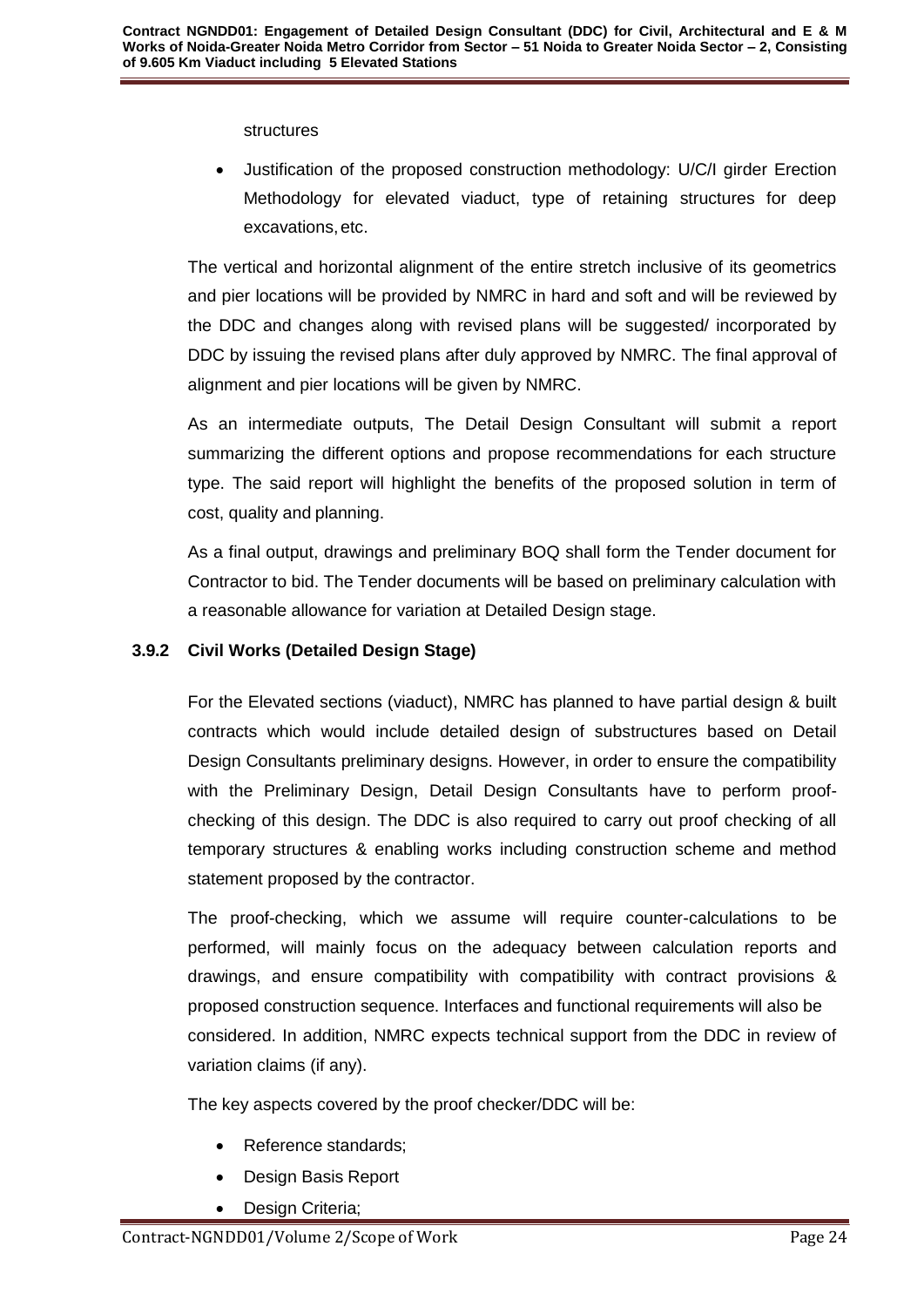- Interpretation of the geotechnical and hydrogeological investigations;
- Identification of the initial geological, geotechnical and construction risks and quantification of the mitigation measures and contingency measures during construction to reduce the residual risks;
- Construction method and construction sequence;
- Applied load cases and design assumptions;
- methods of analysis, which have to be appropriate and valid;
- geotechnical and structural design of the temporary and permanentworks;
- ultimate and service design capacities of all components;
- Fabrication Drawings for all Steel Structure works
- Proof checking of temporary works (including scaffolding, shuttering details etc.) to facilitate the construction of permanent works.
- overall stability of the structures in both the short and long termconditions;
- water tightness requirements and proposed technical solutions;
- construction and reinforcement details;
- design of the mitigation measures;
- suitability of the design to the construction methodology adopted by the Contractor;
- integrity of structural member and structures as a whole;
- constructability;
- monitoring design;
- Interface drawings civil works / M&E equipment.

At this stage it is necessary to precisely define and fine tune the main dimension of the structures, with integration of latest information from systems, and others services.

The interpretation of the Survey's Work campaign and its outputs will be incorporated at this stage.

To perform the Detailed Design of Civil Works the main interface features shall be validated as an input as also approved the Preliminary Design of the selected alternative(s).

The following deliverables will be prepared:

# **3.9.2.1 Viaduct**

Superstructure:

Please note that Standard C/U/box Girder Drawings has to be be provided by DDC. However, in case of obligatory/special span/non standard span/I- girder, if any, the DDC shall carry out,

- Proof checking of structural design of Special Spans (including Balanced Cantilever Bridges, Extradossed Bridges etc.)/obligatory/non standard/Igirder/steel span, as submitted by the Contractor.
	- Proof checking of scheme of construction for all superstructure spans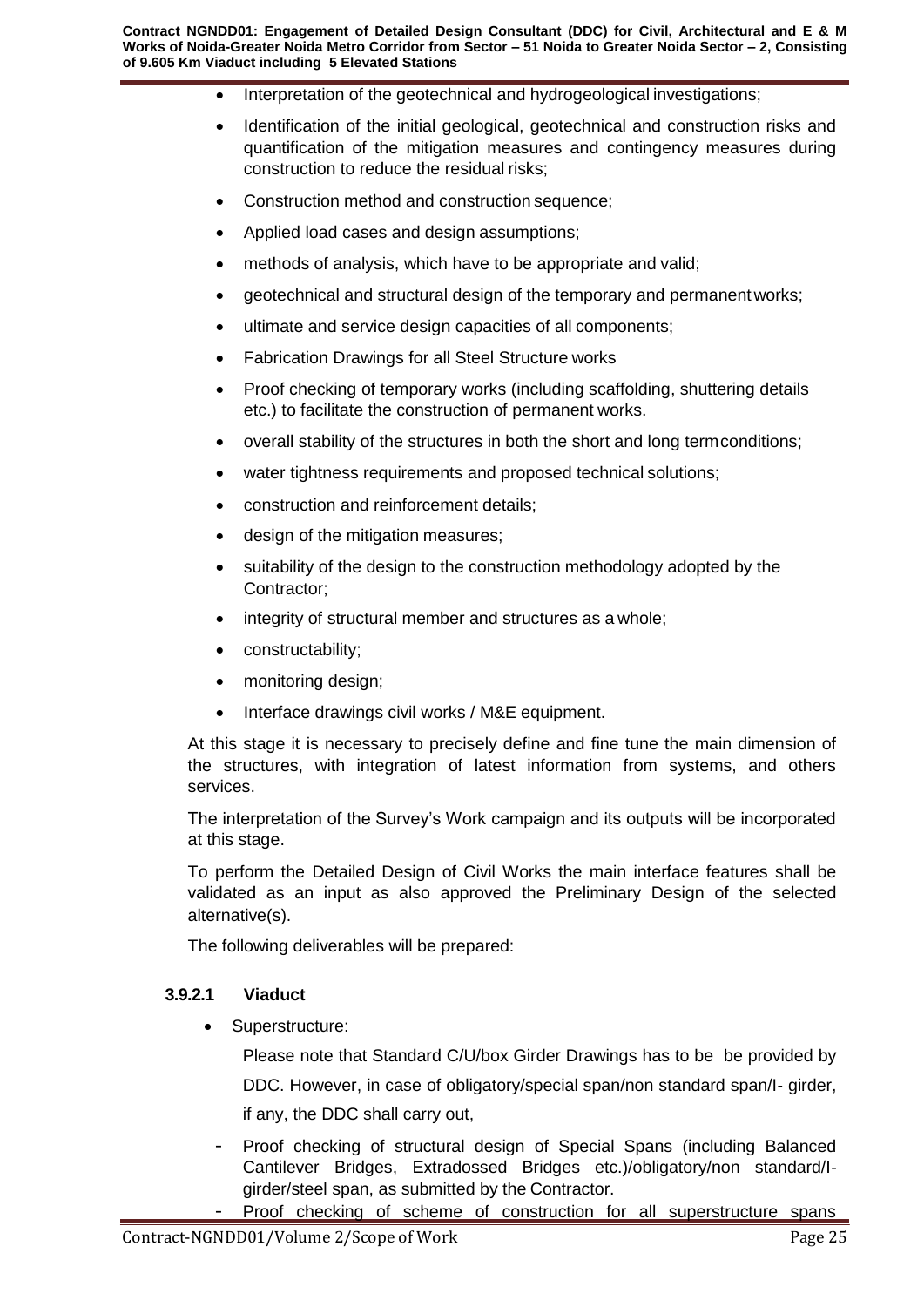including special span/obligatory/standard/non standard/I-girder by launching girder or any other proposed scheme.

- Review of alignment w.r.t SOD & clearance & suggest modifications/improvements.
- Track supporting structure (Track Plinth).
- Substructure and Foundation:
	- Proof checking of structural design and scheme of construction submitted by the Contractor for bearings, sub-structures and foundation of viaduct.
	- All temporary structures, enabling works, construction scheme, lifting plans etc. shall also be proof checked by the DDC.

Proof checking of:

- Rail/Structure Interaction reports
- Track plinth design
- Stray current and earthing design
- Design of any special arrangement on parapet such as view cutter, noise barrier, etc.
- Design of structural arrangement for all traction, signaling & electrical works such as supporting arrangement for cables etc.
- Catenary pole anchorage design.
- Approval of all shop drawings such as bearings, expansion joints, steel structures submitted by contractor.

#### **3.9.2.2 Elevated Station:**

 The scope of DDC covers the Proof Checking of all the structural component of station building and its ancillary components including entries, exits, connecting corridors/FOBs etc submitted by the contractor. The proof-checking, which we assume will require counter-calculations/independent calculation to be performed. The adequacy between calculation reports and drawings, and ensure compatibility with contract provisions proposed construction sequence/Method statement.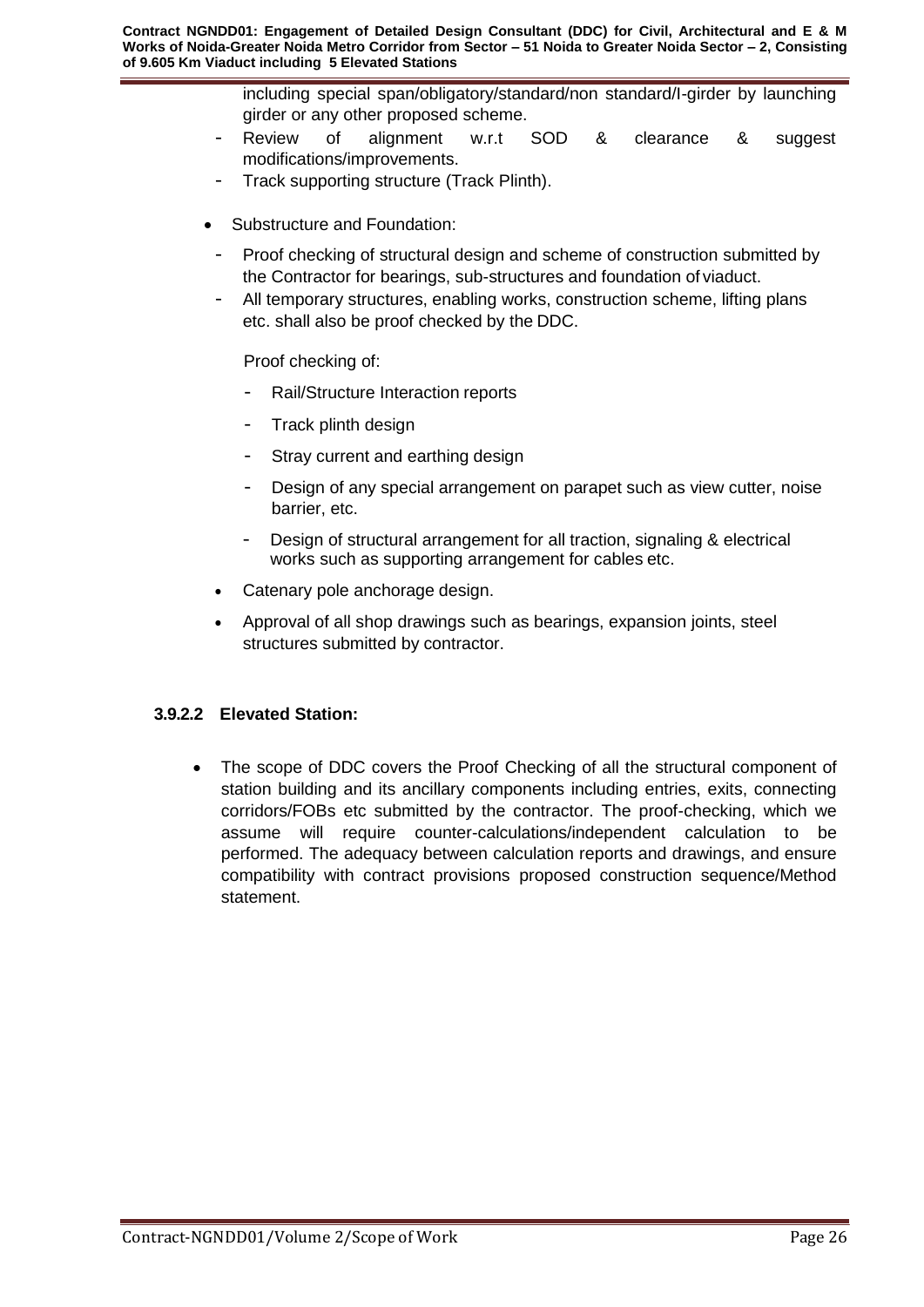- All the temporary structures shall also be proof checked by the consultant.
- The proof checking of roof PEB structure for station building, entry-exit structures shall also be in the scope of the DDC.
- Construction method and construction sequence; including design of enabling work/ construction scheme/ lifting plans etc.

Proof checking of:

- Rail/Structure Interaction reports
- Track plinth design
- Stray current and earthing design
- For at grade sections: (if applicable)
	- Listing of coordinates of the leading points for implantation of the Works
	- Proof checking of Design of embankment, soil treatment (if required), retaining wall (if required), reinforced earth wall (if required)
	- General layout drawings
	- Architectural layout and cross sections
	- General interface drawings and main openings for cable routing
	- General site rehabilitation drawings
	- Quantities of main materials.
- Ramp: (If applicable)
	- Technical Specification (requirements of load, materials, construction and other requirements);
	- Proof checking of structural design of ramp.
	- Location: coordinates of the leading points, chainage;
	- Architectural design, dimensions, levels of the main structures;
	- Interface design with railway system and other systems (if any);
	- Drainage and utilities connection (if any);
	- Construction methods and sequences;
	- Traffic management measure;
	- Quantities of main materials.
- Interfaces:
	- o Preparation of Rail/Structure Interaction reports
	- o Track plinth starter Bar design
	- o Stray current and earthing design
- Catenary pole anchorage design
- Approval of all shop drawings such as bearings, expansion joints, and steel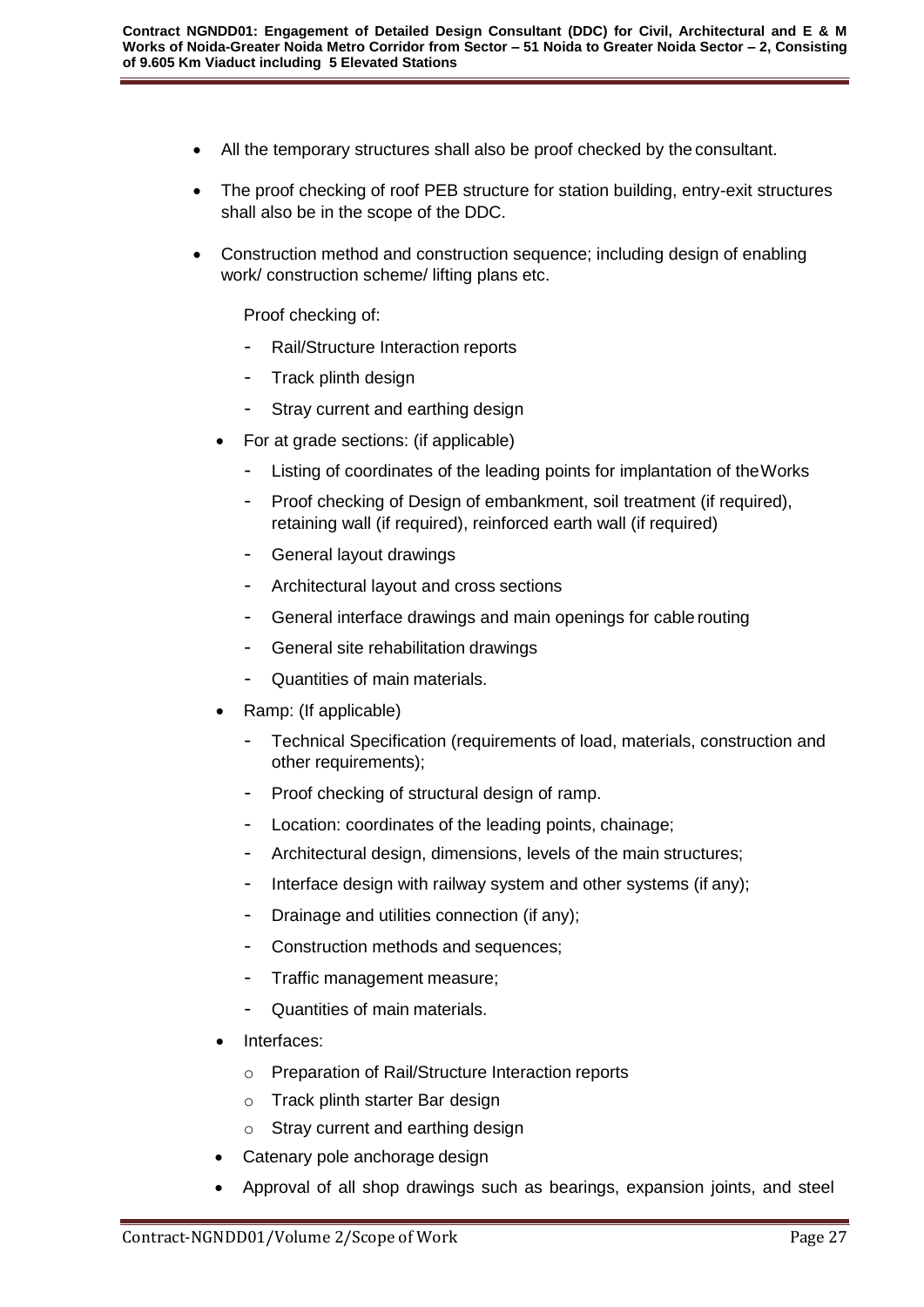structures submitted contractor.

- The proof checking of roof PEB structure for station building, entry-exit structures & all ancillary structures such as UG Tank, Sump, Elevated water tank, DG room, Pump room, Machine room etc. shall also be in the scope of the DDC
- Proof checking of design of structural works for architectural finishing, Interfaces and functional requirements such as design of louvers, structural glazing, ACP, cladding, counters, GRC jali, etc

#### **3.9.2.3** Deleted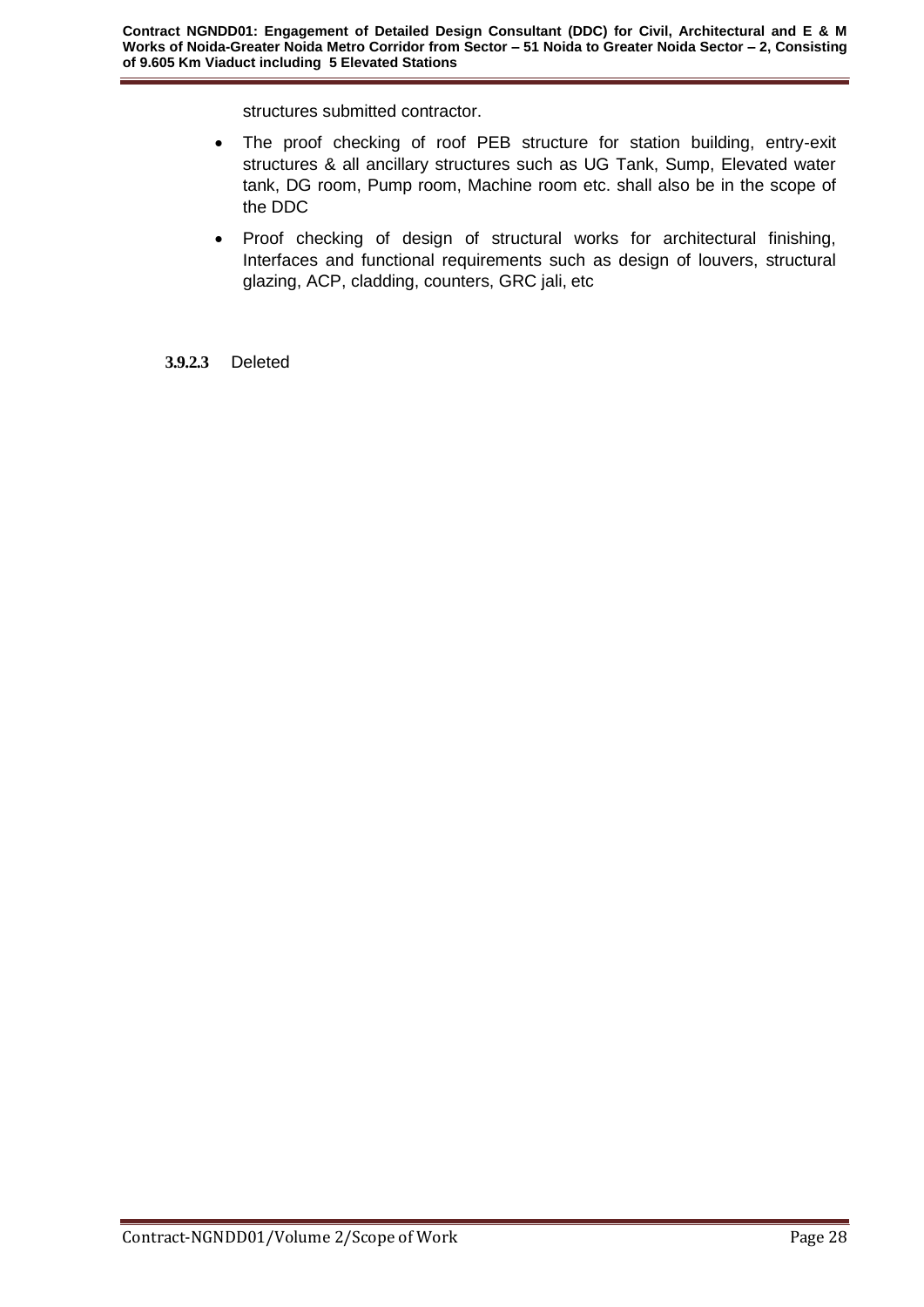# **3.10 Electrical and Mechanical Services for Stations**

#### **3.10.1 For the elevated stations the following systems will be defined:**

- Fire Fighting System;
- Fire Detection System;
- Plumbing System;
- Low voltage;
- Escalators & Elevators.

For each of the sub-systems above, schematics diagrams (air flow schematics, LV distribution single line diagram…) will be submitted for approvals.

The Detail Design Consultant will prepare design reports and preliminary calculation notes. It will mainly include (non exhaustive list):

- Station heat loads .
- Station required cooling capacity for both summer and monsoon outside conditions
- Airflow for normal and emergency modes (fire and congestion).
- Electrical loads
- Water consumption and requirements for tanks

Great attention will be paid on interfaces with other and especially civil work by defining main requirements from building services (openings in intermediate slabs).

On the basis of the above, preliminary BOQ and Equipment Schedule will be developed by the Detail Design Consultant and submitted as part of the Preliminary Design.

#### **3.10.2 In addition to above, for VAC services the DDC shall also prepare:**

- Design Drawings (Preliminary & Final);
- Tender Drawings for Building Management System (BMS);
- Layout of the Plant Rooms;
- Ducting & Piping Layout;
- Detailed designs for Air-conditioning Scheme, Smoke Management, Ventilation of Plant Rooms and Auxiliary areas, Stand by Air- conditioning for certain Plant Rooms and Electrical requirements along with layout;
- Electrical Load Schedules after interfacing with other Departments of NMRC / System Group, Other designers / Contractors;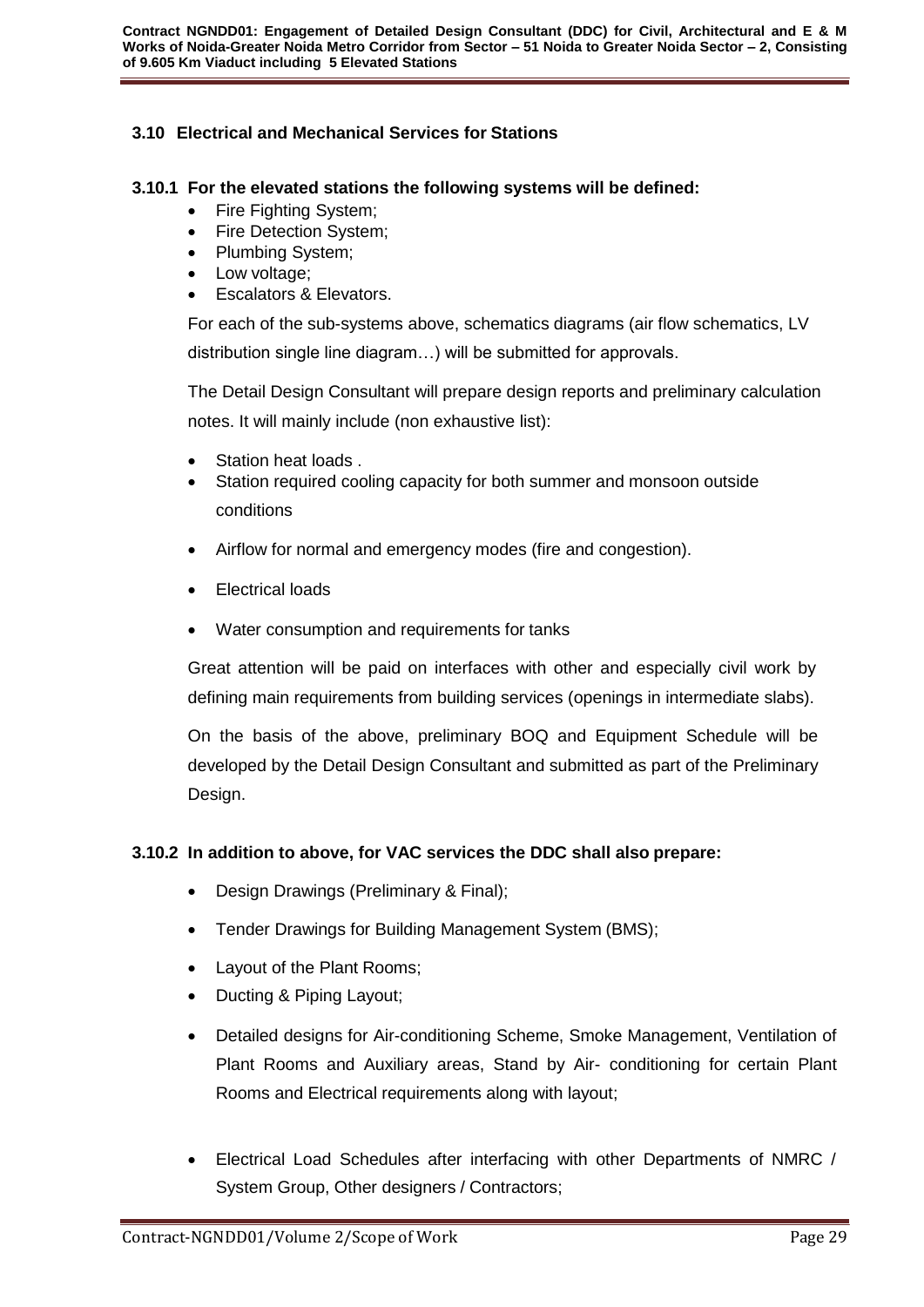- Design of Electrical system for VAC works including panels, cables etc.
- Layout for Cable/Wire containment system (trays, ladders, conduit etc),
- General arrangements and layout Drawings for Panels, PLCs and other necessary equipment etc.
- **•** Testing, Commissioning and acceptance Criterion.

**Scope of design of VAC SERVICES** shall include the followings but not limited to:

- Prepare separately plans, Section, detailed designs, definitive design drawings and documents, BOQ and specifications in sufficient detail for the construction by construction contractors under 'construct only' contracts for:
- Ventilation and Air conditioning system including smoke management for station
- The design for station VAC system shall be based on the results of the Subway Environmental Simulation analysis using SES (Ver. 4.1) program, which will be performed by NMRC and results shall be provided to DDC. CFD analysis, if required, shall be performed by the DDC.
- Produced detailed combined services drawings (CSDs) and provide structural electrical/Mechanical drawings (SEM) showing all openings.
- Provide a comprehensive cost estimate for the works and bill of quantities for the construction contract, for each item of works.
- Provide a design program updated at monthly intervals.
- Provide design support during the construction to review the work for compliance with the design and to carry out design changes required during construction to review the CRDs submitted by the contractor.
- The consultant shall be available for any clarifications to the intending bidders, either through a pre bid conference organised by the Employer or otherwise, on the drawings/designs/schedule of items prepared by them.
- The consultant shall verify bill of quantities of each schedule before issuance of tender documents and also confirm to NMRC that all items of works have been incorporated in the BOQ documents.
- Calculations: -
- The relevant calculations including soft copies of software/spreadsheets to the design shall be submitted for the review with respective design submissions.
- The DDC prepare and submit a comprehensive set of calculations for the pre-final and final design in a form acceptable to the employer.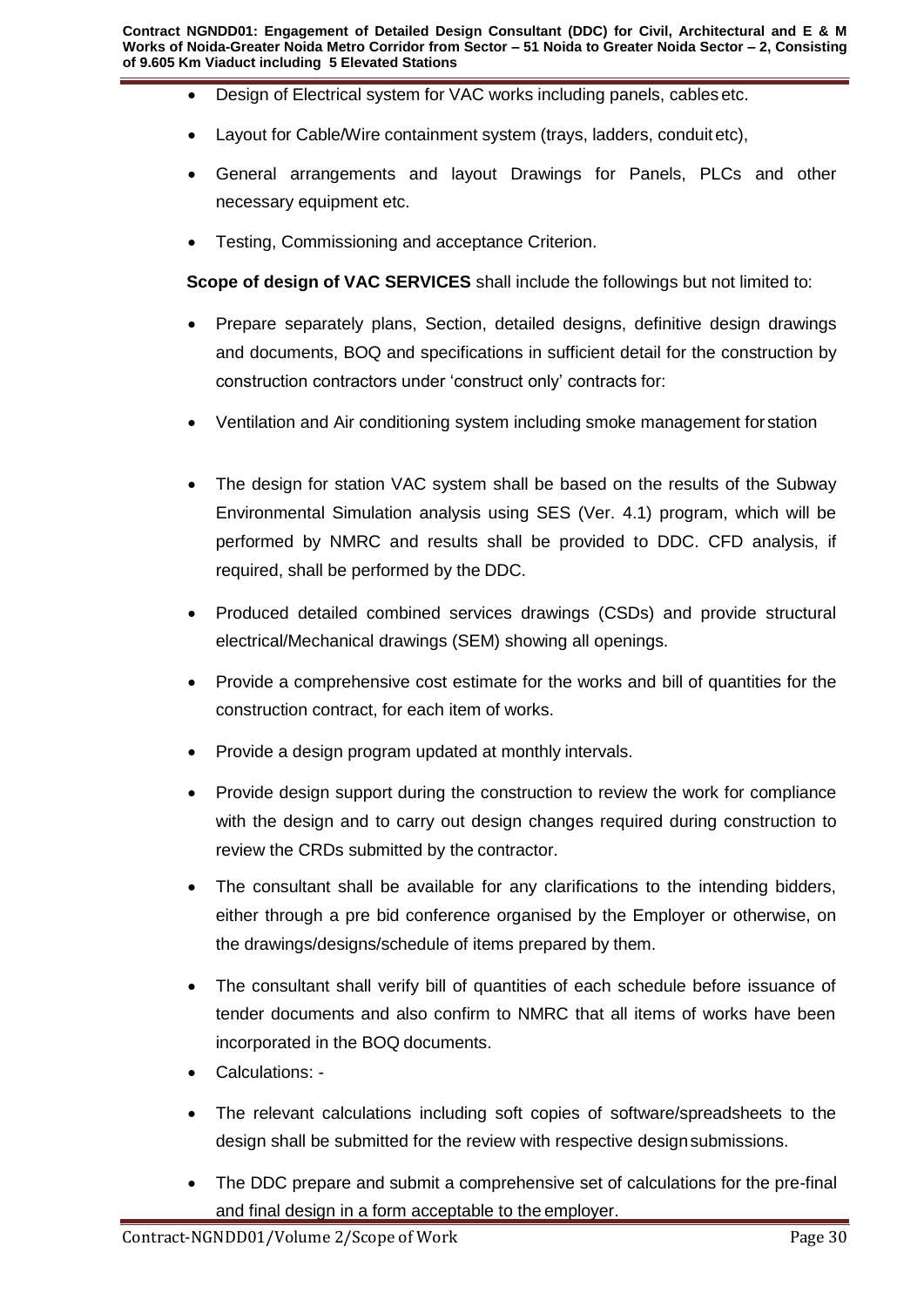#### **3.10.3 In addition, for E&M services the DDC shall also prepare:**

- a) Design Drawings (Preliminary & Final);
- b) Tender Drawings for Electrical and Mechanical Works (E&M), BOQ, Estimate/Rate Analysis, Material and Workmanship Specifications, Special Conditions of Contract, Instruction to Tenderer and Building Management System (BMS).
- c) Layout of the Plant Rooms;
- d) Ducting & Piping Layout;
- e) Design of Lighting for Central Circulating Area ofStation.
- f) Designing, Sizing and Layout of Earthing and Lighting Protection System (excluding preparation of Drawings and Layout)
- g) Sizing of DG Sets, UPS, Cables and selection of Frame Size of Breakers.
- h) Review of Contractor's shop Drawings for E&M only.
- i) Preparation of CRD's which is to be approved byNMRC.
- j) Finalisation of Electrical Load Schedules after interfacing with other Departments of NMRC / System Group, Other designers / Contractors;
- k) Lighting System Design in Station, Entry Structure and Service areas, Road and MMI area near station entries and totems etc.
- l) Small Power Layout (Socket/Lighting DB's),
- m) Cable/Wire containment system (trays, ladders, conduit etc),
- n) Hydraulics / drainage system design and layout (including pipe work, drains, sump etc.),
- o) Fire Detection and Suppression System design and layout,
- p) General arrangements and layout Drawings for Panels, Switchboards, DG sets, UPS and other necessary equipment etc.
- q) The DDC shall prepare Testing, Commissioning and acceptance Criterion.
- (c) Prepare Documents In the form of Data sheet and relevant Calculations.
- (d) Determination of Quantities and Preparation of BOQ, etc.
- (e) Modify, update and supplement as necessary, the NMRC's Outline Design Criteria / General / Material and Workmanship Specifications as provided to suit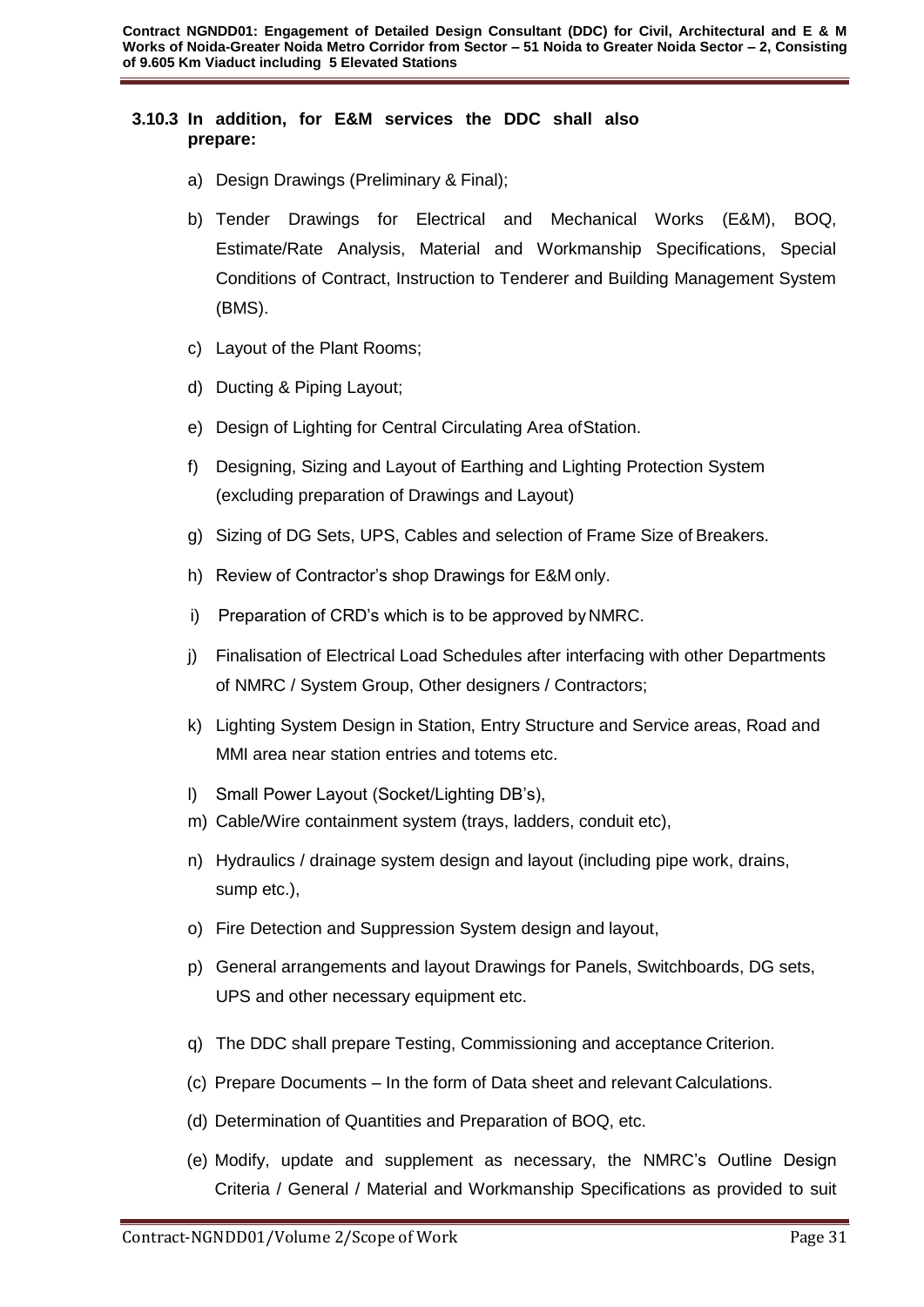the present work.

- (f) Co-ordinate and integrate designs and details with other Contractors and Consultants employed by NMRC working on contracts pertaining / relevant to the site of works for this contract including interface with Design and Construction activities of Station and Viaduct.
- (g) DDC shall interface with other System Contractors for Preparation of Combined Services Drawings (CSDs), Structural Electrical and Mechanical Drawings (SEMs) as defined elsewhere in the Agreement. DDC shall Prepare Tender Drawings; Construction Reference drawings for the scope of work and also prepare CSD and SEM Drawings showing all openings for E & M and identify embedded items / openings indicating System wide information for the purpose of E & M Coordination. Also DDC shall update during construction the CSD and SEM drawings.
- (h) Prepare comprehensive cost estimate for the works and Bill of Quantities (BOQs) for E & M Contracts separately for tendering by NMRC, ifrequired.
- (i) Prepare necessary Technical Documentation, Presentation and assist NMRC to obtain necessary approvals for E&M Systems including Fire Detection/ Suppression System from the Approving/ Statutory Authorities such as Fire Service.
- (j) Plan, Design, Detail, Control, Co-Ordinate, and Execute the design phase of the Works for Production of Drawings, Documents and Reports to meet the Key Schedule Dates included in the Agreement and as directed by theNMRC.
- (k) DDC shall be available for any clarification to the intending bidders, either through a pre bid conference organised by the client or otherwise, on the Drawings/ Designs/ Schedule of Items prepared by them.
- (l) DDC shall verify Bill of Quantities of each Schedule before issuance of Tender Documents and also confirm to NMRC that all items of works have been incorporated in the BOQ documents. The Quantities of various item should be carefully worked out and if found that the variations with respect to execution drawings is more than 5% then a lump sum compensation may be deducted at 10% of the total fee. Decision of the NMRC Engineer, shall be final and binding on the consultant.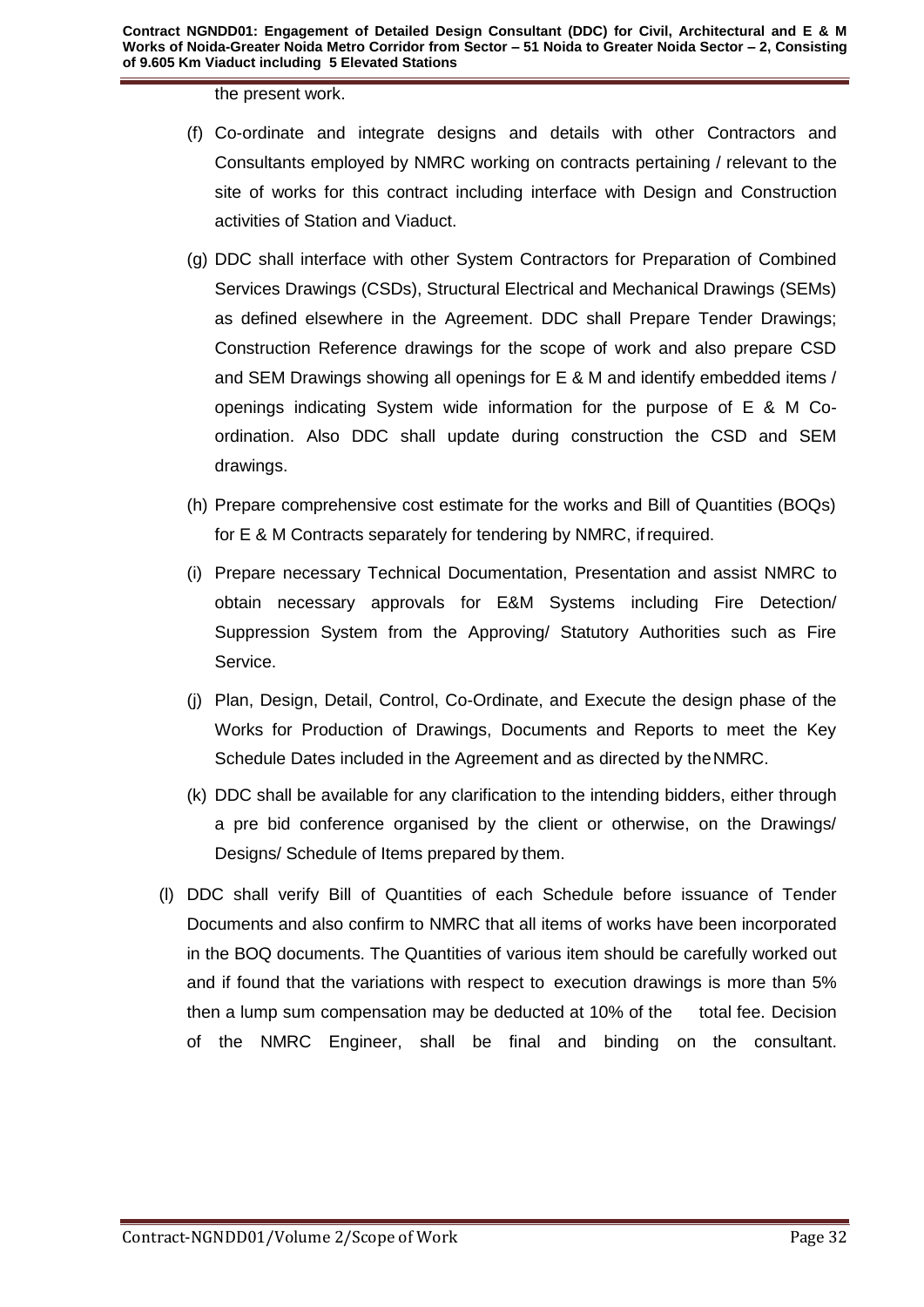Further, the scope of design of ELECTRICAL & MECHANICAL SERVICES shall include the followings but not limit ed to:

- Design of Power and Control cables from LV Main Switchboard in the ASS to the Sub main and other Distribution/ Sub Distribution Boards etc. This will include provision of Bus Trucking / Feeder Cables as required.
- Design of UPS feeding all Emergency loads.
- Design of DG sets for feeding all Emergency, Essential and Semi Essential loads.
- Design of Interlocks and Protection Schemes for Power distribution, suiting to the desired operation, duly co-operated with high voltage side protections and protection of the individual equipment.
- Design of normal and emergency lighting arrangement & automatic operation in Station areas, cable galleries, parking areas, sub way connecting entry/exit and other room. This includes external cabling and provision of lighting fixtures with lamps, ballast, control gear, etc.
- Design of Earthing System comprising of earth mats, earth electrodes and Main earth Bus in Auxiliary Sub Stations, Clean Earth System and bus, earthing arrangement.
- Design of Control and small power supplies to various station equipment/Panel.
- Design of Lightning Protection System
- Design of tie bus Cables / Bus Trucking System for connection betweenASS.

the scope of design of FIRE DETECTION AND SUPPRESSION SERVICES shall include the followings but not limited to:

- Design of complete Fire- Detection & Alarm system including monitoring and control through a Fire Alarm Panel at Station Control Room and OCC through BMS / SCADA
- Designs of Fire suppression system in Elevated Stations and Ancillary Building / other structures including Hydrants, Hose Reels, Sprinklers System, Fire Hose Cabinets, Fire Mains, Portable Extinguishers, Gas Based Flooding System, pipe line network with control valves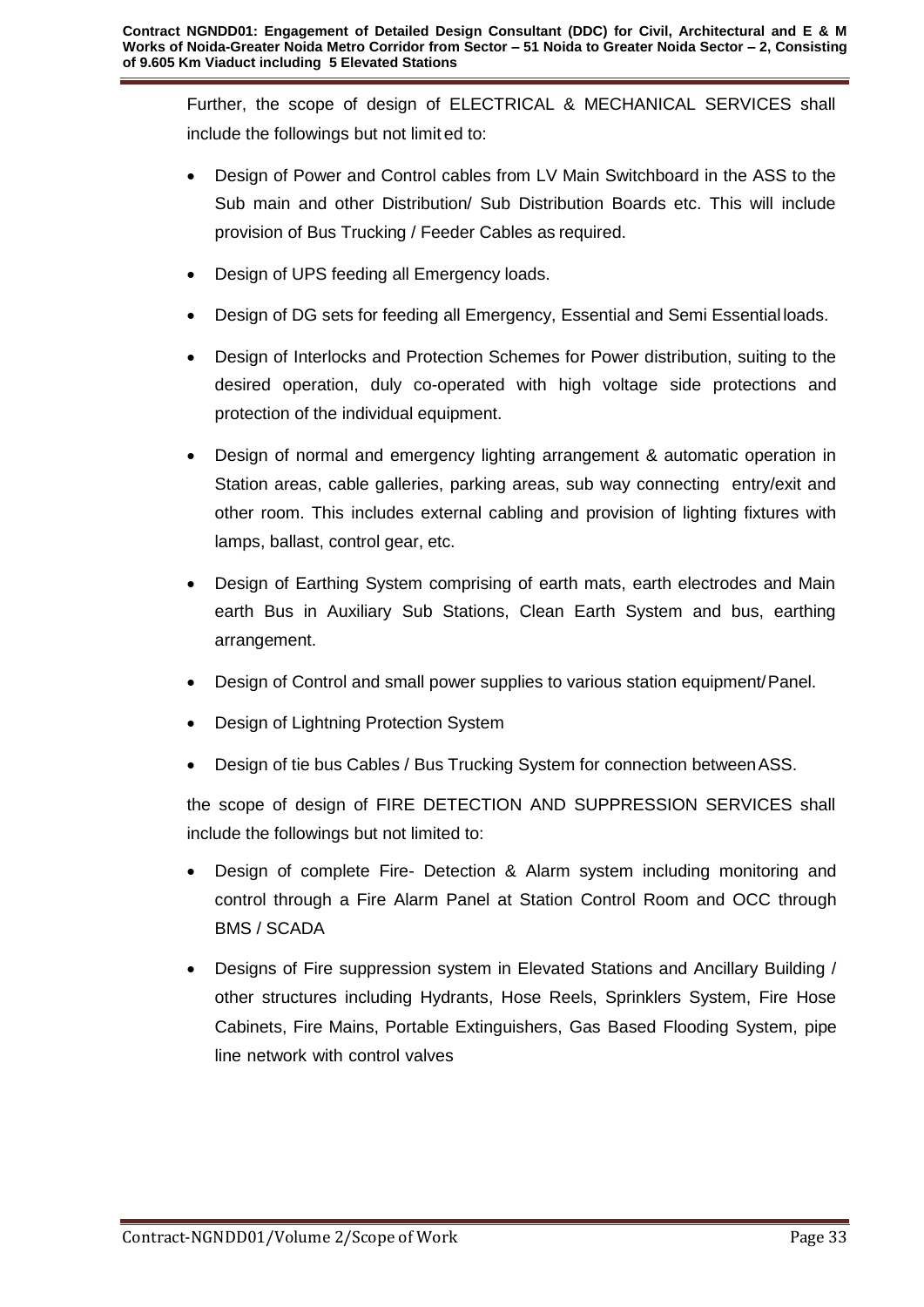for sprinklers and hydrants.

Designing of "dynamic reactive power compensator".

The Electrical and Mechanical services shall include the detailed design of all E & M services in the stations, and ancillary buildings. The scope of DDC is limited to low voltage only except for the provision of cable duct/ trenches for the 33 kV cable looped in and out at the ASS. The route includes the trench/ conduit planned to carry 33/11 kV cable from viaduct to the electric substation. Otherwise for lighting in the circulation area, only 415/420 V power distributions are planned. Air conditioning is planned only at few selected office/ equipment rooms. The criteria shall cover these specific areas only. The scope shall include the preparation of drawings, layouts, specifications, erection/ mounting details, interface with the system wide contractor or arising out of concurrent works, cost estimates and other documents, as required. The substation or pump rooms shall have provision for a beam & chain pulley block for lifting of equipment for maintenance/ installation handling. Provision shall normally include unloading/ loading of material on to or from the maintenance vehicle. This shall include the incorporation of architectural co-ordination requirements with the requirements of other disciplines and the detailed design of the followingservices:

- Structural and facilities for lifts & escalators;
- E&M support provisions;
- Low voltage distribution;
- Normal lighting;
- Emergency lighting connected to UPS backed by DG set and normalsupply;
- **Essential lighting backed by DG set supply;**
- General purpose power;
- Signage;
- Stand-by generator;
- Uninterruptible power supply system (UPS) for lighting loads;
- Earthing and bonding;
- Lightning protection;
- Power factor correction at major loads; linear; short switching non-linear
- Power supplies for other contracts;
- Fire detection;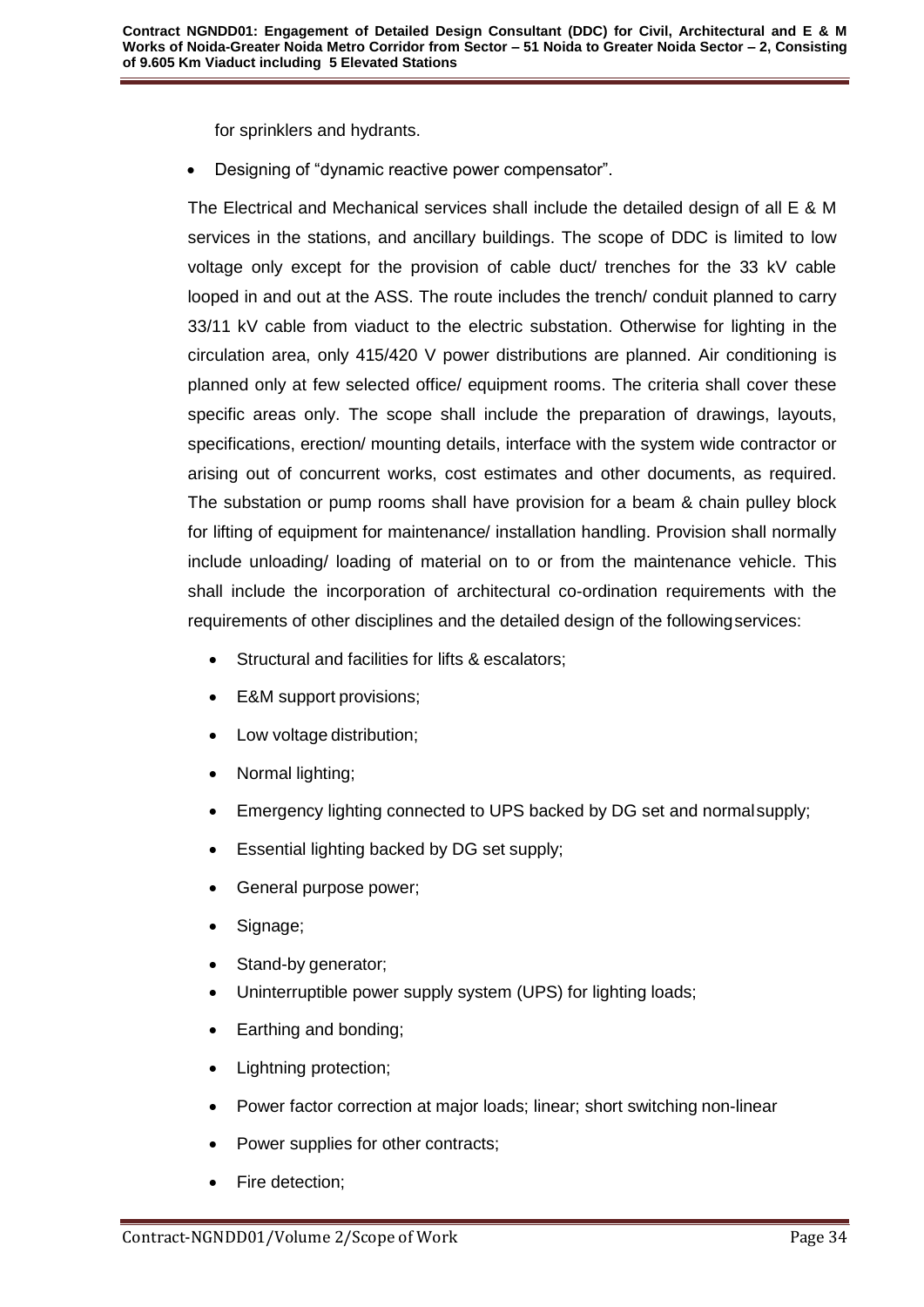- Fire protection;
- Water services; pumps and automatic control;
- Drainage, plumbing and sewerage;
- Lifting equipment at plant rooms;
- Public telephone facility; (local calls, STD, ISD in Booths only)
- Lighting power distribution for parking areas, circulation area, station face lighting;
- Provision of cable ducts, cable ways or trenches for all the cables including in coming 33 kV supply cable or cables supplied by all contractors.

# **3.10.4 Electrical**

Scope of design of ELECTRICAL & MECHANICAL SERVICES shall include the followings but not limited to:

- Design of Power and Control cables from LV Main Switchboard in the ASS to the Sub main and other Distribution/ Sub Distribution Boards etc. This will include provision of Bus Trucking / Feeder Cables as required.
- Design of UPS feeding all Emergency loads.
- Design of DG sets for feeding all Emergency, Essential and Semi Essential loads.
- Design of Interlocks and Protection Schemes for Power distribution, suiting to the desired operation, duly co-operated with high voltage side protections and protection of the individual equipment.
- Design of normal and emergency lighting arrangement & automatic operation in Station areas, cable galleries, parking areas, sub way connecting entry/exit and other room. This includes external cabling and provision of lighting fixtures with lamps, ballast, control gear, etc.
- Design of Earthing System comprising of earth mats, earth electrodes and Main earth Bus in Auxiliary Sub Stations, Clean Earth System and bus, earthing arrangement.
- Design of Control and small power supplies to various station equipment/ Panel.
- Design of Lightning Protection System
- Design of tie bus Cables / Bus Trucking System for connection betweenASS.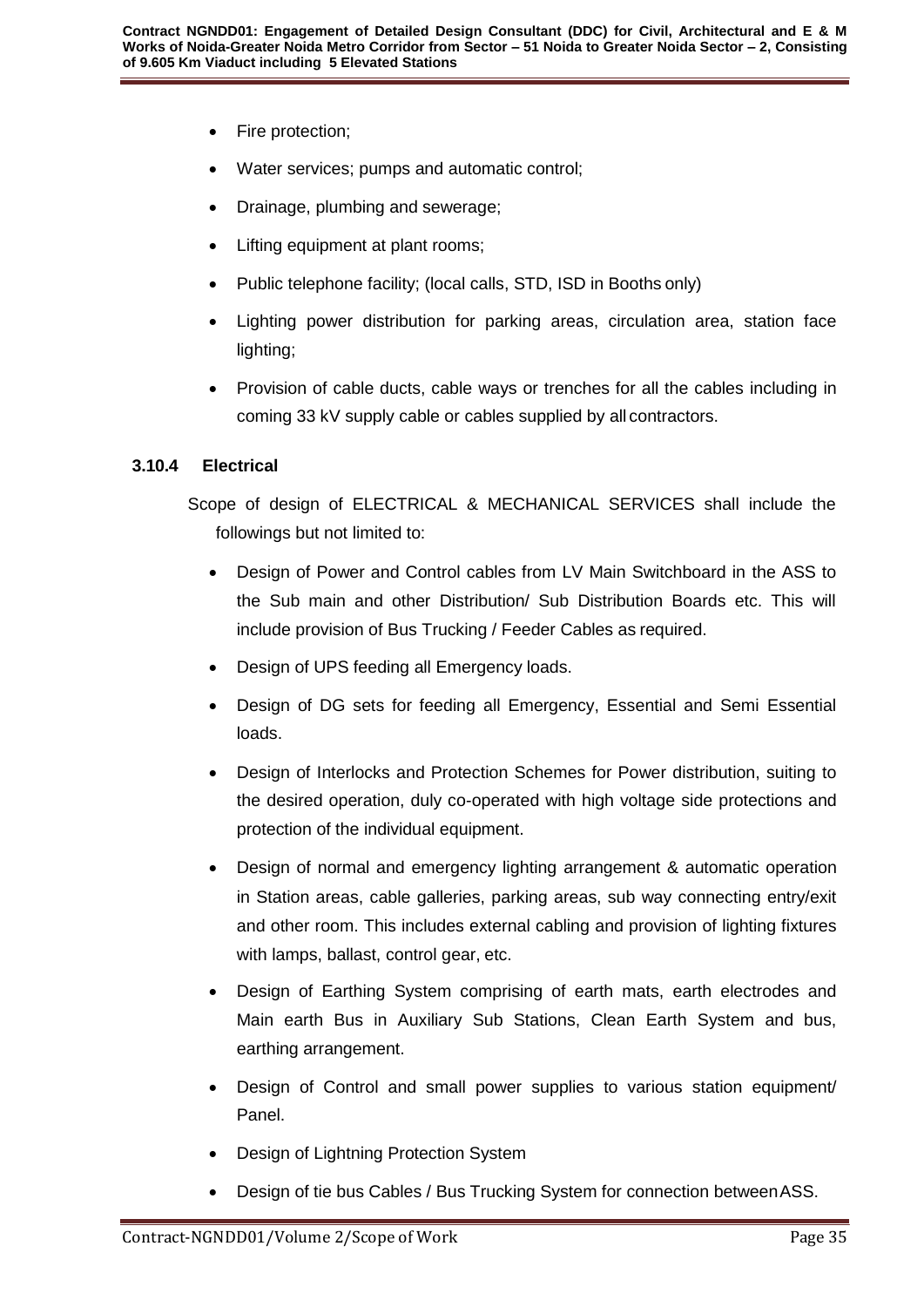# **3.10.5 Fire Detection and Suppression**

- Design of complete Fire- Detection & Alarm system including monitoring and control through a Fire Alarm Panel at Station Control Room and OCC through BMS / SCADA
- Designs of Fire suppression system in all Elevated Station Building / other structures including Hydrants, Hose Reels, Sprinklers System, Fire Hose Cabinets, Portable Extinguishers, Gas Based Flooding System, pipe line network with control valves for sprinklers and hydrants.

### <span id="page-36-0"></span>**3.11 Permanent and Temporary Drainage**

The DDC shall design and detail the temporary and permanent drainage of the Works and detail the connections of these Works to the existing drainage systems. The drainage systems to be detailed as part of the design shall include but not be limited to:

- Sumps and pumps inside any building or structures, whether above ground or below ground, for the collection of water other than foul sewerage;
- Drainage systems inside and outside any building or structure for the conveyance by gravity of water from the sump(s)
- Or other collection points to the appropriate sewer or drain of the drainage authority;
- Systems for the surface water drainage of reinstated roadways, landscaped areas, car parks and other paved areas associated with the Works and for the conveyance of the surface water to the appropriate drainage system of the relevant drainage authority; and
- Drainage systems for the conveyance of water from NMRC station buildings to discharge points acceptable to the appropriate drainage authority.
- Design of pumping arrangement for raw water supply, treated water supply, sedimentation sump pumps, Water treatment plant, water mains within the station, make up water for the Environment Control System's requirements, Station drinking water supply, Fire fighting and Sprinkler Pumps together with the Jockey Pumps, Seepage and Sewage Pumps etc.
- Design of automatic control & monitoring of operation of pumps, incoming supply, liquid level controllers or the equivalent arrangement based on the liquid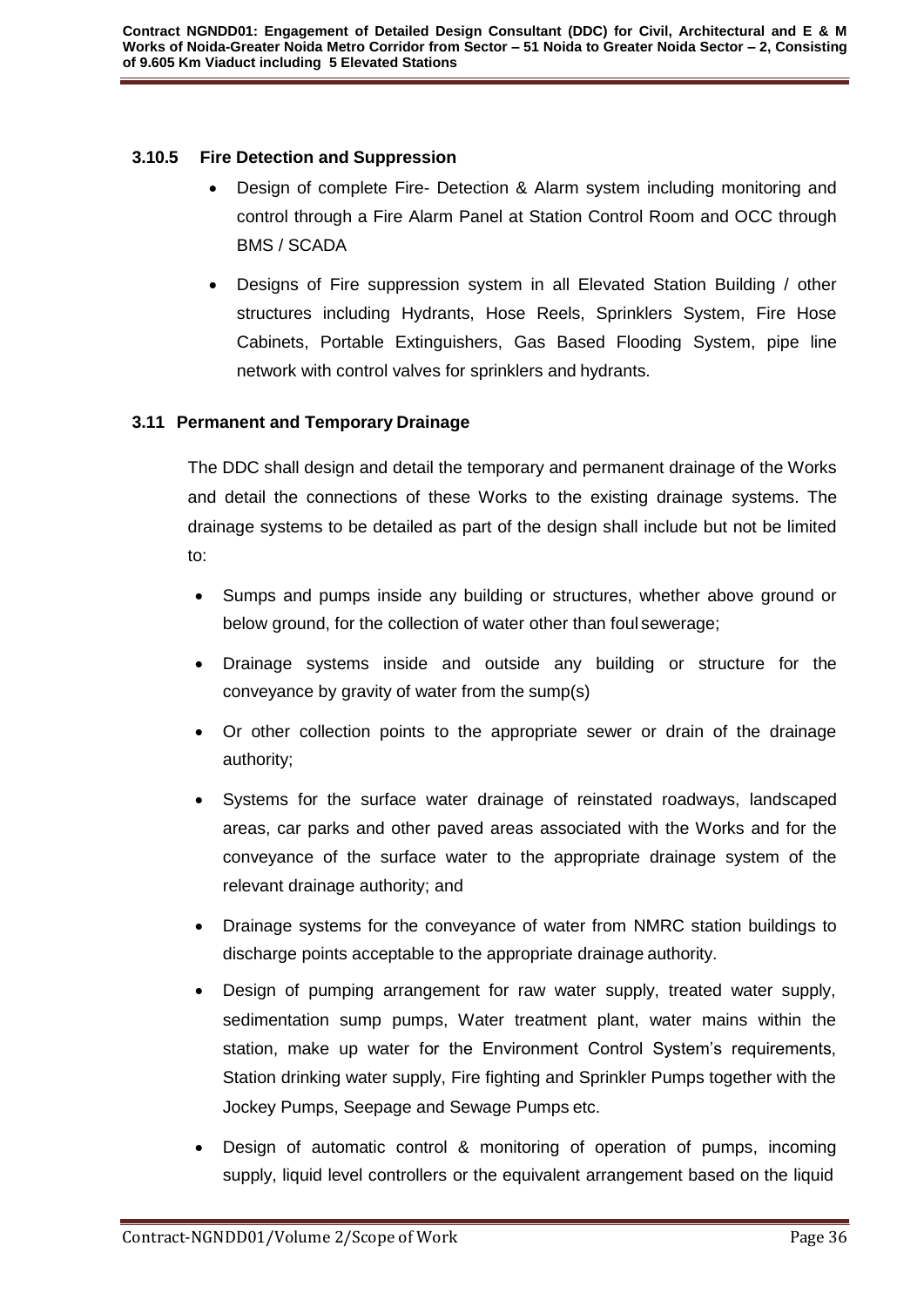levels in the various tanks.

- Design of Sumps for Seepage & Sewage and a suitable drainage system inside / outside station, at station area, entry / exit, shaft, ancillary buildings/ structures and connection with city mains.
- Design of Deep tube well, pipe line with control valves, treatment of water & storage tanks with level monitors for providing standby water supply for drinking water & toilet for staff, air conditioning, fire fighting and station cleaningetc.

# <span id="page-37-0"></span>**3.12 Co-ordination and UtilityServices**

**3.12.1** NMRC will assist DDC to liaison with the Utility Authorities for all the necessary requirements for Utility supply. The DDC shall furnish relevant drawings and documents required to obtain approval for construction from Utility Authorities. DDC shall assist NMRC in applying for operational licences by responding to questions of Utility Authorities.

The DDC shall co-ordinate provisions, including design of connections to the existing utilities services, required for the stations and ancillary buildings, to include but not be limited to:

- Sewerage;
- Ducts for the future installation of public telephones;
- Fresh water supply;
- Electrical ducts;
- Fire protection and detection systems; and
- Other facilities and utilities not designed by the utilityauthorities.

The DDC shall co-ordinate all design work with various system wide contractors including design connections to the utility services, to include but not be limited to:

- Electrical substations and associated high voltage and traction power supply systems;
- Electrical underground conduit banks within NMRC right-of-way;
- Fare collection system;
- Signalling;
- Telecommunications;
- Any other system wide contracts.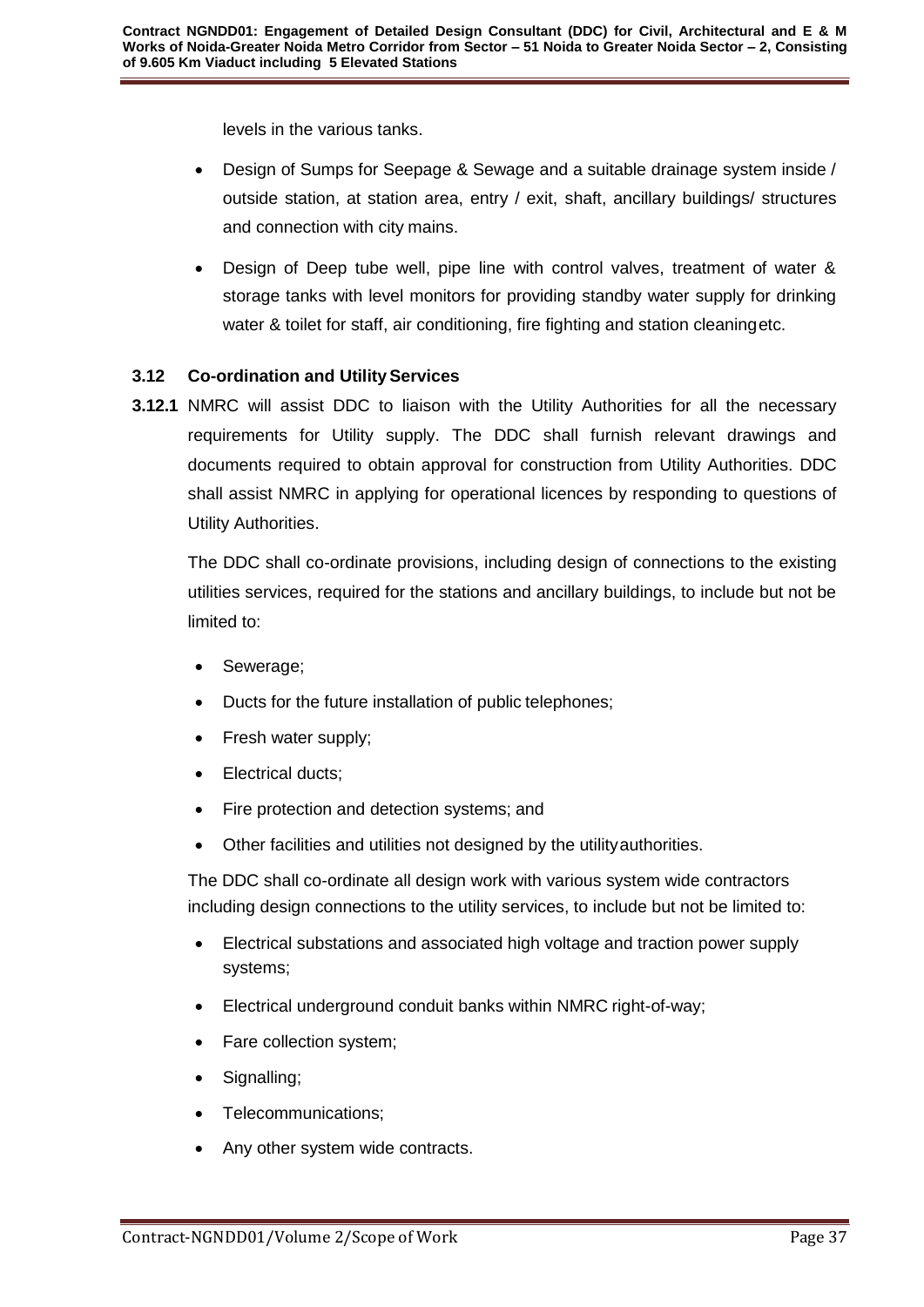# **3.12.2 Co-ordination with UP/NOIDA/Statutory Fire Services**

The DDC will assist NMRC to liaison with statutory Fire Services. The DDC shall furnish relevant drawings and documents required to obtain approval for construction from BFS. At the request of NMRC, DDC shall assist NMRC in obtaining Fire Department Clearance by responding to questions of NOIDA/G.NOIDA FS.

### <span id="page-38-0"></span>**3.13 Existing Utilities**

All existing known utilities have been charted and incorporated in the drawings. The DDC shall study and use the records and drawings of existing and planned utilities made available by NMRC. The DDC shall list all the utility conflicts discovered and inform NMRC, in writing, of its recommendations for modifications and diversions. The DDC shall co-ordinate with and gather additional technical information after NMRC has arranged the initial contact with the various utility authorities that are involved in the Works. For any joint survey meeting, formal or informal, with the relative utility authority the DDC shall prepare the required information, make a presentation, and prepare meeting minutes according to the instructions of NMRC. All the correspondence, meeting minutes, and information transmittals between NMRC, the DDC, and the relative utility authorities shall be written in English. If information is not sufficient for the detailed design, the DDC shall make recommendations for additional surveys shall be included in the lump sum prices set forth in the Agreement.

DDC shall be responsible for preparation of Minutes of Meeting, and its issue, for all the meetings with NMRC, Architects or System wide Consultants / Contractors.

#### <span id="page-38-1"></span>**3.14 Units of Measurements**

All units of measurement used in the Design shall be in accordance with the International System of Units (S.I)

# <span id="page-38-2"></span>**3.15 Proprietary Items**

DDC shall ensure that there are no named or Proprietary products in the Documents or on Drawings

#### <span id="page-38-3"></span>**3.16 Construction Programmes**

The DDC shall produce suggested construction programmes based upon its assumed methods of construction and work sequences. The programme shall be prepared through a computer package compatible with Primavera. The programme shall include interface activities with system wide and other contractors. The programmes shall be submitted to NMRC for review of compatibility with other programmes and for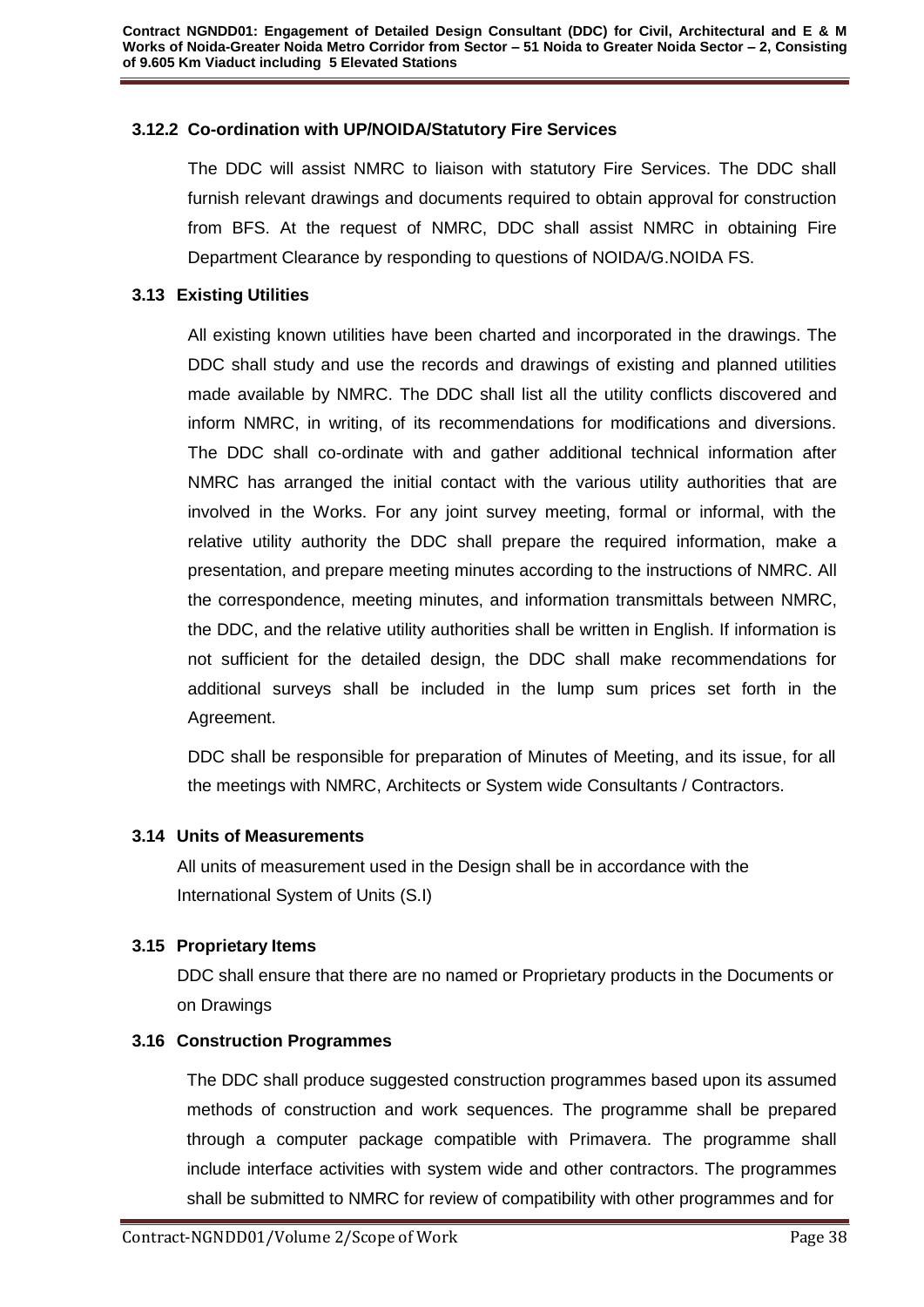any subsequent amendment as required. DDC's construction implementation schedule, shall demonstrate that the design can be constructed within the schedule guidelines of the Contract Documents and indicate the earliest available dates for completion of the Works. During the design review stages of the approved construction programme, NMRC may require the DDC to make adjustments based upon the DDC's professional judgment. Where considered to be neither cost effective nor feasible, NMRC shall be informed of the findings.

# <span id="page-39-0"></span>**3.17 Architectural Cost Estimates**

The DDC shall prepare and submit to NMRC, construction cost estimates for each station in its design lot. These estimates shall be based on quantity take-off from prepared drawings, but where no drawings exist the quantities shall be determined by using similar job information and typical relationship of quantities. All modifications of the cost estimate before contract award shall be in the DDC's Scope of Service.

The estimates shall show the unit rates and quantities adopted and shall give details of how the unit rates were developed. The estimates shall be broken down into separately identifiable sections of Works as directed by NMRC. The DDC shall input cost estimate data onto CDs and submit these CDs in accordance with Section 9 - Submission of Documents herein.

NMRC shall review design drawings and prepare a Bill of Quantities separately to verify the DDC's take-off from the prepared drawings. The DDC shall revise the Bill of Quantities as required by NMRC and modify the Cost Estimateaccordingly.

# <span id="page-39-1"></span>**3.18 Confidentiality of Estimates and Design Budgets**

All estimates shall be treated as strictly confidential and shall be submitted by the DDC in sealed envelopes separately from other documents that it is required to provide.

# <span id="page-39-2"></span>**3.19 Presentation Material, Mock-ups, Working Models and Samples**

The DDC shall provide the NMRC with information covered by this Design Lot for such purposes of presentation or display as the NMRC may require. Information shall consist of material in the form of descriptions of the Works executed and the resources and manpower employed, and shall include graphs, sketches and photographs for inclusion in publications or for making into displays andexhibits.

# <span id="page-39-3"></span>**3.20 Tender Documentation**

DDC will prepare the Civil,E&M works and other building services Tender Documents.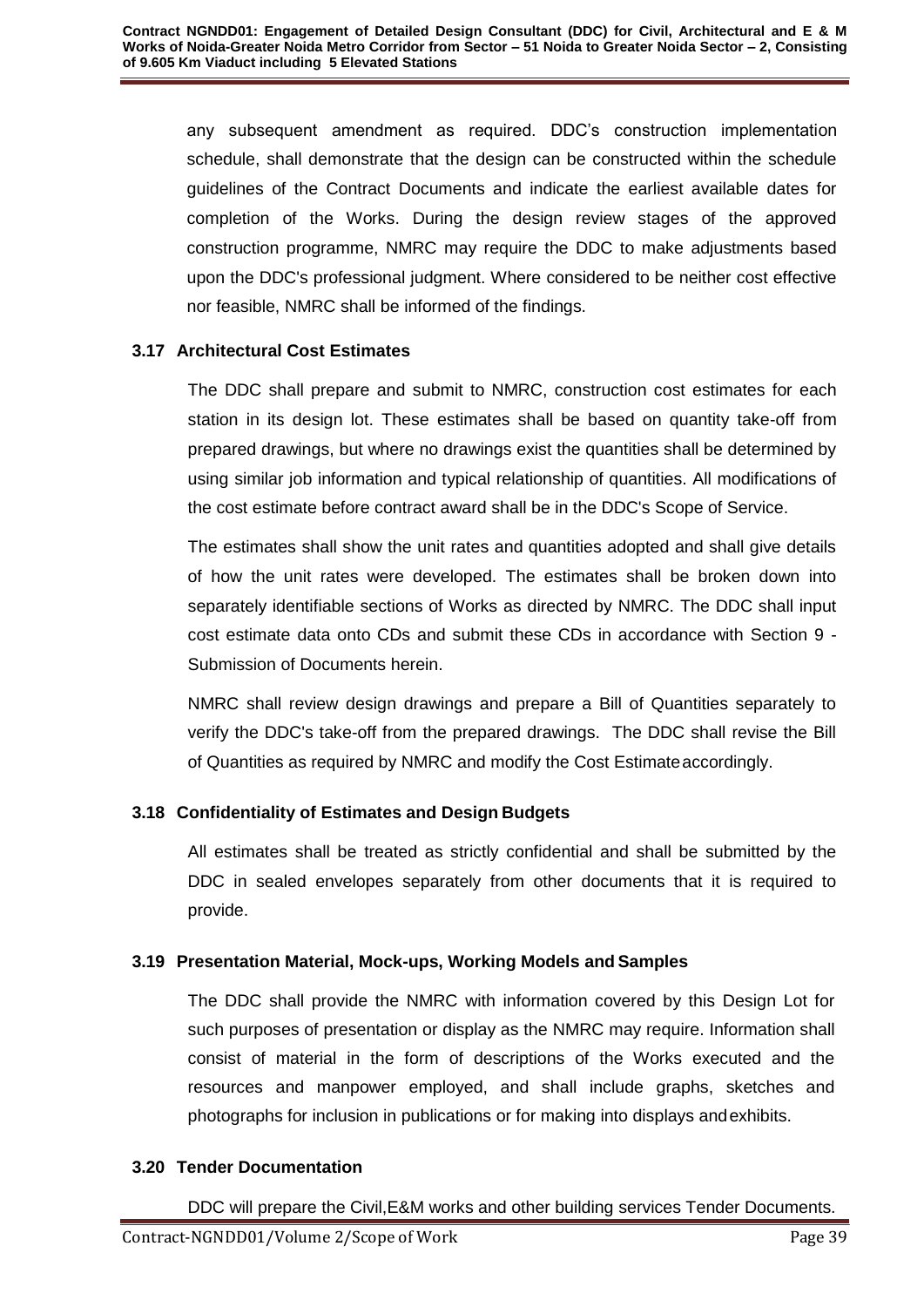Responsibility for preparing draft material that is peculiar to each station for these documents in electronic format shall be that of the DDC based on instructions by NMRC. The DDC shall prepare the cost estimates, Scope of work, Bills of Quantities, Special Conditions of Contract, Tender drawings and Technical Specifications, including the Scope ofWork.

# <span id="page-40-0"></span>**3.21 Amendments to Tender Documents**

The DDC shall provide additional design and other information not included in the Tender Documents as may be required by NMRC. This shall include, but not be limited to:

- Amendments as appropriate to the Bills of Quantities;
- Draft written replies to tenderers queries where relating to the DDC'sdesign;
- Addenda to tender documents and drawings.
- Technical clarification for technical evaluation of the tender, wheneverrequired.

# <span id="page-40-1"></span>**3.22 Contract Drawings**

The DDC shall submit to NMRC a complete set of "For Construction" contract drawings for that contract that has been produced as a co-ordinated package. The DDC shall also furnish a schedule of issue of construction drawings. The DDC shall also furnish a complete set of CAD file tapes/diskettes for contract drawings. The tapes/diskettes shall be fully compatible with NMRC computer system. The construction shall confirm to the tender drawings specification & BOQ. Any deviation / variations with reasons shall be clearly brought out in writing to seek approval, before execution.

# <span id="page-40-2"></span>**3.23 Property Developments**

Conceptual designs of property developments along with the railway designs shall be prepared by the DDC. The property developments will occur at the stations as identified by NMRC. Continuous MRTS functions must be accommodated in all

aspects. Operations and maintenance must not be compromised by construction or operation of joint development projects. Conversely, the property development project must also operate independently with minimal or no impact from the operation of the MRTS.

The schemes shall be designed taking into account the building rules and regulations of all statutory bodies. The designs shall be evolved taking into account Neighbourhood Urban Planning. The water, electricity and sewage connection for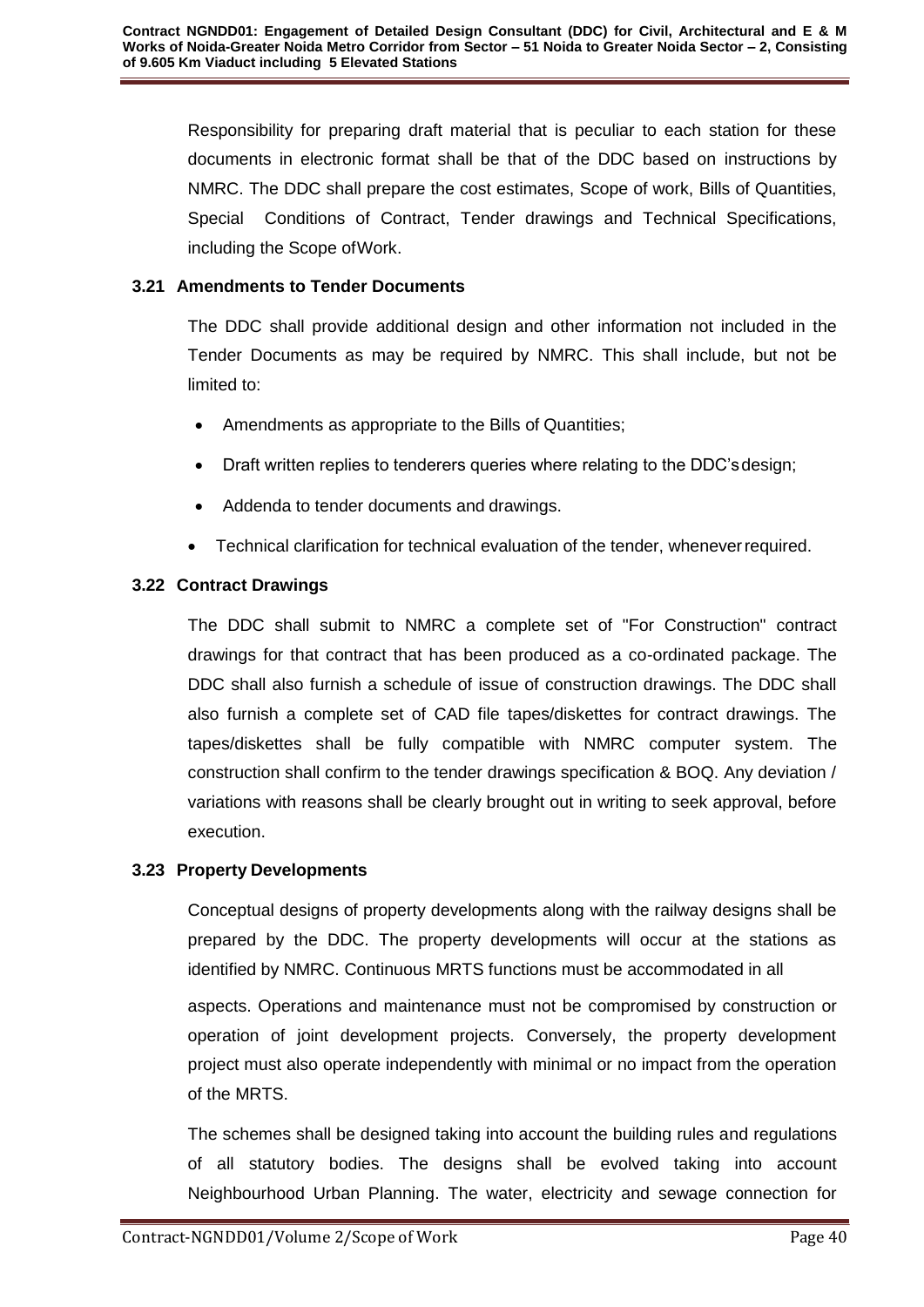property development shall be independent of main station connection.

## <span id="page-41-0"></span>**3.24 Extent of Design Services**

For manpower planning purposes, the schedule dates are indicated in Appendix B. The DDC shall be responsible for managing and adjusting its manpower to accommodate variations in schedule during the estimated design period, and such variations shall not constitute a claim for extended design services.

# **4 SERVICES TO BE PERFORMED BY THE DDC DURING CONSTRUCTION**

Services during construction shall be deemed to commence for each construction package on award of the construction contract. For manpower planning purposes, estimated schedule dates are indicated in Appendix 1, SCC.

#### <span id="page-41-1"></span>**4.1 Contract Drawings**

Additional contract drawings or revisions to the contract drawings previously issued for construction shall be prepared by the DDC and submitted to NMRC. Where changes to the contract drawings are required, the DDC shall be responsible for preparing all data related to the detailed design onto drawings to be issued to the Contractor. NMRC will then issue the drawings to the contractor for construction of the Works.

#### <span id="page-41-2"></span>**4.2 System wide Information**

The DDC shall incorporate full and final information relating to systemwide equipment and services into the CSDs. The timing for issue of the CSDs will be determined by NMRC dependent upon the award of the E&M Contracts. Final systemwide requirements defined by CSDs and those required by Systems and by E&M Contractors shall be incorporated into the SEM and SOD drawings and architectural drawings for construction.

The DDC shall review relevant systemwide contractor shop drawings that affect the DDC design. The DDC shall review to ensure compatibility and, after review shall revise and issue all the necessary drawings as and when required by NMRC.

The DDC shall design the embedded items and include these works in the respective civil contracts as directed by NMRC. The interface between the civil contractor's work and the systemwide contractor's work shall be clearly defined.

#### <span id="page-41-3"></span>**4.3 Site Meetings**

DDC shall attend weekly and site meetings when requested by NMRC.

#### <span id="page-41-4"></span>**4.4 Site Visits**

At the request of NMRC the DDC shall visit the site to provide his expert opinion on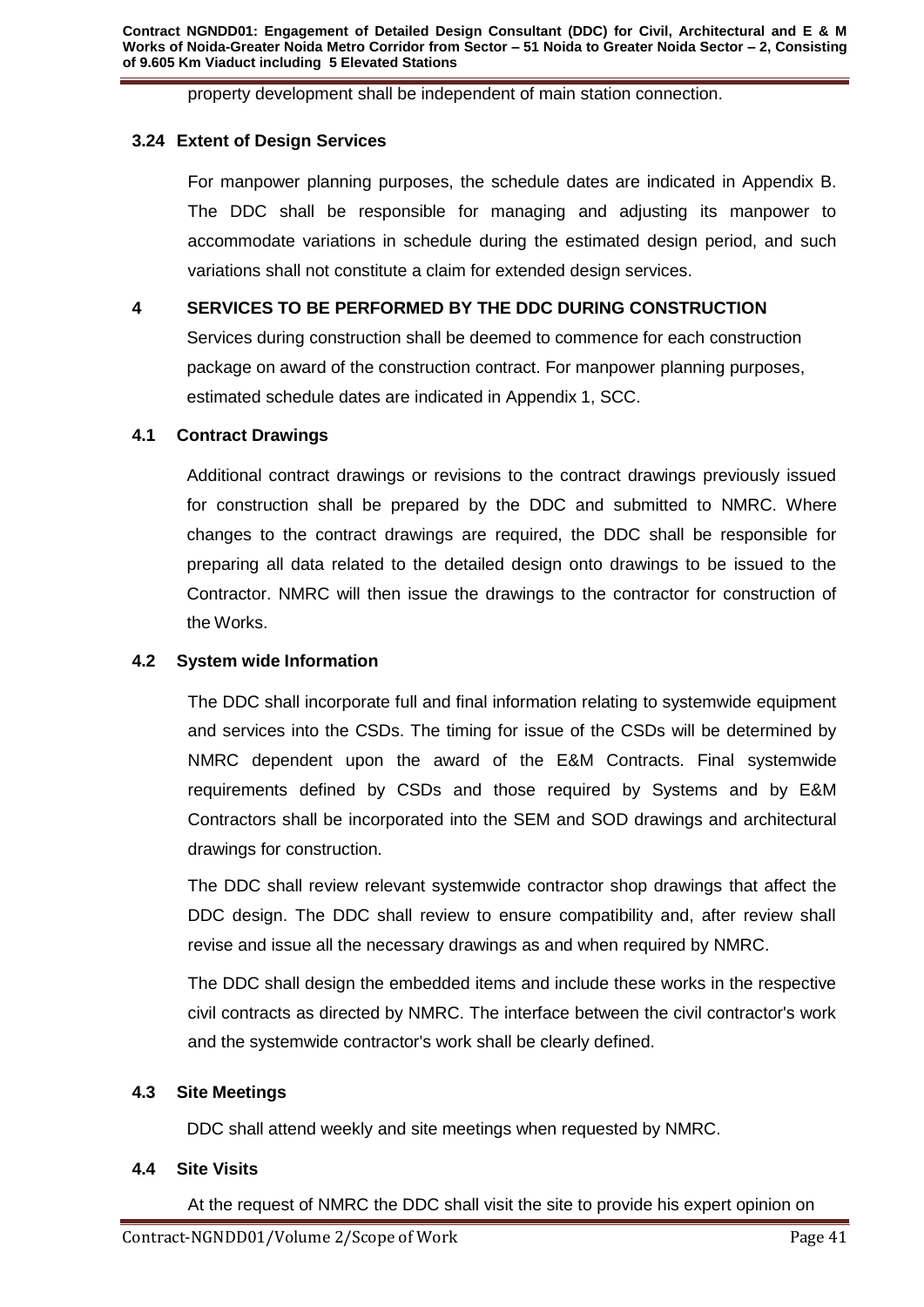the performance, quality, progress etc., of the Works and to report whether the work is progressing generally as designed. The result of such visits shall be reported to NMRC immediately, if urgent actions are required, and shall be included in the DDC's monthly reports in all cases.

# <span id="page-42-0"></span>**4.5 As-Built Drawings of the Works**

The DDC shall review the contract record drawings and as-built information submitted by the contractors to the NMRC on a continuous basis prior to the issuance of the Certificate of Completion for the construction contract. The DDC shall prepare relevant calculations reconciled with as-built conditions and information necessary for the maintenance of the works.

# <span id="page-42-1"></span>**4.6 Liaison Work**

The DDC shall co-ordinate and liase with all concerned local authorities and private and Government agencies to obtain approvals, testing and clearances as deemed necessary, depending on the conditions prevalent at site.

# **5 ORGANISATION OF THE DETAILED DESIGN CONSULTANT**

# <span id="page-42-2"></span>**5.1 General**

The DDC shall establish an efficient organisation for carrying out all services according to programme requirements. The organisation shall provide effective management of the tasks of the contract including those that must be carried out concurrently by separate disciplines and teams. The organisation shall also ensure that all information that becomes available during the design period is directed to the appropriate design teams and effective checking procedures are continuously maintained to ensure that required standards are met. Proper coordination between the different disciplines of DDC will be maintained. All the design and drawings will be certified by all the experts of concerned disciplines like E&M Systems, Fire Detection / Suppression system etc. In addition, all CSD and SEM opening drawings shall be signed by the Project Architect who will be in charge of inter disciplinary coordination.

Upon its appointment, the DDC shall promptly commence setting up its exclusive organisation to the satisfaction of the NMRC and in confirmation with the organisation chart and work experience requirements given in clause 1.1.3.2 of NIT of this Agreement, and shall be housed in one place in Delhi at his own cost. All works by the DDC shall be performed in Delhi unless otherwise approved by the NMRC in advance. In addition to this, a DDC team is to be required for coordinating the various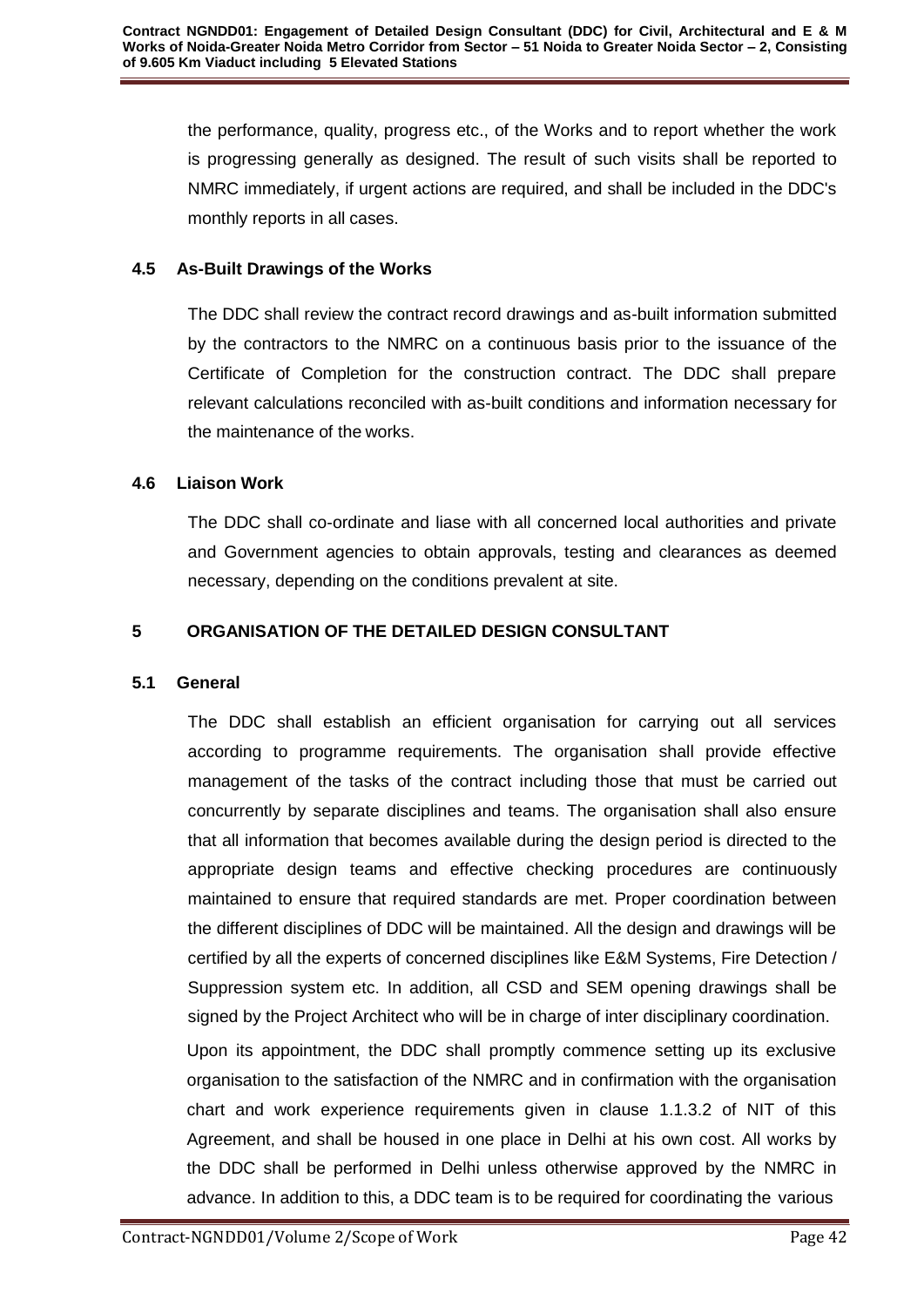activities at NOIDA. The team will be housed at NMRC NOIDA office for which three workstations shall be provided by NMRC.

The DDC shall furnish the CV's of all the key persons as identified so in the QA Plan who shall be working on this project along with a detailed organization chart and seek approval. If NMRC judges that the continuation of any person is not in the interest of the project, a written notice will be given to DDC who will promptly remove the person within a week. NMRC can withdraw the approval of such persons if continuation of the person is judged by NMRC.

The DDC shall provide desk space in its offices for intermittent use by NMRC staff. NMRC may regularly inspect/ oversee the working of the DDC.

# <span id="page-43-0"></span>**5.2 Performance**

Notwithstanding any review of its organisation structure, staff or manning schedules, the DDC shall remain wholly responsible for providing the services. If, in the opinion of NMRC, the progress or performance of the DDC's work is seen to be at any time inadequate to meet those requirements, the DDC shall take the necessary steps to improve them on being so notified. If within a reasonable period the DDC has not improved its progress or performance, the NMRC may by written notice require it to take additional measures, including changes in its organisation, at no additional cost to NMRC. Such notice shall be in no way deemed to constitute a waiver of NMRC's rights to terminate the Agreements by reason of the DDC's breach of contract. Failure by the NMRC to issue such a notice shall not relieve the DDC of its obligation to achieve the required rate of progress and quality of work.

# <span id="page-43-1"></span>**6 STANDARD OF SERVICES**

# <span id="page-43-2"></span>**6.1 General**

The DDC shall be responsible for the correctness and technical merit of its designs, calculations, drawings and all other documentation prepared by it in carrying out the services.

The DDC shall ensure that qualified and experienced staffs are employed in sufficient number and that accurate, consistent, clear and easily read drawing and documents are produced in time.

The DDC shall comply with the provisions and procedures covering standards and codes, drawings and calculations outlined in Section 6.2 below. The DDC shall also comply with the checking procedures in Section 7 hereof.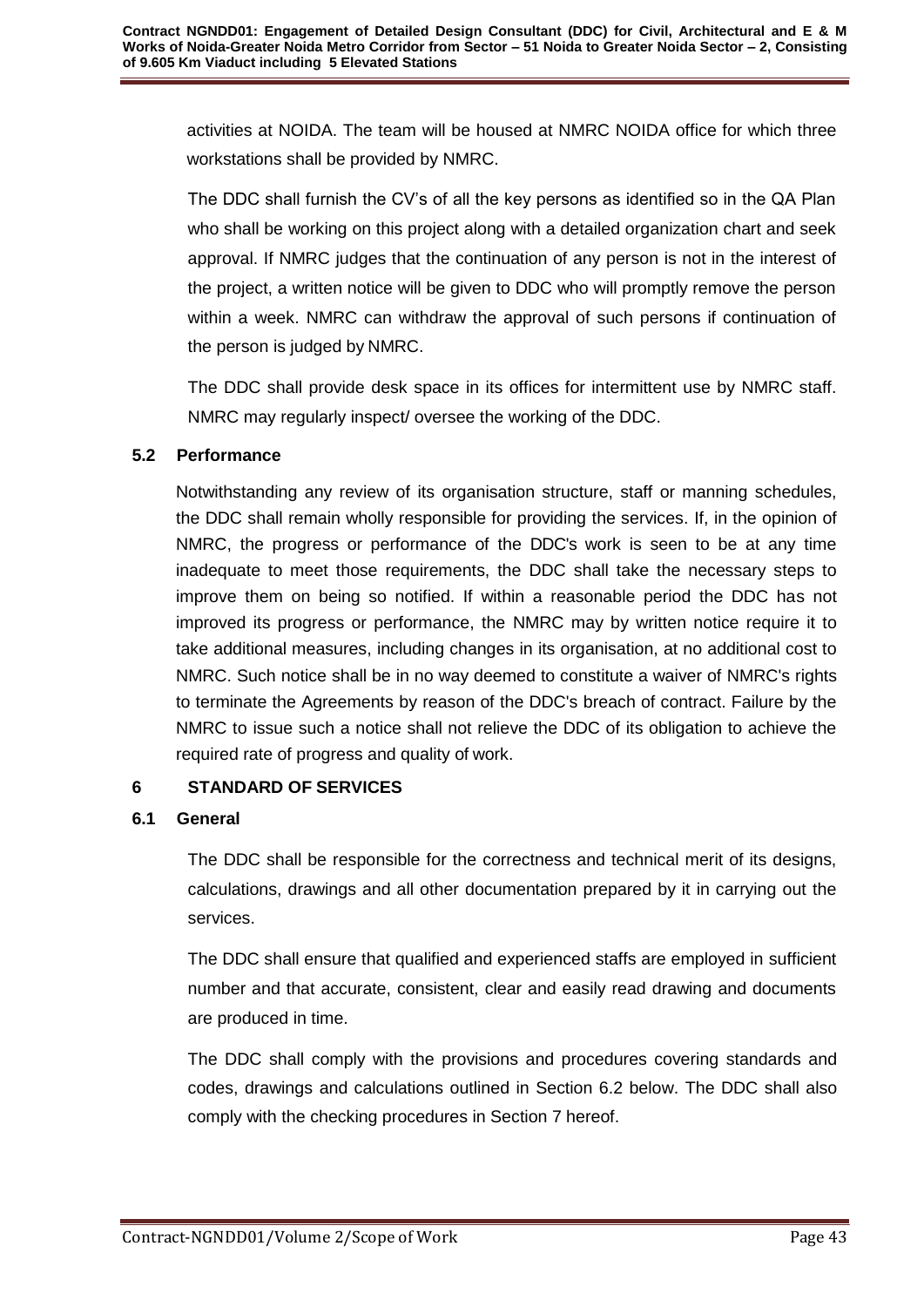#### <span id="page-44-0"></span>**6.2 Standards and Codes**

The standards and codes referred to in the design criteria, drawings, outline specifications and documents issued by NMRC to the DDC shall be used in its design and, where appropriate, shall be quoted on drawings and other documents by it. Normally the DDC shall use the Standards given in this document for design requirements in preference to other national standards except when higher standard or better quality is required. Standards quoted in the **Annexure 3** will take preference over those indicated elsewhere. Should the DDC propose to adapt other standards or codes for its designs, it shall submit to NMRC copies thereof, together with a statement as to the cost implication of adoption and substantiation that substitution is necessary. The DDC shall also demonstrate that other standards are equivalent or superior to those they intend to replace and it shall obtain the written approval of NMRC prior to adoption.

### <span id="page-44-1"></span>**6.3 Extent of Information**

All designs and documentation produced by the DDC shall provide sufficient information and detail for contractors to determine accurately the extent of the Works during construction and execute and maintain the Works.

Drawings, Specifications and other information produced by the DDC for construction, or revisions of such documents, shall be submitted to NMRC, in sufficient time for review and further issuance of a comprehensive package to the contractor. The DDC shall ensure that these documents are produced in a timely manner such that the construction contractor is able to plan and execute its works in accordance with the contract, including the construction programme.

Drawings for construction shall be in such detail as not to require further design or detailing to be carried out by the construction contractor except as provided under Section 6.5 hereof. The DDC's drawings shall show or include details of any unusual features of construction or detailing.

#### <span id="page-44-2"></span>**6.4 Calculations**

Calculations shall be prepared according to the best professional standards and compiled into sets that relate to particular aspects of design.

Each set of calculations for E&M systems shall include:

- Load calculations, equipment rating and cable sizing;
- Rating of protection devices; and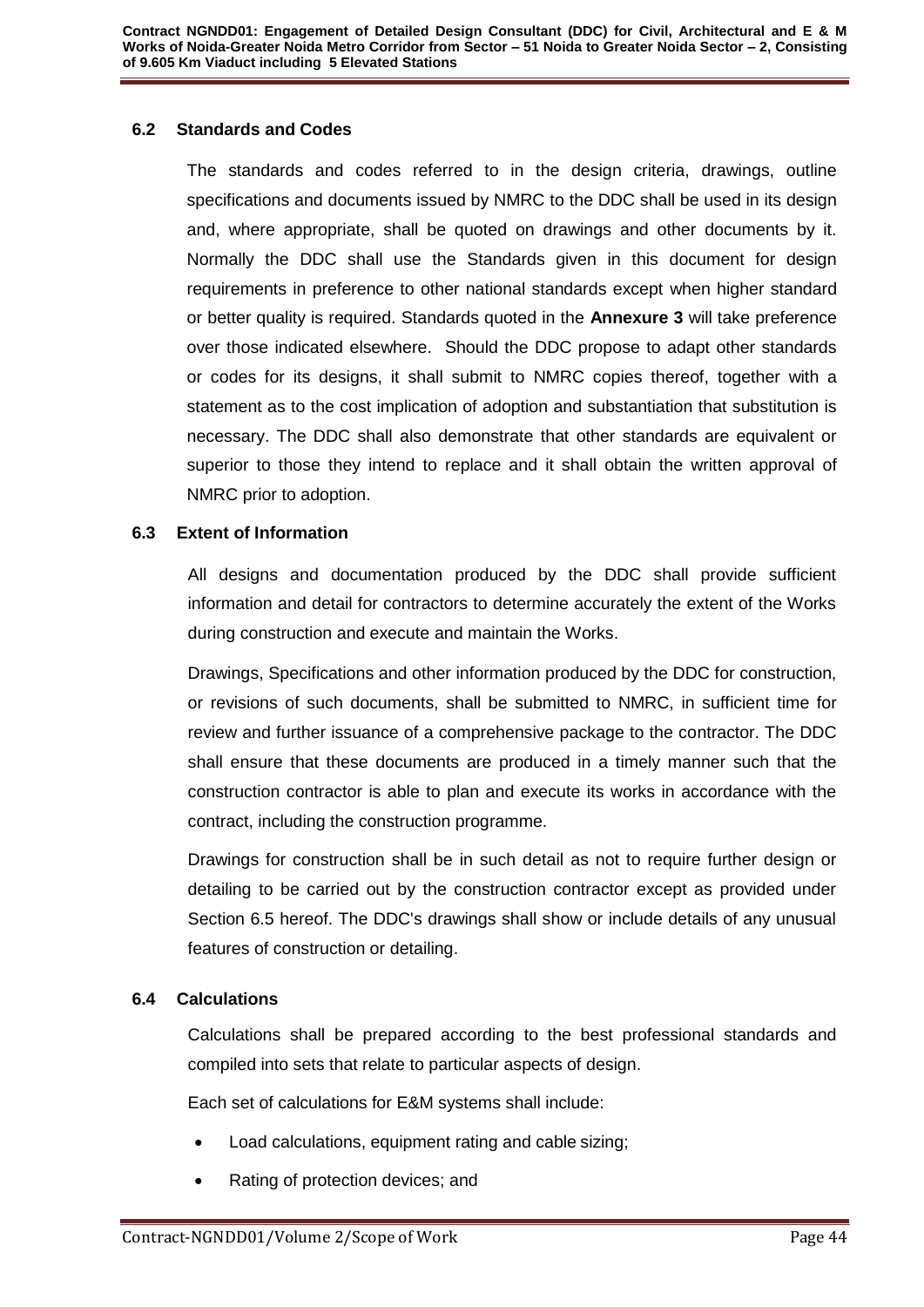- Lighting levels and calculation for luminaries.
- Equipment and component sizing for Batteries, Diesel fuel tank, MCC's, Panel boards, Switchboards including calculation of connected load, maximum demand and short circuit level at each panel & Distribution Board.
- Load Flow Analysis including Load Study Calculation, Power Factor Correction, Protection co-ordination, Selection of Switchgear and Short circuitcalculations.
- Calculation for Earthing and Lightning Protection System including earthing current / resistance, lightning protection and Step / touch voltages
- Calculation for Cable Duct / Cable Trunking System including Cable pulling tension calculation, Cable tray sizing, Provision of Conduits, Conduit / tray fill calculation, Manholes / draw box sizes
- Lighting System Calculations including Indoor lighting calculation, Outdoor lighting calculation, lighting calculation
- Water supply, water treatment system
- Fire detection, fire suppression scheme
- Seepage and Sewage scheme
- Pressure drop calculation for fans
- Heat load calculation for each room/ area for air-conditioning

Each set of calculations for VAC systems shall include:

- Equipment and component sizing for MCCs, MDBs, PLCs, Damper DBs etc. including calculation of connected load, maximum demand and short circuit level at each panel & Distribution Board;
- Load Flow Analysis including Load Study Calculation, Power Factor Correction, Protection co-ordination, Selection of Switchgear and Short circuit calculations;
- Damper sizing calculations;
- Deleted;
- Cable sizing calculations;
- Heat load calculation for each room/ area for air-conditioning.

Each set of calculations shall be bound and shall include a cover sheet and index.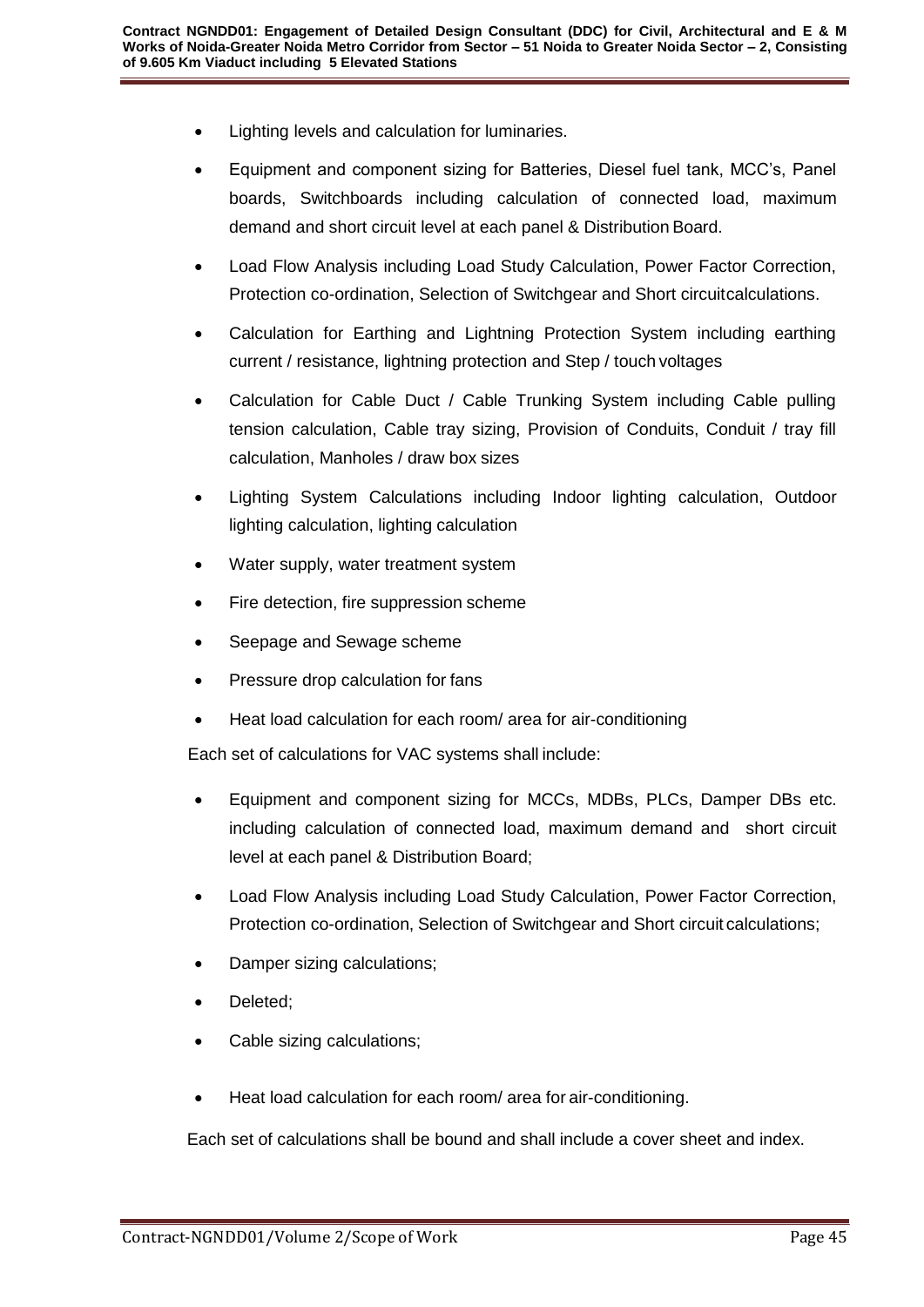A statement certified by the DDC's Authorised and Approved Project Manager that the accepted checking procedures, as defined in Section 7, have been carried out in full shall be attached to each set of calculations submitted to NMRC.

NMRC may require the submission of applicable software including in house software programme / worksheets developed by the contractor, computer input and programme logic for its review prior to the acceptance of the computeroutput.

Original calculations shall be submitted to NMRC for proof checking. Each sheet shall be signed in accordance with the requirements of Section 7. Original calculations shall be returned and retained by the DDC and shall be produced at such times as may be required by NMRC. The original calculations shall then be handed to NMRC on completion of the services.

# <span id="page-46-0"></span>**6.5 Drawings Prepared by DDC**

Preliminary and Contract Drawings required for construction shall be prepared and issued by the DDC in accordance with the current requirements issued to it by NMRC (refer to Section 9 for submission of documents).

All drawings shall be prepared in A-1 size and shall be produced by CADD graphic system compatible with the NMRC system and as approved by NMRC. Drawings are defined as:

- **Preliminary drawings** are drawings prepared by the DDC prior to their acceptance by NMRC as Tender or Contract Drawings;
- **Tender Drawings** are drawings prepared by the DDC and approved by the NMRC which, with other relevant documentation, contain all the information necessary for tendering purposes; and
- **Combined Services Drawings (CSD)** are drawings prepared by the DDC and approved by the NMRC, showing the locations, layouts and sizes of all services including those of other Contractors, co-ordinated, so as to eliminate all clashes.
- **Services, Electrical, Mechanical drawings (SEM)** are drawings prepared by the DDC and approved by the NMRC, showing the location, sizes and details of opening in structural elements for Mechanical and Electrical facilities and other related contracts.
- **Contract Drawings** are drawings that have been prepared by the DDC from Tender Drawings that have been approved by NMRC and which, together with other relevant documentation, will form the Construction Contract. The Contract Drawings shall be stamped "Issued for Construction" and will be added or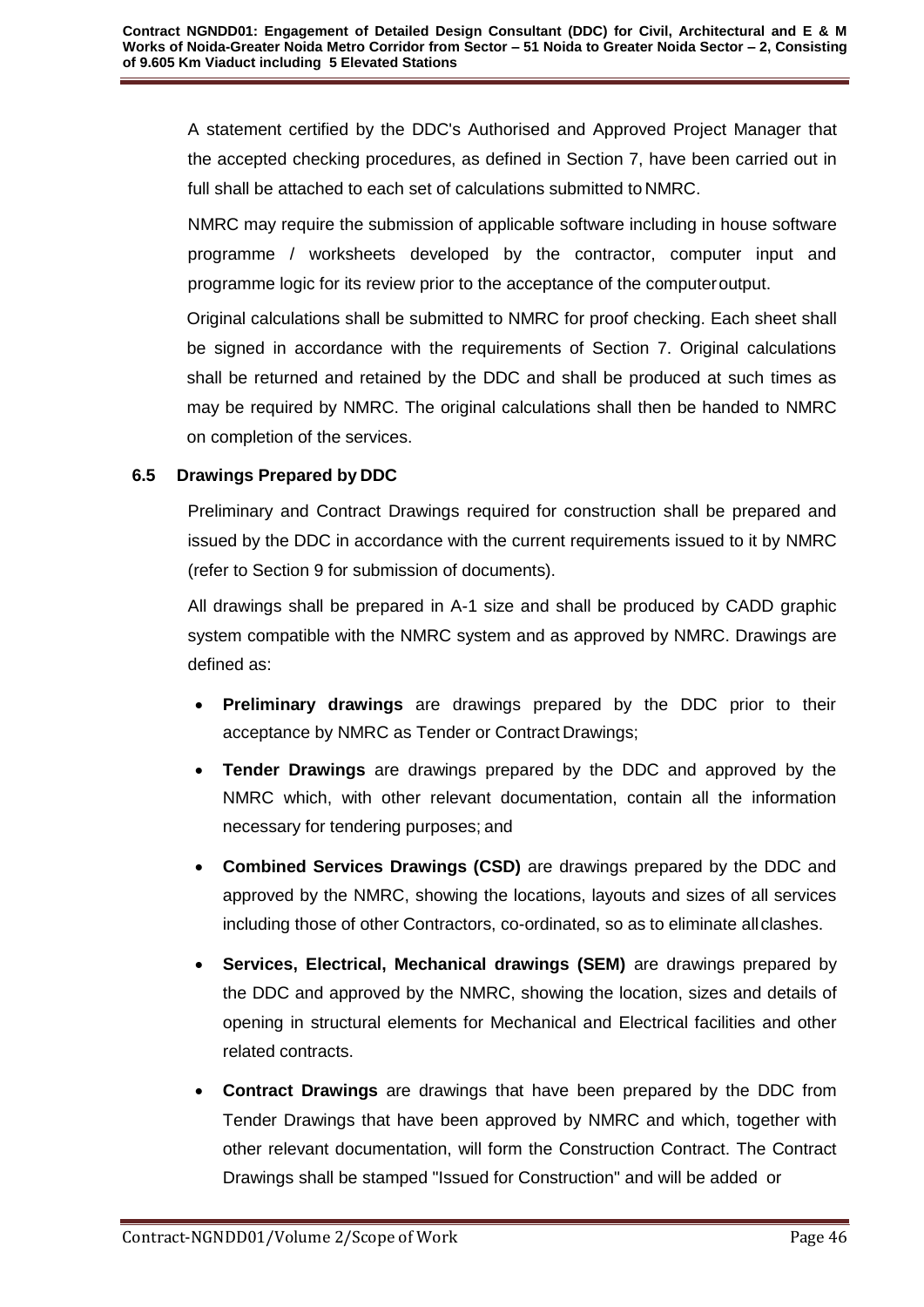revised as noted in Section 4.1.

- Drawings excluded from the DDC's scope of drawings include:
	- Shop drawings and working drawings;
	- Fabrication drawings;
	- As-Built drawings; and
	- Details of elements of proprietary systems.

DDC shall submit to NMRC as part of a progress register, a list showing drawing numbers, titles, scales and the progress status of all drawings planned for inclusion in the documents for obtaining tenders. The format of the progress register shall be as directed by NMRC. The DDC shall update the register as required. All drawings shall be checked for compliance with design specifications and for accuracy by the DDC's design staff and shall also be subjected to the checking procedures as detailed in Section 7 hereof.

### <span id="page-47-0"></span>**6.6 Drawings Prepared by Construction Contractors**

Drawings prepared by the Construction Contractors are defined as:

- **Shop Drawings** contain information related to the permanent works. The DDC's staff shall check these drawings and a report shall be furnished to NMRC.
- **Working Drawings** contain information related to temporary works details for the construction of the permanent works. The DDC's NMRCing staff shall check these drawings and a report furnished to NMRC.
- **As-Built Drawings** depict the completed works that have been certified complete. These drawings shall have been reviewed by the DDC and a report furnished to NMRC.

#### <span id="page-47-1"></span>**6.7 Documents**

Documents shall be prepared by the DDC in accordance with the requirements issued by NMRC. Documents produced by the DDC shall be listed as part of the Progress Register.

#### <span id="page-47-2"></span>**6.8 Computer Programs**

The DDC shall submit details and verification of all computer programs it intends to use to NMRC for acceptance prior to use in making calculations. These shall include the computer program manuals, input and output printout of a typical example and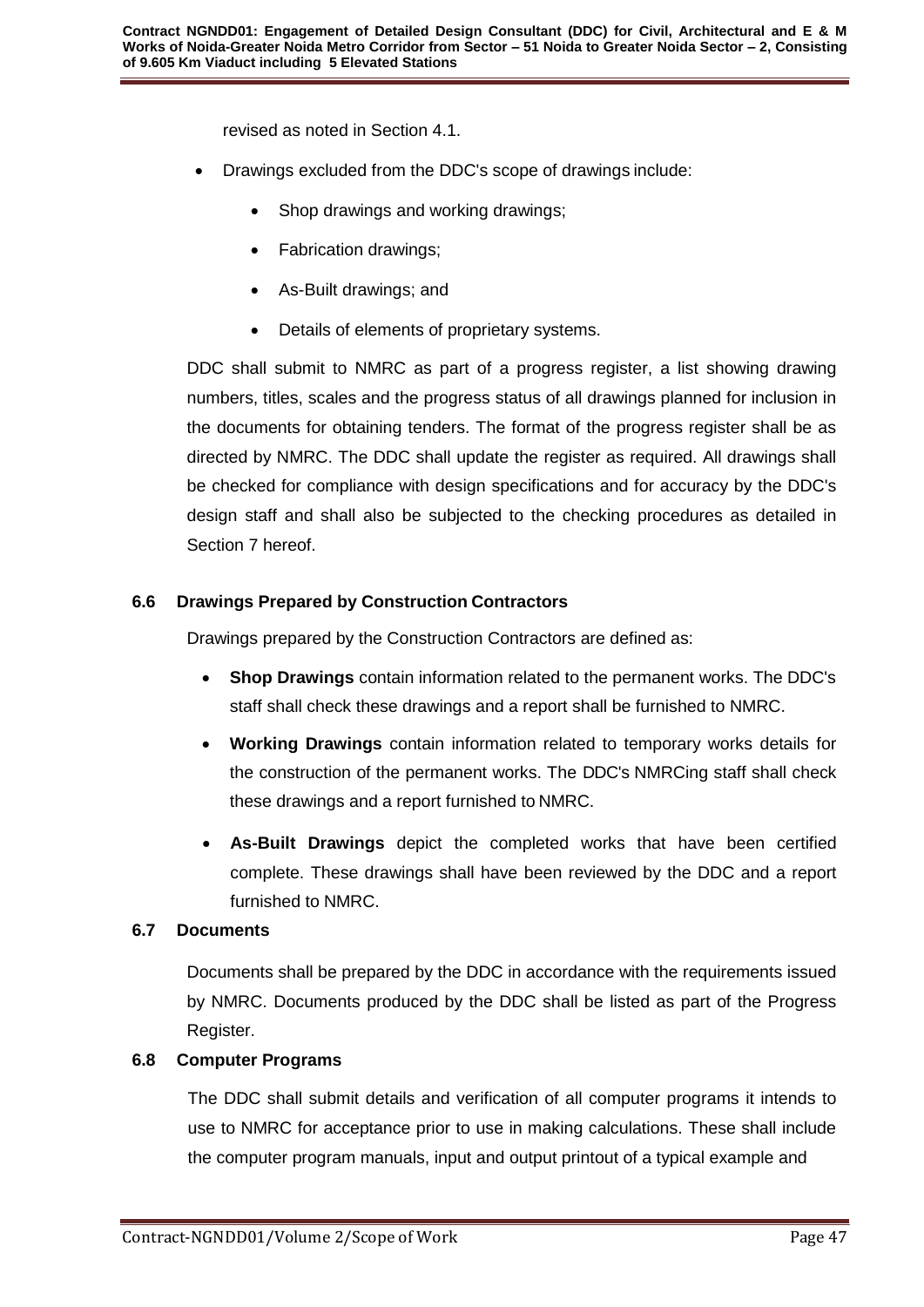previous records of its use by the DDC. The DDC may also be required to perform test calculations using the program so that the results may be compared with those obtained by other means.

# <span id="page-48-0"></span>**7 CHECKING PROCEDURES**

# <span id="page-48-1"></span>**7.1 General**

The DDC shall establish a Quality Assurance Plan (QAP) and a system of internal checking and approval of all designs, including calculations, drawings and other documents prepared and issued by it, to NMRC for acceptance.

The purpose of the checking shall be to ensure accuracy and consistency, as well as compliance with current requirements, standards, codes and the requirements of this document. Certification of such a check has been carried out shall be issued to NMRC with each batch of documentation for acceptance at the final submission and subsequent submissions.

Internal checks shall be carried out by personnel who have experience and competence equal or superior to the originator, but who have not been involved in producing the original design.

# <span id="page-48-2"></span>**7.2 Design Calculations**

Each page of design calculations, including any amendments thereto, shall be endorsed as checked and approved prior to issuing to NMRC by being initialled and dated by both the originator and the checker. The checker shall append a statement explaining the method of checking used.

# <span id="page-48-3"></span>**7.3 Drawings and Documents**

Each document and drawing, including any revisions thereto, shall be endorsed as checked and approved prior to issue to NMRC by being initialled and dated by both originator and checker. In addition to compliance with the requirements of the documentation, each drawing, where appropriate, shall be checked to ensure compliance with the DDC's certified design calculations.

# <span id="page-48-4"></span>**7.4 Certification**

A certificate signed by the Project Manager of the DDC or his accredited representative stating that all drawings and documents have been checked and approved in accordance with the DDC's approved Q.A. Plan shall accompany all documents and drawings issued by the DDC to NMRC for acceptance.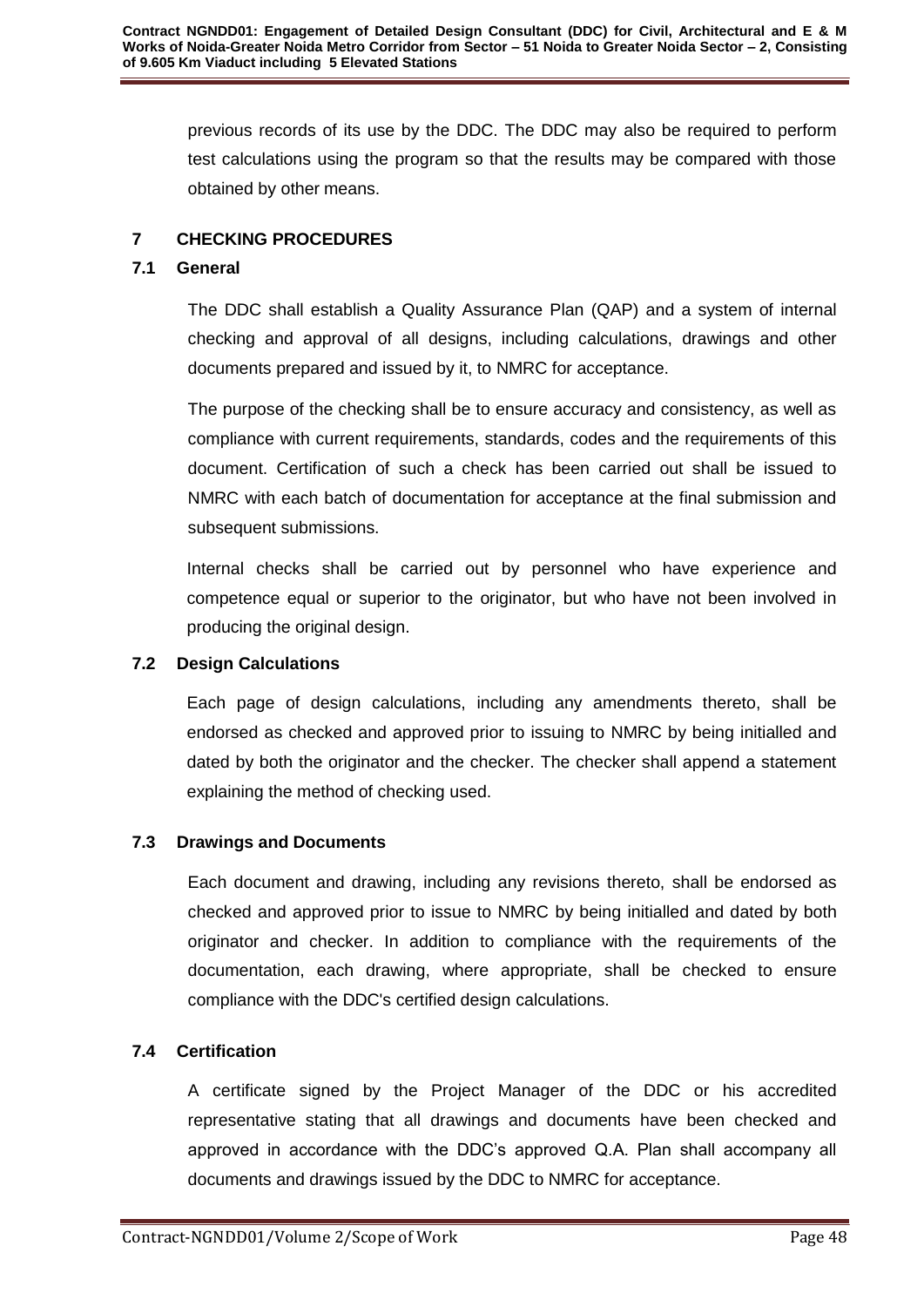# <span id="page-49-0"></span>**7.5 Quality Assurance Plan**

The Quality Assurance Plan (QAP) shall be submitted by the DDC to NMRC for approval before any work is submitted by the DDC for approval by NMRC.

The QAP shall identify the personnel, procedures, instructions, records and forms necessary to implement the plan with the following minimum requirements:

- Certification process of drawings and documents for issue;
- Organisational structure;
- Design control including study and design input/analysis;
- Checking of documents;
- Document control:
- Subcontractor control;
- Internal quality audit; and
- Corrective action.

The DDC shall also identify the requirement of Quality Level and incorporate a Quality Level List in the QAP for each construction contract.

# <span id="page-49-1"></span>**7.6 Quality Audits/Monitoring**

Quality Audits and monitoring of the DDC's QAP will be conducted by Employer's Representative at intervals commensurate with the DDC's activities.

#### <span id="page-49-2"></span>**7.7 Responsibility**

Notwithstanding acceptance by NMRC, the DDC shall remain responsible for the quality of the documents.

#### <span id="page-49-3"></span>**8 DESIGN SUBMISSION AND REVIEWS**

# **8.1 Design Alternatives and Architectural Review**

Design Alternatives and a preliminary Architectural Review of the DDC's design proposals will be held 3 weeks after the Date of Commencement of the Contract. The DDC shall prepare and present drawings describing the architectural design which shall, at a minimum, include:

- Site plans;
- Plans at each station level;
- Reflected ceiling plans at each level;
- Sections and elevations;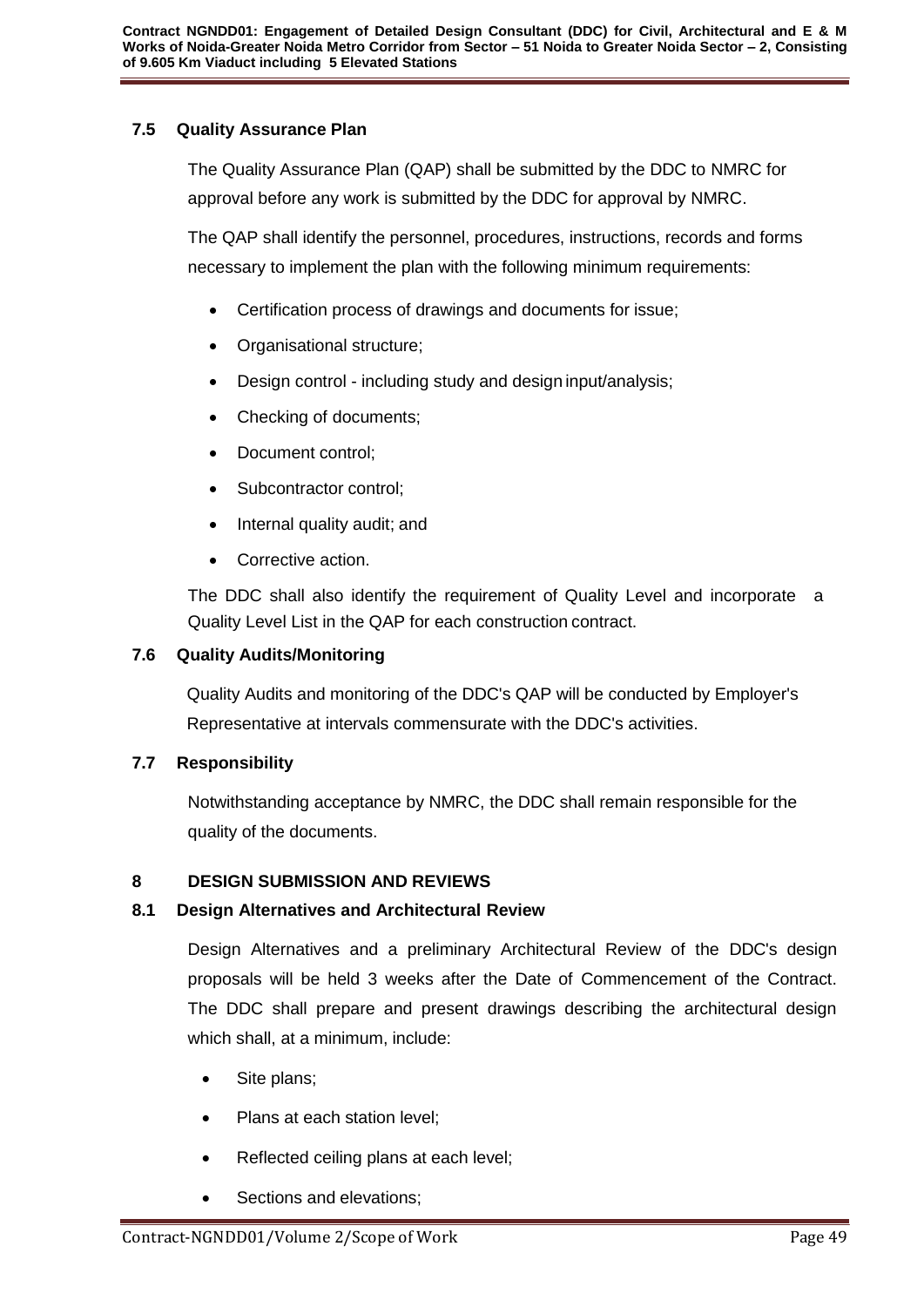- Perspective sketches;
- Plans, sections, elevation and sketch design studies of all typical features. Typical repetitive conditions to be noted as such and located; and
- Landscape conceptual design.

#### <span id="page-50-0"></span>**8.2 Monthly Progress Meetings**

Monthly Progress Reports will not be provided, however the DDC will attend monthly progress meetings. The DDC will be required to produce:

- An updated copy of the computerised project schedule and a design chart showing scheduled and actual start and finish dates and estimated percentage completion for each major design activity;
- An updated copy of the Progress Register showing the titles and status of all drawings and documents;

### <span id="page-50-1"></span>**8.3 First Review Submission**

When the design, including preliminary drawings and drafts of the Bill of Quantities and specifications is substantially developed to define the Works, including locations, shapes and sizes, it shall be submitted to NMRC for the First Review.

Indicative costs are to be prepared for all design alternatives proposed by the DDC. Detailed cost estimates will be required for those design alternatives approved / adopted by NMRC.

The First Review Submission shall include, but not be limited to:

- Design calculations to reflect the scope of the Works to beexecuted;
- Drawings detailed to define the scope of the Works to be executed;
- Review of Bill of Quantities for all the works in sufficient accuracy to be able to proceed to construct;
- Review of Technical specifications in sufficient detail of materials and workmanship to permit contractors to work;
- A design brief for E&M services covering the basis / principles / norms followed for various activities. Draft drawing of all drawings to be submitted in final review / submission.
- An environmental impact mitigation action plan;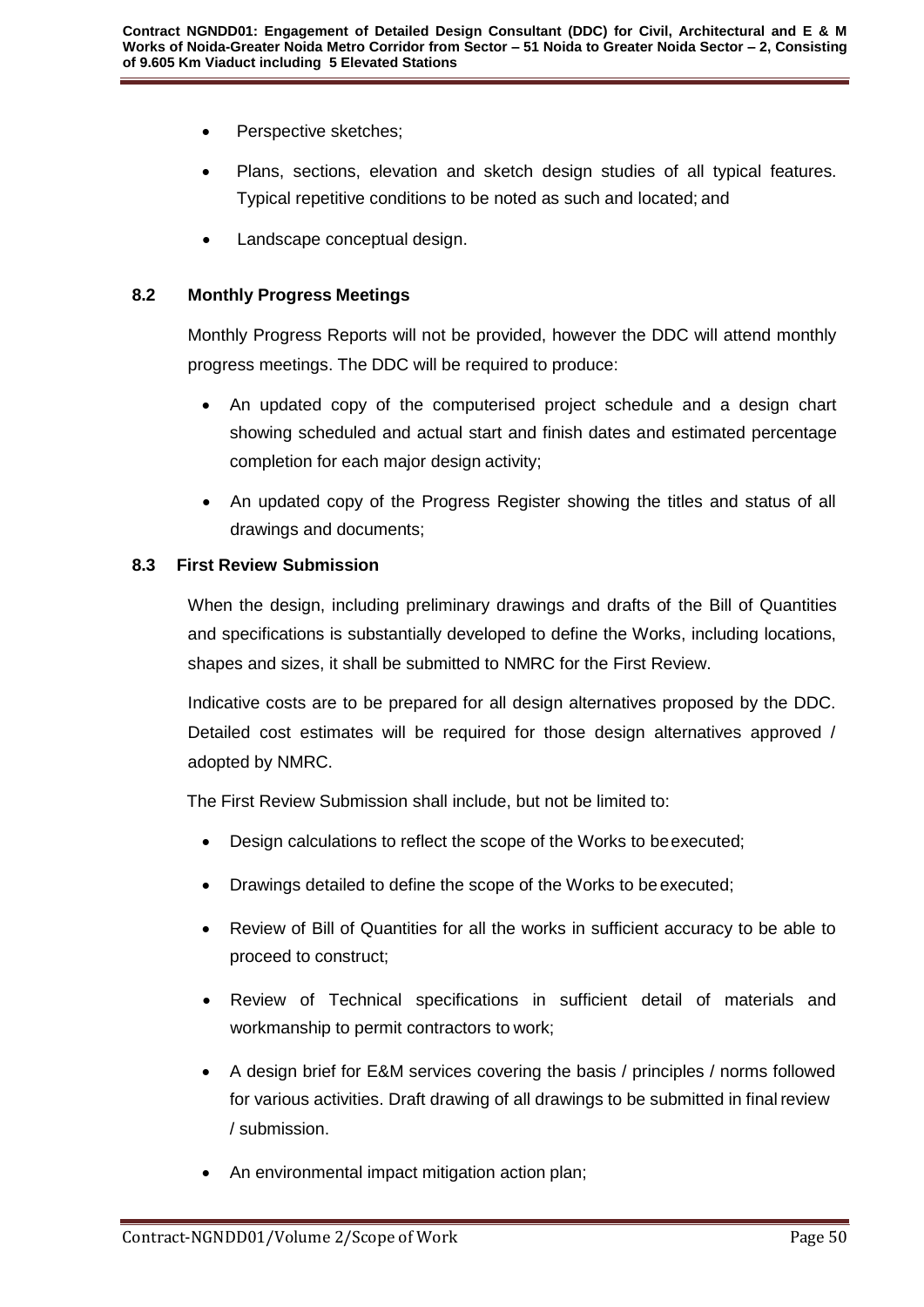- Identification of conflicts within the right-of-way of the Northern Railway/ Civic bodies, and resolutions to problems identified;
- Initial construction cost estimates and estimate reconciliation with the estimate and, if appropriate;
- Comments, if any, on the documents supplied by NMRC;
- Any other documents that may have been requested by NMRC.

# <span id="page-51-0"></span>**8.4 First Review Procedure**

NMRC will complete the First Review of all details submitted within approximately 7 working days, and furnish the DDC with his review comments either in writing or on marked up drawings. Within 3 days of receiving the comments the DDC shall meet with NMRC to discuss the review comments such that further actions can be determined for the DDC to proceed with its services in a timely and efficient manner. Within seven (7) days of this meeting the DDC shall deliver to NMRC 6 copies of the minutes of the meeting together with its responses to all comments.

# **8.5 Delivery of Tender Drawings, BOQ's, Cost Estimates and Specifications for civil, E&M and other Building Services Works**

These documents will comprise material for inclusion in the tender documents issued to Construction Contractors for tendering purposes by NMRC. The documents will be complete and incorporate the First Review comments. It shall not be necessary to make adjustments to the BOQ's at a later date to accommodate changes in quantities or bill items.

# <span id="page-51-1"></span>**8.6 Final Review**

When the design, including preliminary drawings and other details for the Contract Documents for construction, is substantially complete, the DDC shall submit the documents for the Final Review. The quality of this submission shall be such that the Contract Documents can be completed by incorporation of NMRC's review comments.

# <span id="page-51-2"></span>**8.7 Final Review Submission**

The Final Review submission shall include, but not be limited to:

Design calculations which are indexed and checked;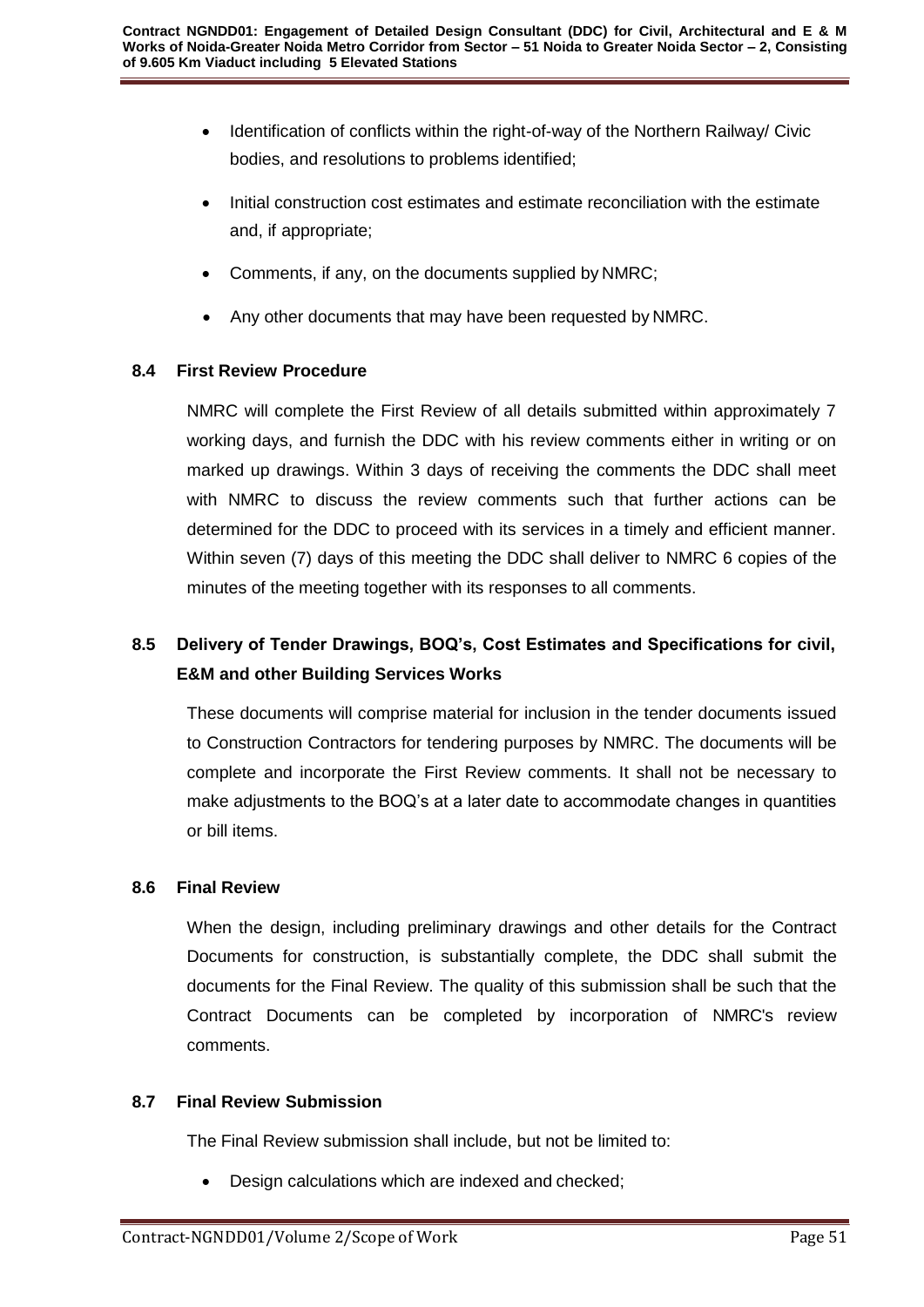- Drawings sufficiently detailed to define the Scope of Works, complete and checked;
- Combined Service Drawings; (CSDs);
- Structural-Electrical-Mechanical Drawings (SEMs);
- Systems Erection Drawings;
- Design Basis Report including specific actions which are necessary to complete the design;
- A Property Development Report (if applicable);
- Construction cost estimates, estimate reconciliation with prior estimates, and back-up data;

The Final Review Submission shall include the following documents and products of its architecture and urban design work:

- Property development proposals in accordance with the Master Plans. Such proposals shall include typical floor plans, sections, elevations, perspective sketches, landscaping, environmental mitigation, and interfaces with stations and ancillary facilities.
- Site Plans for each station, ancillary facility, or property development proposal, including surrounding land uses, roads, landscaping, existing or proposed buildings and infrastructure, as well as any proposed additions, modifications, or required demolition.
- Station Floor Plans for all levels, including all public and non-public areas. Indicate vertical circulation elements; access and parking; load bearing and partition walls; fire separation walls; Automatic Fare Collection (AFC) equipment layouts, ancillary facilities and equipment rooms; facilities and spaces for station commercial trading functions; and any other required furniture, fixtures, and equipment.
- Station Sections and Elevations, keyed to the plans, including all major structural elements; vertical circulation elements; track bed and drainage; mechanical and electrical equipment; provisions for secondary and tertiary building systems and elements; walls and ceilings; doors, windows and other significant openings; and general materials and finishes.
- Station Reflected Ceiling Plans, indicating layouts and integration of ceiling mounted services, structural and architectural elements, electrical and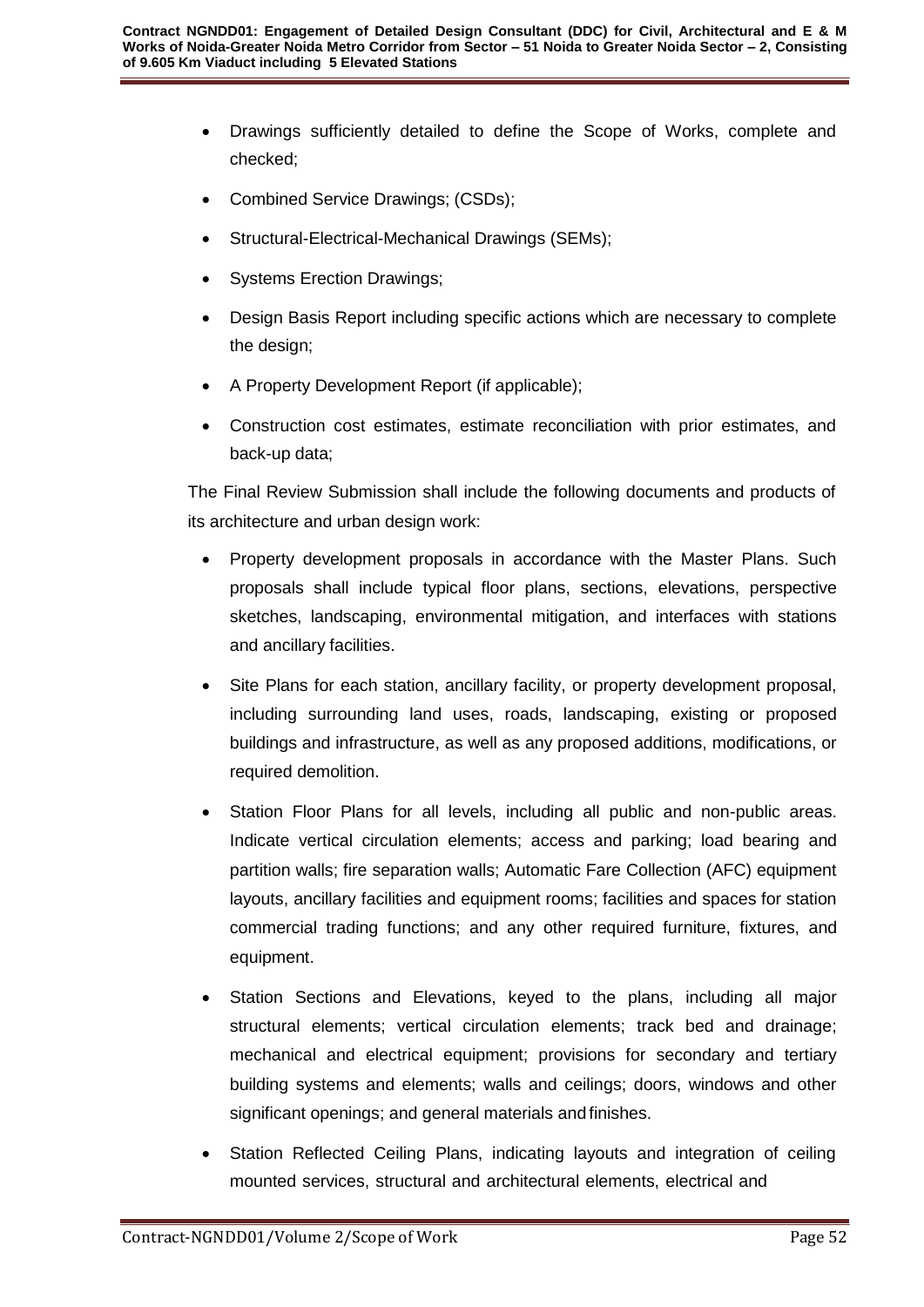mechanical equipment, environmental control systems, systemwide components, signs and graphics, and the like.

 Plans and sections of sufficient size and scale to indicate proposed construction interfaces; methods of construction; and relationships between structures, finishes and services.

Calculations and Miscellaneous Schedules and Tables comprising:

- $\div$  Schedules of Accommodations, indicating room and space dimensions, functions, and requirements for stations, ancillary facilities and property development.
- Schedules of Finishes for stations, indicating materials and finishes, type and extent for each station room or space.
- Schedule of Electrical fixtures, wiring, utilities, pumping, E & M and control systems.
- Tables of Vertical Circulation Equipment for stations, including escalator and lift numbers, types, landing elevations, runs and rises.
- Tables of Automatic Fare Collection (AFC) Equipment for stations, including Automatic Ticket Machines (ATMs) and Automatic Ticket Gates (ATGs).
- Schedule of Electrical fixtures, wiring, utilities, pumping, E & M and control systems.
- $\div$  Electrical drawing comprising as a minimum of the following:
	- (i) Single line diagram of electrical system including Panels and DB's, Cable Sizing etc.
	- (ii) Wiring layout floor wise and external. This shall include location of DB's, Lighting fixtures, sockets, fans etc and wiring details.
	- (iii) Cable tray layouts showing section of cable tray at different places, number of cable, spacing, spare capacity etc.
	- (iv) Equipment layout of Generator room. UPS room, ASS, Pump Room, Tanks and Water Treatment Room and other such equipment room showing layout of equipments, cable tray / trenches / ladders / raceways, clearances and spacing.
	- (v) Earthing single line diagrams. The location of earth mats / pits may be shown on electrical layout.
	- (vi) Lighting protection layout.
	- (vii) Lighting Layouts including fixture mountingarrangements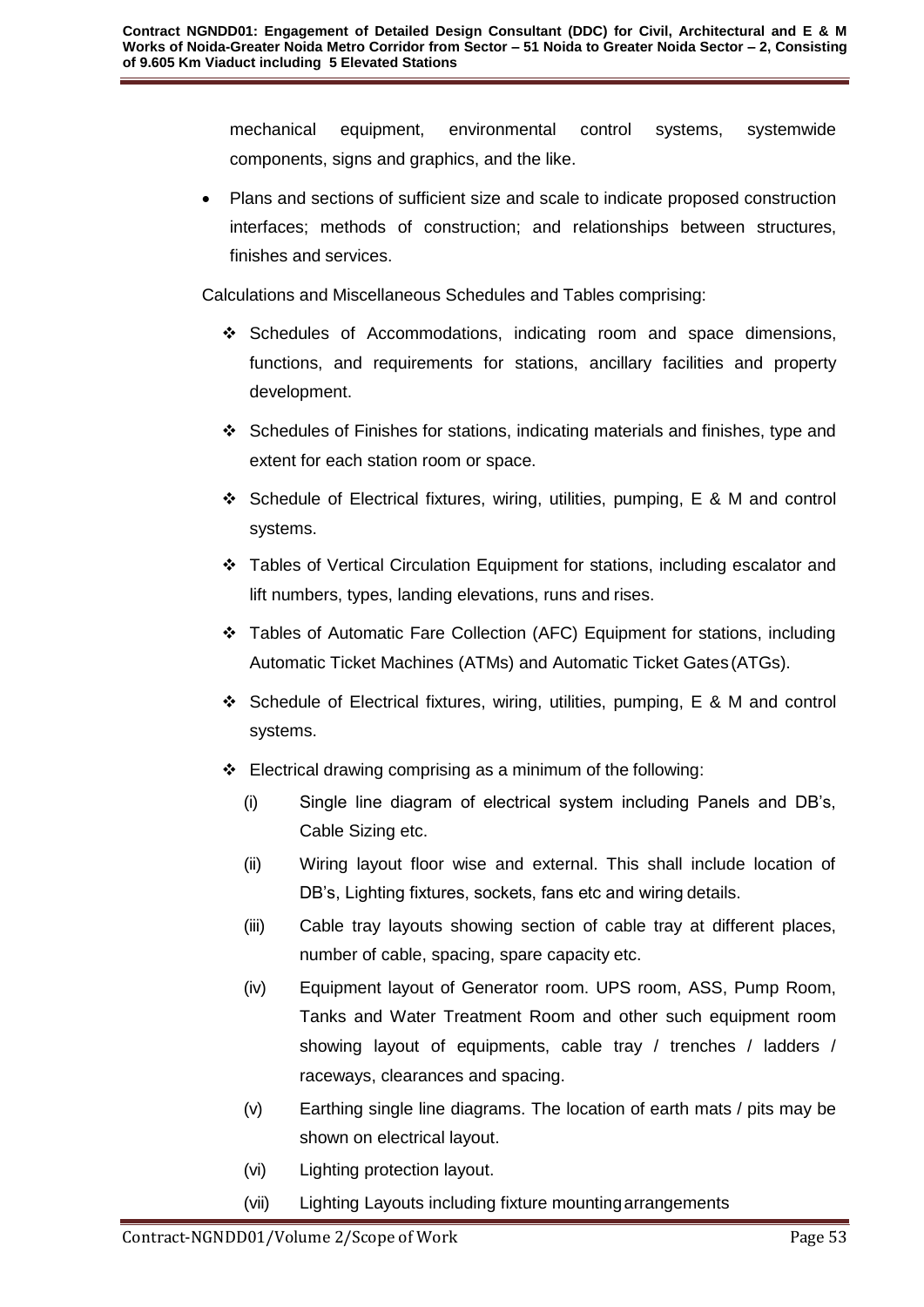- (viii) Other details as may be necessary for proper execution of requisite E&M works
- $\div$  Fire drawings comprising as a minimum of the following:
	- (i) Fire detection single line diagram
	- (ii) Fire detection system layout floor wise
	- (iii) Fire suppression single line diagram
	- (iv) Fire suppression layout floor wise and external layout.
	- (v) Details of various sub-systems, sprinkler layout, automatic gas flooding (as applicable)
- Integrated Services Drawings, indicating both existing and proposed services, utilities, structural and architectural elements, electrical and mechanical equipment, environmental control systems, system wide components and other infrastructure as required to support the stations, ancillary facilities and property development. From these drawings shall be derived sizes of holes and other penetrations through structural and non-structural elements together with any cast in items required for the installation of services and utilities during the construction of the station.
- $\bullet$  In addition to final modified first review submissions of E & M items, the DDC shall furnish cost estimates, construction sequencing and programme indicating critical items.
- Pedestrian circulation models calculating and detailing pedestrian flows, vertical and horizontal circulation and passageway requirements, platform size, and emergency evacuation times for the stations and property development sites.
- Outline specification for all architectural elements
- Property development programme.

# <span id="page-54-0"></span>**8.8 Final Review Procedure**

NMRC will complete the Final Review of all details submitted within approximately 14 working days, and furnish the DDC with his review comments either in writing or on marked up drawings. Within 3 days of receiving the comments the DDC shall meet with NMRC to discuss the review comments such that further actions can be determined for the DDC to proceed with its services in a timely and efficient manner. Within seven (7) days of this meeting the DDC shall deliver to NMRC 6 copies of the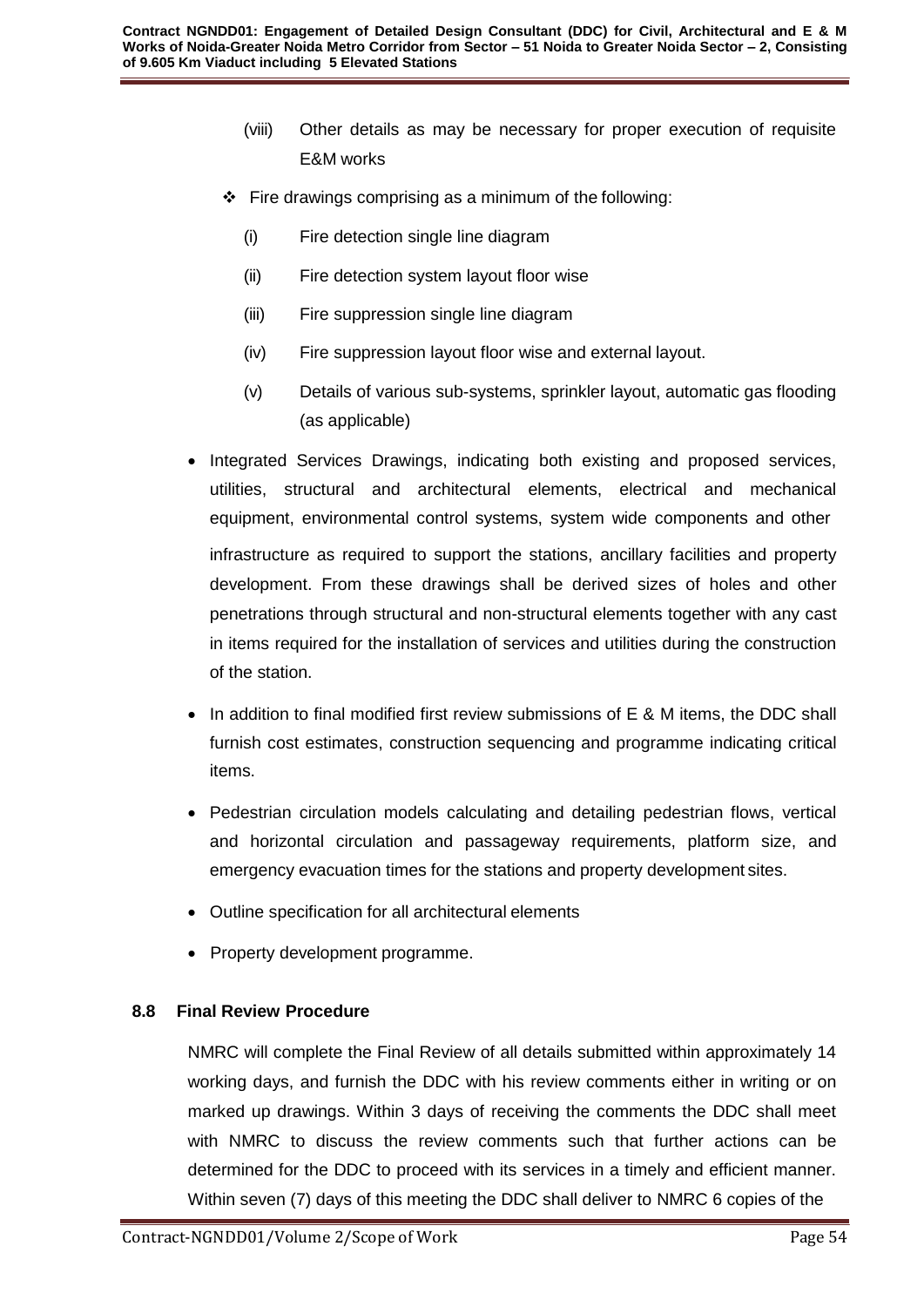minutes of the meeting together with its responses to all comments.

The responsibility of obtaining approval from Local Authorities is that of the DDC. NMRC will assist in the approval process provided a request is made in good time so as not to affect the overall submission schedule. The overall responsibility for obtaining approvals remains with the DDC, however.

# <span id="page-55-0"></span>**8.9 Property Development Report**

A Property Development Report shall be prepared to include, but not be limited to:

- General description;
- Planning data;
- Architectural design;
- Details of fire separation;
- Constructability aspects; and
- Outline drawings.

# <span id="page-55-1"></span>**8.10 Submission of Originals**

When all the comments of the Final Review submission are incorporated, the submission of originals shall be made to NMRC. This will consist of all documents prepared by the DDC including the Design Estimate Procedures for review shall follow those of the Final Review Procedure

# <span id="page-55-2"></span>**8.11 Delivery of Documents**

After NMRC has accepted the submission of the Originals, the DDC shall deliver in electronic format on diskette all Documents prepared by it to NMRC. The original documents, typed but not bound, shall have been proof read, reviewed, approved and certified, and be ready for reproduction. The DDC shall furnish a complete set of CAD diskettes to the GC, prepared in accordance with requirements within 60 days of the submittal of the original drawings. A CAD File Control Log, which describes the contents of the CAD diskettes, shall also be furnished.

# <span id="page-55-3"></span>**8.12 Delivery of Contract Documents**

The DDC shall issue the documents, as specified in Section 9, to NMRC for issuance to the contractor "For Construction".

# <span id="page-55-4"></span>**8.13 Final Design Summary Report**

The Final Design Summary Report shall include, but not be limited to:

Scope of Work;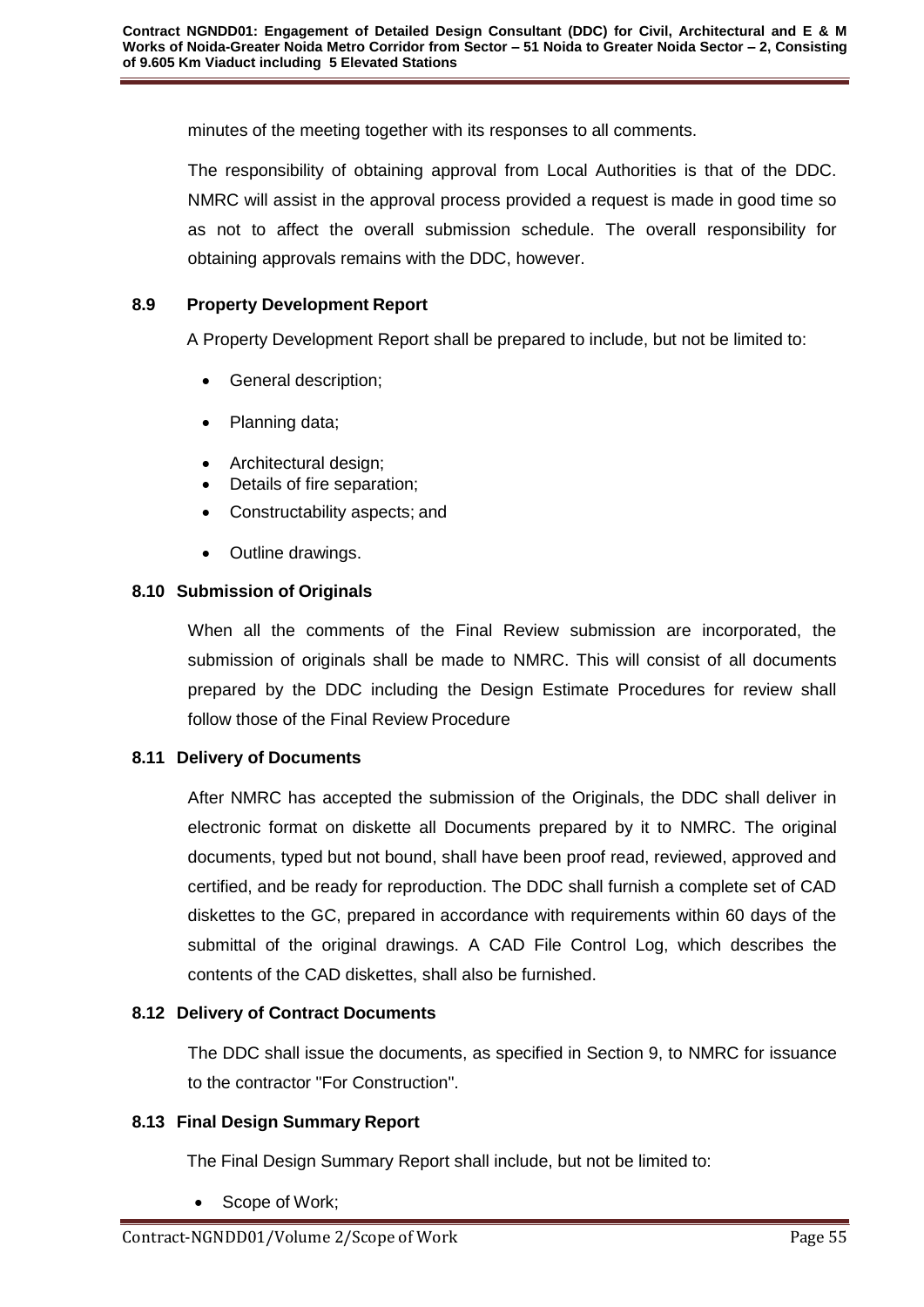- Work Description;
- Drawing Index;
- Key Design Drawings from all disciplines;
- Site Plan;
- System Operation;
- Design Criteria; and
- Technical Descriptions
- Statutory Complaint Certificates

# <span id="page-56-0"></span>**9 SUBMISSION OF DOCUMENTS**

The DDC shall deliver the drawings and documents as listed to NMRC, and packaged as directed by NMRC.

### <span id="page-56-1"></span>**9.1 Quality Assurance Plan**

4 copies of the Quality Assurance Plan

### <span id="page-56-2"></span>**9.2 First Review Submission**

1 full size (A-1) sets of mylar reproducibles;

5 full size (A-1) sets of drawings (including 5 additional sets of full size (A-1) utility drawings);

5 half size (A-3) sets of drawings;

5 sets of BOQ's

5 sets of Specifications

5 sets of design calculations;

5 sets of Construction Cost Estimates

5 copies of the Design Report;

5 copies of additional topographical surveys and field surveys (if applicable)

# <span id="page-56-3"></span>**9.3 Final Review Submission**

One full size (A-1) set of mylar reproducibles;

5 full size (A-1) sets of drawings (including 5 additional sets of full size (A-1) utility drawings);

5 half size (A-3) sets of drawings;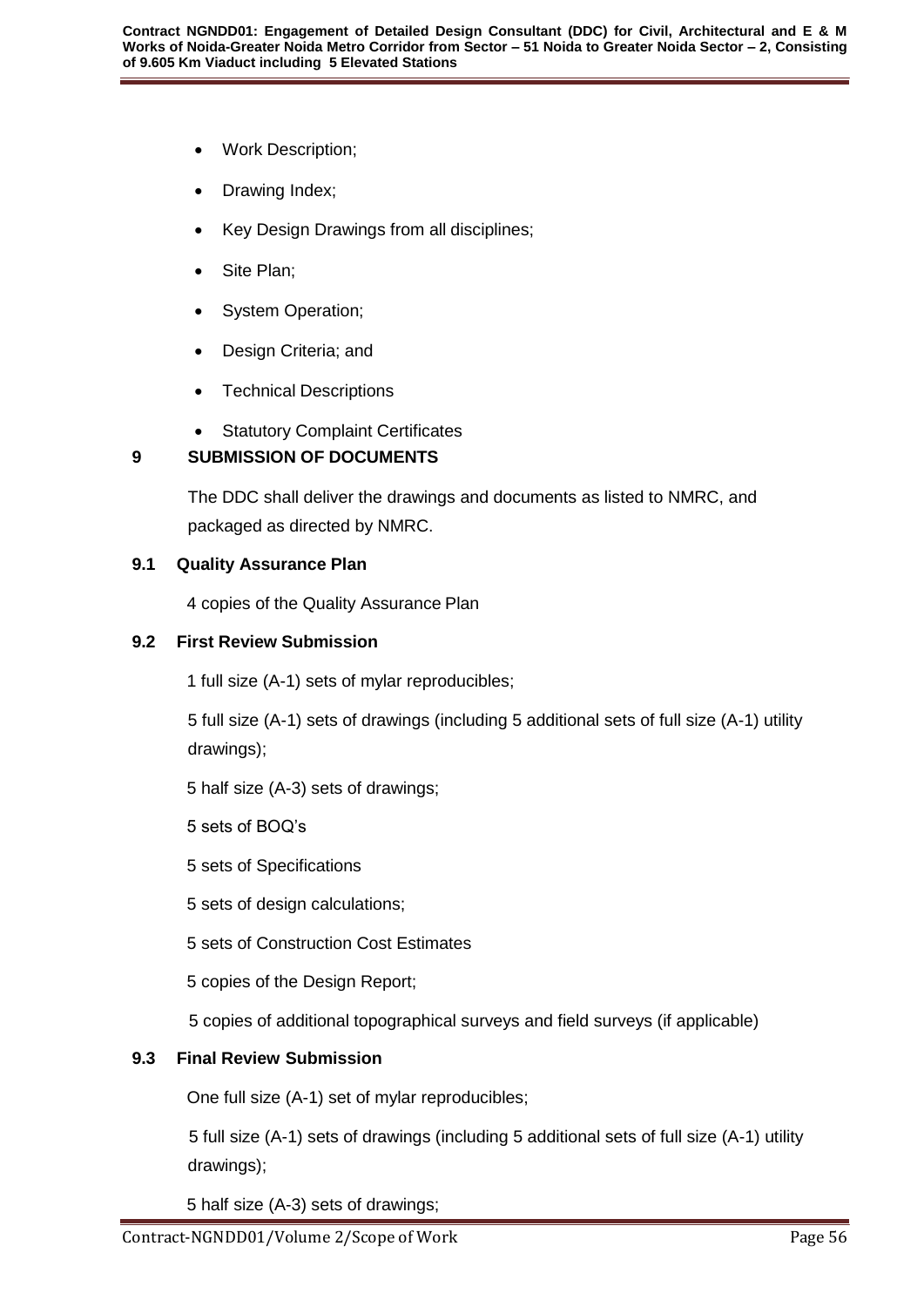5 sets of design calculations;

5 copies of the Design Report;

5 copies of the Construction Cost Estimates;

5 copies of the Property Development Report.

# **9.4 Submission of Tender Drawings, BOQ's, Cost Estimates and Specifications**

One full size (A-1) set of mylar reproducibles;

10 sets of full size (A1) drawings

10 half size (A-3) sets of drawings;

10 sets of Bills of Quantities

10 sets of special specifications

4 sets of Cost Estimates

### <span id="page-57-0"></span>**9.5 Submission of Originals**

1 half size (A-3) sets of prints of drawings;

1 copy of Construction Cost Estimates;

2 sets of CD in AutoCAD format of all

drawings; 2 sets of Property Development

Report;

3 sets of Quantity Take off Sheets; and

3 sets of CD/DVD for construction cost estimates.

# <span id="page-57-1"></span>**9.6 Submission of Construction Drawings**

7 sets of all conformed drawings marked "Good for Construction".

#### <span id="page-57-2"></span>**9.7 Submission of "As-Built" Drawings**

Three sets of "As-Built" drawings endorsed by the DDC, and

5 sets of Final Design Summary Report

# <span id="page-57-3"></span>**9.8 Submission of Combined Services Drawings (CSDs)**

5 sets of drawings with 6 No. Soft copies in Auto Cad and PDF Format.